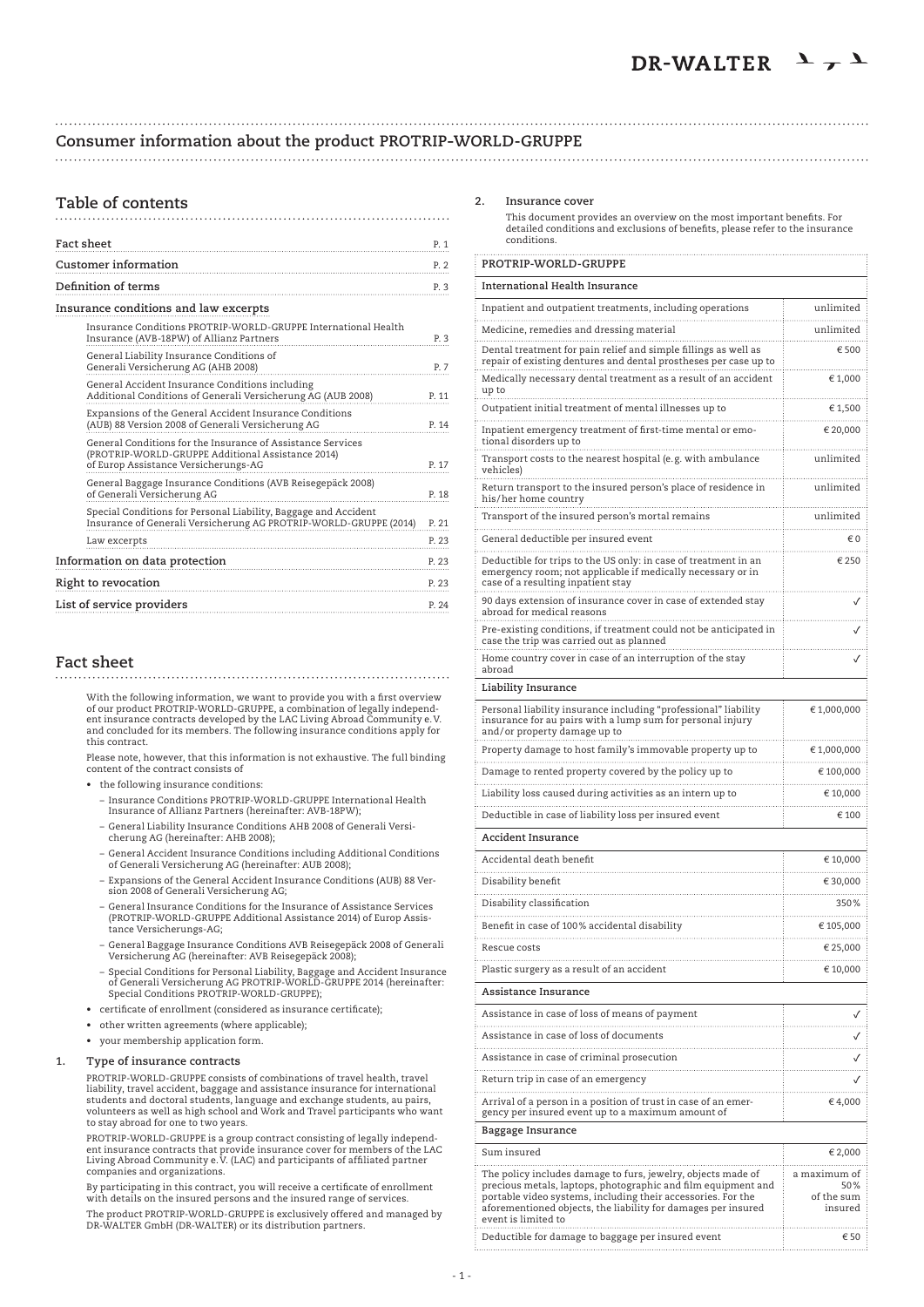The policy does not cover every possible event; this would require that we demand an extremely high premium.

### **Not covered, for example, are**

### **• in health insurance:**

treatments of which the insured person knew at the start of the journey that they would have to take place under normal circumstances (for details see §12 AVB-18PW).

 **• in liability insurance:** damage to leased, rented or borrowed equipment (for details see 7. Exclusions AHB 2008).

- **• in accident insurance:** intentionally caused insured events and damages as a result of an intentional criminal act (for details see §2 AUB 2008).
- **• in assistance insurance:**

the following benefits: return journey in case of an emergency and arrival of a person in a position of trust in an emergency in case of chronic mental illness, also if said illness occurs in phases, and in case of addiction (for details see VI PROTRIP-WORLD-GRUPPE Additional Assistance 2014).

 $\mathbf{a}$  **in** baggage insurance:

damages caused by the natural or defective condition of the insured equipment, wear and tear (for details see 3. 3 Excluded risks and damages AVB Reisegepäck 2008).

### **3. Premium: Amount, due date and consequences of non-payment (all figures in €)**

 The monthly premium consists of the LAC membership fee (LAC share), health insurance premium (KV share), liability/accident insurance premium (HU share), assistance insurance (AS share) and baggage insurance (RG share).

 The premiums for accident, liability, assistance and baggage insurance each include 19% German insurance tax. The premiums for international health insurance are free of tax in accordance with §4 no. 5 Insurance Tax Act (VersStg). The premium is a single premium and is due for the entire term of the insur-

ance after receipt of the certificate of enrollment and after expiry of the revocation period.

 **German and Austrian accounts only:** In case of a term of the insurance of more than one month, the parties can agree on premium payment in monthly installments; such installments are in each case deemed deferred until they are due. The first installment of the premium shall be due at the start of insur-ance, the subsequent installments at the start of the following month. Any deferred installments are due immediately if the policyholder is in default with the payment of an installment.

### **4. Benefit exclusions**

There is no liability to pay

### **• in health insurance for:**

- withdrawal and weaning treatments;
- treatments or rehabilitation measures at a health resort or sanitarium;
- dentures including dental crowns (except for simple repair), inlays and onlays as well as orthodontics and prophylaxis
- (for details see §12 AVB-18PW);
- **• in liability insurance for:**
	- damages as a result of keeping or operating motor vehicles;
	- intentionally caused damages;
	- damages caused by the exchange, transmission or provision of electronic data (for details see §7 AHB 2008);
- **• in accident insurance for:**
	- accidents caused directly or indirectly by nuclear power;
	- accidents caused by mental illness or cognitive disorders;
	- accidents directly or indirectly caused by foreseeable acts of war
- (for details see §2 AUB 2008);

### **• in assistance insurance:**

- insofar as the illness is a psychological reaction to war, unrest, an act of terror, a plane crash or the fear of war, unrest or acts of terror;
- in case of mental illnesses, also if they occur in phases, and in case of addiction
- (for details see VI PROTRIP-WORLD-GRUPPE Additional Assistance 2014);
- **• in baggage insurance for:**
	- damages caused directly or indirectly by nuclear power;
	- damages directly or indirectly caused by foreseeable acts of war;
	- damages caused by confiscation, deprivation of possession or other acts of authorities

(for details see 3.3 Excluded risks and damages AVB Reisegepäck 2008).

### **5. Obligations at the conclusion of the contract**

 You are not required to fulfill any pre-contractual duties of disclosure. Please fill out the application form correctly and in full so that we can properly assess and process your application. Incorrect information can result in full or partial loss of insurance cover. For details, see the insurance conditions.

### **6. Obligations during the contract period**

 During the contract period, you have no specific obligations to meet (except for payment of the premium). Please inform us immediately about any changes in the duration of your stay.

### **7. Obligations in the event of a claim**

 We depend on the cooperation of the insured persons for quick and easy processing of any claims.

 **With regard to health insurance, it might be necessary in individual cases that the insured person:**

- • releases the treating physicians from their physician-patient privilege so that we can gather the necessary information,
- • is diagnosed by a physician of our choice,
- • provides proof for start and end of the trip abroad.

### **Claims in liability, accident, assistance and baggage insurance**

 • need to be immediately reported to us by you. In addition, you have to meet further obligations that can help to clarify the claim or reduce the damage. Failure to comply with obligations can result in full or partial loss of insurance cover.

### **8. Start of insurance cover**

 The membership is purchased for an agreed period. Insurance cover starts – subject to statutory rights to revoke – at the date stipulated in the certificate of enrollment, but

- • not until payment of the premium and
- • not prior to the start of the stay abroad.

 Insured events that occurred prior to the start of the insurance cover are not covered.

### **9. Contract cancellation**

 Insurance cover automatically ends at the expiry of the contract period stipulated in the certificate of enrollment. The membership can be ended in advance in case of early cancellation of the stay abroad by the insured person.

# **Customer information**

 The product PROTRIP-WORLD-GRUPPE is an insurance combination exclusively offered and managed by DR-WALTER GmbH or its distribution partners. We, DR-WALTER GmbH, want to provide you as our customer with the follow-ing comprehensive information about the involved insurance companies and the underlying insurance policies:

#### **1. Insurers**

 To offer you this insurance policy, DR-WALTER GmbH has teamed up with carefully selected and renowned insurance companies:

 **Health insurance is provided by:**

# Allianz Partners AWP Health & Life SA Registration Court: Registre du Commerce et des Sociétés, Bobigny Number: 401 154 679 Eurosquare 2, 7 Rue Dora Maar, 93400 Saint-Ouen, France

 **Accident, liability and baggage insurance is provided by:**

 Generali Versicherung AG, Adenauerring 7, 81731 Munich, Germany. Headquarters: Munich, Registration Court: District Court Munich, HRB 177658  **Assistance insurance is provided by:**

Europ Assistance Versicherungs-AG, Adenauerring 9, 81737 Munich, Germany. Headquarters and Registration Court Munich, HRB 61 405

### **The entire contract and service management is carried out by:**

 DR-WALTER GmbH, Eisenerzstr. 34, 53819 Neunkirchen-Seelscheid, Germany. Head office: Neunkirchen-Seelscheid, Registration Court: District Court Siegburg, HRB 4701

 DR-WALTER GmbH has received the permission to act as an insurance broker from the competent Chamber of Industry and Commerce (IHK Bonn/Rhein-Sieg) in accordance with §34d par. 1 Industrial Code (Gewerbeordnung).

 Competent authority: IHK Bonn/Rhein-Sieg, Bonner Talweg 17, 53113 Bonn, T +49(0)228 2284-0, F +49(0)228 2284-170, info@bonn.ihk.de, www.ihk-bonn.de, of which we are a member.

DR-WALTER GmbH is registered in the Register of Insurance Brokers (Versi-<br>cherungsvermittlerregister) under number D-QAMW-L7NVQ-57. This entry<br>can be reviewed online at www.vermittlerregister.info or in the Register of Insurance Brokers (Versicherungsvermittlerregister) at Deutscher Industrie-und Handelskammertag (DIHK) e.V., Breite Strasse 29, 10178 Berlin, T +49(0)30 20308-0, F +49(0)30 20308-1000.

 DR-WALTER GmbH has no direct or indirect interest of more than 10% in voting rights or capital of any insurance company. No insurance company or parent company of an insurance company has a direct or indirect interest of more than 10% in voting rights or capital of DR-WALTER GmbH.

### **2. Applicable law/Place of jurisdiction**

Unless otherwise stipulated, the contract is governed by German law. Both<br>German law and place of jurisdiction apply for all contractual arrange-<br>ments affecting PROTRIP-WORLD-GRUPPE in general, the LAC membership<br>and cont jurisdiction apply for the insurance cover provided within accident, liability,<br>baggage and assistance insurance. Whereas in the event of a dispute, French<br>law and place of jurisdiction apply for the insurance cover provid international health insurance policy of Allianz France.

### **3. Languages**

Our correspondence with you will be both in English and German.

### **4. Appeal proceedings**

 In the event of a disagreement, please contact DR-WALTER GmbH. Our contact data are:

 **DR-WALTER GmbH**

Eisenerzstrasse 34, 53819 Neunkirchen-Seelscheid, Germany

T +49(0)2247 9194-0 F +49(0)2247 9194-306

E-mail: info@dr-walter.com

 We will try to find a find a mutually acceptable solution as quickly as possible. If we do not succeed in this endeavor, you can also contact an extra-judicial arbitrator: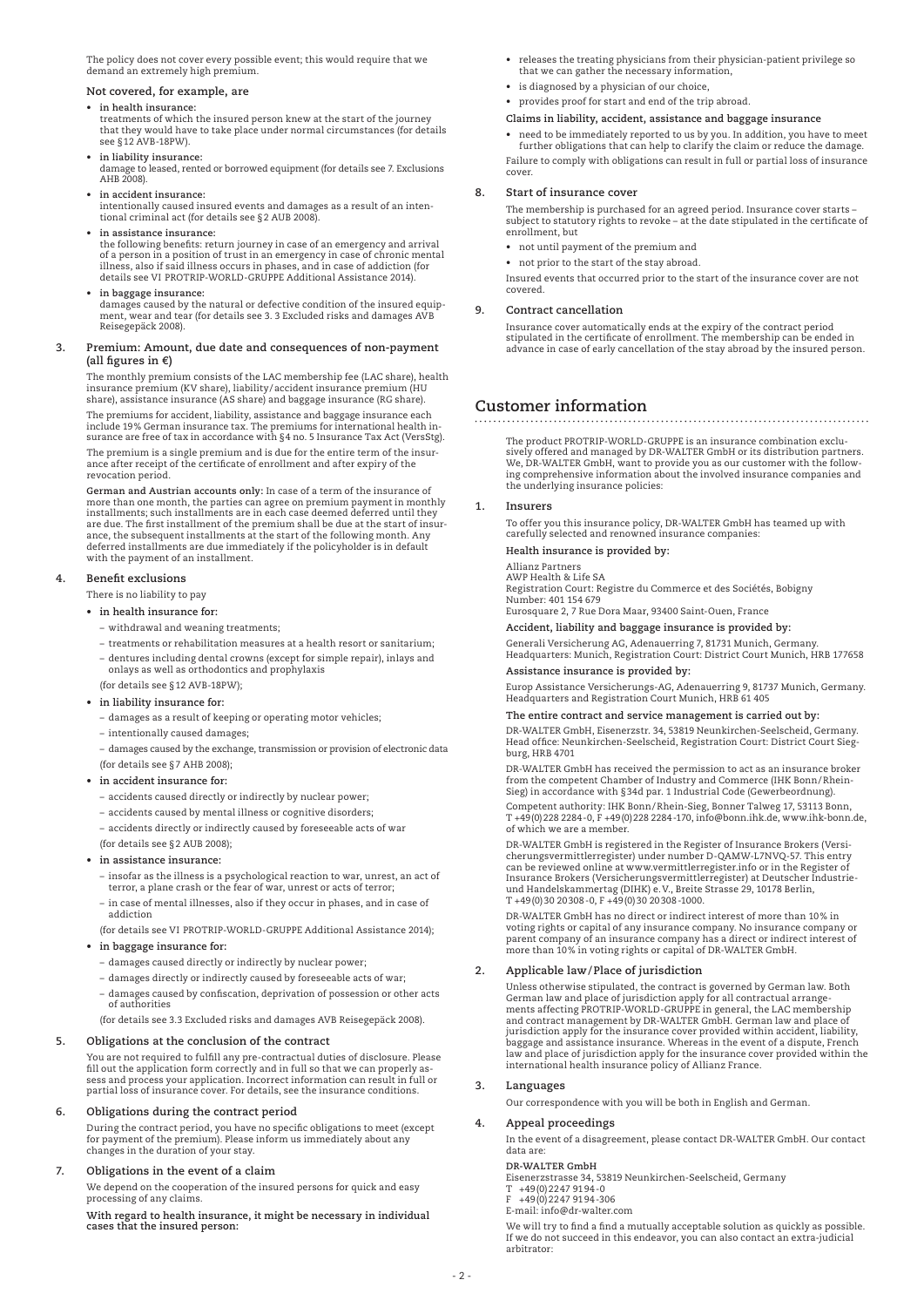### **For complaints that do not affect health insurance, please contact**

Versicherungs-Ombudsmann (ombudsman for insurance matters), Postfach 080632, 10006 Berlin.

 This ombudsman is both responsible for extra-judicial arbitration in the event of a dispute arising from insurance contracts with consumers and between insurance brokers and policyholders. His decisions are not binding for the insurer. The right to take legal action shall remain unaffected hereby.

### **In addition, you can file a complaint with**

 • Bundesanstalt für Finanzdienstleistungsaufsicht (Federal Financial Supervisory Authority), Graurheindorfer Strasse 108, 53117 Bonn.

 **For complaints that affect international health insurance, please send a letter or e-mail to**

 • Allianz Partners

AWP Health & Life SA - Relations Clients

Eurosquare 2, 7 Rue Dora Maar, 93400 Saint-Ouen, France. E-mail: clients@allianz.fr

 Allianz Partners a signatory to the mediation charter of the French Federation of Insurance Companies (FFSA). Therefore, in the event of a persistent and definitive disagreement, and after exhaustion of all domestic remedies listed below, the policyholder association, the member firms or the insured persons have the option to contact the mediator of the FFSA – without prejudice to other potential remedies – by mail to the following address: BP 290 – 75425 Paris cedex 09.

# **Definition of terms**

### 

 The words and terms listed below and used in this product information have the following meanings:

**• Abroad/foreign country/-ies**

Abroad/foreign country/-ies means all countries except the country where the insured person has his/her permanent residence or had his/her permanent residence prior to the insured stay.

**• Acts of authorities**

Acts of authorities are measures taken by governments (e.g. confiscation of exotic souvenirs by customs authorities or refusal of entry due to missing necessary documents).

### **• Chronic illnesses**

A chronic illness occurs when the insured person undergoes regular medical or psychotherapeutic treatment for at least a year due to an underlying illness. Chronic illnesses include illnesses that occur in phases.

- 
- **• Start of the journey** The journey starts when the insured person leaves his/her home.

**• Country of stay** Country of stay is the foreign country where the insured person temporarily stays, for example to study, to work as an au pair or intern, to visit school or take part in a Work and Travel program.

**• Home country**

Home country is the country where the insured person has his/her perma-nent residence or had his/her permanent residence prior to the insured stay.

**• Home leave** Home leave is the interruption of the stay abroad for reasons of a temporary visit/vacation in the home country.

**• Host country**

Host country means all countries worldwide except the country where the insured person has his/her permanent residence or had his/her permanent residence prior to the insured stay.

**• Host family**

The host family includes one or more natural persons who are responsible for the provision of accommodation, livelihood and general care during the insured stay.

**• Immediately**

Without undue delay.

### **Insured** persons

Insured persons are the persons mentioned by name in the insurance cer-tificate or the group of people described in the insurance certificate who are covered by the insurance policy.

**• Insured stay**

Insurance cover is provided for the period mentioned in the insurance certificate. Insurance cover should always be purchased for the entire stay abroad and thereby include the entire outward and return journey to the country of stay or the home country.

**• LAC**

LAC stands for LAC Living Abroad Community e.V. The LAC is an association that looks after the interests of people living abroad and provides them with information and services. Among these services is the framework agreement PROTRIP-WORLD-GRUPPE that LAC concluded as the policyholder, thereby providing insurance cover for its members during their stay abroad.

### **• Medically necessary/medically necessary treatment**

- Treatments and diagnostic procedures are only covered if they are used for diagnostic, curative and/or palliative purposes, are medically necessary or appropriate. It is required that they are carried out by a legally accredited physician, dentist or other therapist. Claims/costs are only paid/reimbursed if the medical diagnosis and/or prescribed treatment is consistent with generally accepted medical practice. Treatments that the insured person undergoes against medical advice are not deemed to be medically necessary.
- 2. Medical services or healthcare are only deemed to be medically necessary and appropriate, if
	- a) they are necessary in order to diagnose or treat the condition, illness or injury of a patient;
	- b) ailments, diagnosis and treatment are consistent with the underlying illness;

c) they are the most appropriate kind and level of healthcare; and

- d) if they are only carried out for an appropriate treatment duration.
- **• Acts of God**
- Acts of God are: explosions, storm, hail, lightning, floods, avalanches, volcanic eruptions, earthquakes, landslides.
- **• Policyholder**

Policyholder is the association LAC Living Abroad Community e.V. for its members as well as for companies and organizations that cover stays abroad of their members through LAC.

**• Relatives**

Relatives are spouses or life partners with whom the insured person has lived in cohabitation prior to the start of the insured stay, children, parents, adoptive children, adoptive parents, stepchildren, stepparents, grandparents, siblings, grandchildren, parents-in-law, children-in-law, brothers-in-law and sisters-in-law.

**• Journey/trip**

Journey/trip within the meaning of this product information are all journeys undertaken during the insured stay if the distance between the whereabouts in the host country and the destination of the journey is more than 50 kilometers.

# **Insurance Conditions PROTRIP-WORLD-GRUPPE International Health Insurance (AVB-18PW) of Allianz Partners**

#### **Introduction**

 The association known as "Living Abroad Community (LAC)" has taken out with Allianz Partners a Health Plan on behalf of one of its members. The purpose of such plan is to provide the members with the reimbursements complementary to the benefits in kind paid by the European Health Insurance Card.

The rights and obligations resulting therefrom,

- • for the Policyholder Association taking out the policy, hereinafter referred to as the Policyholder Association or the LAC Association,
	- • For the member of the Policyholder Association hereinafter referred to as the Member Company,
	- • for the international students and doctorates, language and cultural exchange students, au pairs, interns, volunteers and work and travel participants in worldwide mobility programs who acquire the status of covered persons,
	- • for the insurer, represented by Allianz Partners and referred to as the insurer,

are set out in this contract which is governed by the French law.

## **Title I – Purpose and bases of the contract**

#### **Article 1 – Purpose of the contract**

 This group insurance policy is governed by the French Insurance Code, and more particularly by the provisions stated in Title IV of Book I of the same Code, relating to Group Insurances. The statements from the Policyholder As-sociation and the covered persons form its basis.

 The purpose of such policy is to provide the international students and doctorates, language and cultural exchange students, au pairs, interns, volunteers and work and travel participants in worldwide mobility programs of the Policyholder Association as defined in this contract with the reimbursements complemen-tary to the benefits in kind paid by the European Health Insurance Card.

The contract consists of:

- • the membership certificate completed and signed by the representatives of the **LAC Association**, the Member Company and the member;
	- • a booklet given to the **LAC Association** which specifies the coverage, its conditions of coming into effect and application, and the formalities to be fulfilled in the event of a claim.

Any and all aforementioned must be covered by this policy.

### **Article 2 – Effective date, duration and renewal date of the contract**

 This contract shall take effect on August 1, 2014, for a period ending on De-cember 31, 2014, subject to the Policyholder Association's signature. It is then renewed by tacit agreement from each 1st January for a one-year period, unless terminated by one of the parties by registered letter with acknowledgement of receipt sent on the last 31st October at the latest.

The contract may also be terminated on the insurer's initiative:

- at any time when the number of covered people no longer represents the entire category of international students and doctorates participating in worldwide mobility programs before defined,
- • in the event of non-payment of the premium in accordance with the terms defined in Article 16 of this policy,
- on the termination date of the Member Company's membership certificate, following a compulsory liquidation (or equivalent proceedings) of the Poli-

### **Article 3 – Effective date, duration and renewal date of the membership certificate**

For the Member Company the insurance membership is established by a<br>membership certificate, signed by the LAC Association and by the Member<br>Company, which includes in particular:

the membership number

cyholder Association.

- • the effective date of the policy,
- the person concerned.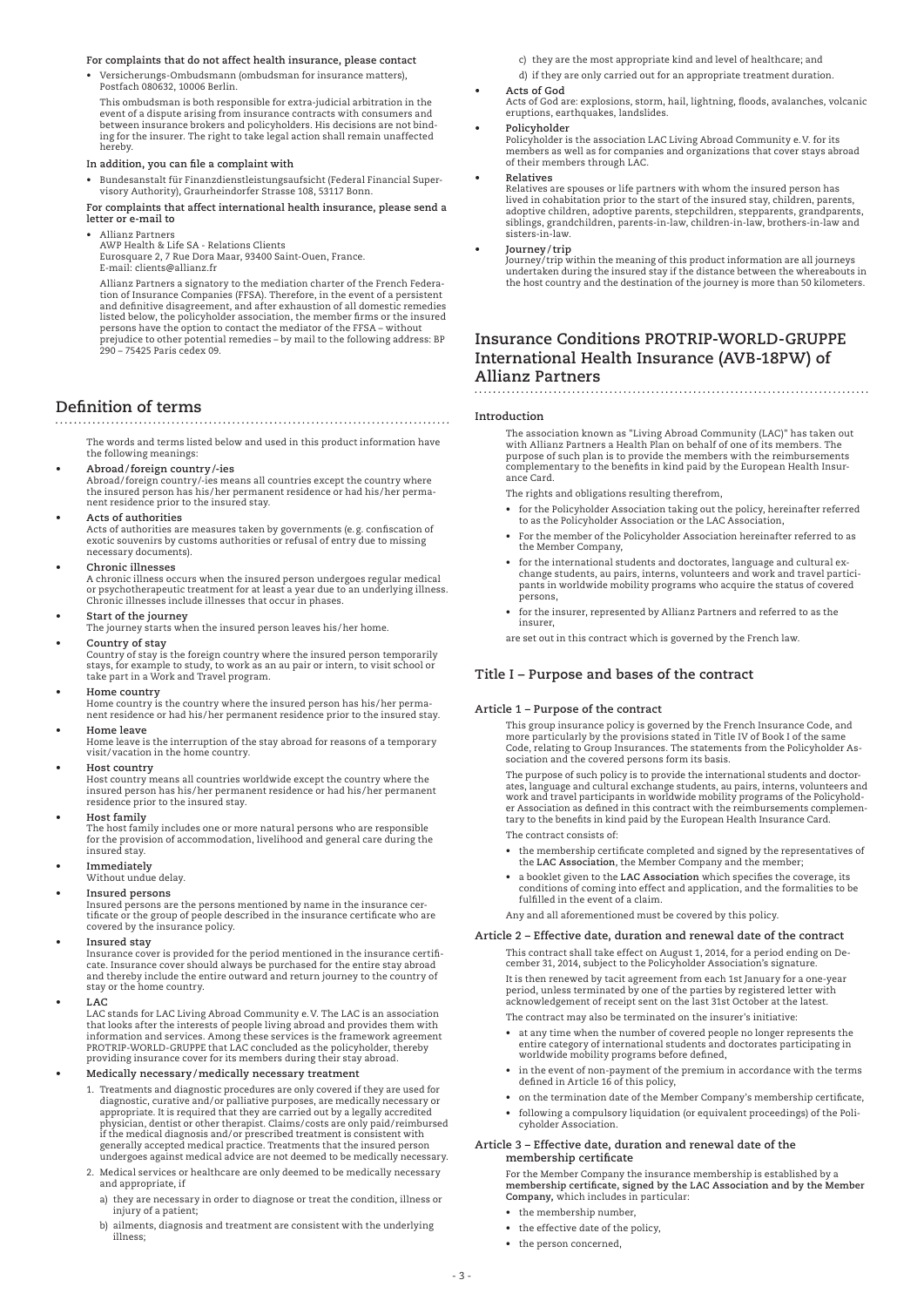- • the area of coverage,
- • the type and the amount of coverage taken out,
- the premium amount

 For the Member Company, the insurance policy shall take effect on the date specified in the membership certificate, and, at the earliest, on August 1, 2014, for a period expiring on 31st December of the same year.

 It is then renewed by tacit agreement from each 1st January for a one-year period, unless terminated by the Member Company by registered letter with acknowledgement of receipt sent to the Policyholder Association on the last 31st October at the latest; the termination shall take effect on 31st December of the current year. The Policyholder Association commits to informing the insurer immediately.

 The membership certificate may also be terminated in any of the following cases:

- • on the date on which the covered person ceases to be a member of the LAC Association,
- • at any time when the number of covered persons no longer represents the entire category of international students and doctorates participating in worldwide mobility programs as defined in the membership certificate,
- • following a recovery plan or a compulsory liquidation of the Policyholder Association.

#### **Article 4 – Obligations of the Policyholder Association and the Member Company**

### **Obligations of the Policyholder Association**

The LAC Association commits to:

- • providing the Member Company with the booklet transmitted by the insurer which summarizes the coverage, its conditions of coming into effect and application, and the formalities to be fulfilled in the event of a claim,
- • informing in writing the Member Company of all modifications to be made, where relevant, to its rights and obligations, particularly before any reduc-tion in coverage, any premium change or termination of the policy or the membership certificate.

### **Obligations of the Member Company**

 The Policyholder Association LAC commits to informing the Member Company of the obligations listed below. The Member Company therefore commits:

- **4.1** to enrolling in the insurance all present and future members belonging to the international students and doctorates category as defined in this policy, for the full range of coverage taken out.
- **4.2** to providing the insurer with the following documents through the Policyholder Association:

#### **4.2.1** When applying for membership:

- • a membership application form signed by the Policyholder Association, stating the exchange student to be covered and declared as such to the insurer, the level and area of selected coverage and the premium rates, enclosing:
- individual applications for membership by international students and doctorates to be covered, mentioning their countries of study.

The Member Company agrees to support its statements at any time.

 In the event of omission or misstatement by the Policyholder Association, the Member Company or the insurer is entitled, pursuant to articles L.113-8 and L.113-9 of the French Insurance Code, either to declare the policy null and void, or to continue applying it under new conditions set by it.

# **4.2.2 Within 15 days from the day they start to study abroad:**

Individual applications for Membership by new eligible members. If this deadline is not met, the membership shall only be effective from the date of receipt by the insurer of this application for membership, even if premiums have already been paid by the Policyholder Association for the international students and doctorates concerned.

#### **4.2.3 Within 15 days following the end of each quarter:**

- • the premium payment, as provided for in Article 16, accompanied, when appropriate, by any new changes:
	- in the composition of the covered international students and doctorates, including dates of start or termination of the study abroad,
	- in the country of study,
- in the international students' and doctorates' name or address.
- **4.2.4 At each annual renewal date and, at the latest, on 31st January of the following financial year:**
	- • an annual summary stating the persons covered during the previous financial year and mentioning the dates of start and termination of study abroad.
- **4.3** To giving to each covered person at the time of membership, pursuant to Article L.141-4 of the French Insurance Code, the booklet drawn up by the insurer and given to the Policyholder Association specifying the coverage, its conditions of coming into effect and application, and the formalities to be fulfilled in the event of a claim.
- **4.4** To informing in text form the covered persons of the modifications to be made, when appropriate, to their rights and obligations, in particular before any reduction in coverage, any change in the amount of premium or termina-tion of the policy, pursuant to the French Insurance Code.

 The Policyholder Association shall be liable to its students and doctorates in case of non-compliance with the aforementioned obligations (for Paragraphs 4.3 and 4.4 pursuant to Article 12 of the Law no. 89-1009 of December 31, 1989, and Article L.141 – 4 of the French Insurance Code).

### **Article 5 – Other provisions**

#### **5.1 Income statements clause**

 For each calendar year and all similar contracts to which this policy belongs, the insurer draws up common income statements according to the resources and costs attributable to it.

#### **5.2 Revision**

 The conditions of this policy take into account the legislative and regulatory provisions in force on the policy's effective date

 However, if these ones are amended during the policy period, the insurer reserves the possibility to revise the policy, at the earliest from the effective date of the new provisions.

 Nevertheless, the Policyholder Association retains the possibility to request the termination of the policy without any notice period within thirty days following the notification by the insurer.

 This termination shall be effective from the first day of the calendar month following the Policyholder Association's request or from the effective date of the proposed modifications if later.

 In the last case, the coverage and premium conditions are maintained on the existing basis prior to these modifications until the termination date.

The Policyholder Association shall inform Member Company of the termination.

### **5.3 Scope of coverage**

 Unless otherwise stipulated in this policy, the coverage may be invoked 24 hours a day, both in professional and private life, in the event of sickness or accident and in the geographical area as indicated in Article 14.

#### **5.4 Claims**

 Any event that may give entitlement to benefits must occur during the effective period of the coverage concerned and be declared within the periods stipulated therein or, if no period is stipulated, within six months following the effective insurance period.

### **5.5 Limitation of the actions arising from this insurance policy**

 Provisions relating to the limitation of actions arising from this insurance contract are laid down by Articles L.114-1 to L.114-3 of the French Insurance Code reproduced below:

Article L.114-1 of the French Insurance Code:

 All legal actions arising from an insurance contract shall be barred two years as from the event that gave rise thereto.

However, the said period shall run:

- 1 in the event of non-disclosure, omission, fraudulent representation or misrepresentation of the risk incurred, only as from the date on which the insurer is aware thereof;
- 2 in the event of a claim, only as from the date the concerned parties are aware thereof, if they prove that they were unaware of such facts until then.

 When the covered person's action against the insurer arises from a third party's recourse, the limitation period shall run only from the date on which the said third party brings a legal action against the covered person or this one has paid it compensation.

The limitation period shall be increased to ten years for life insurance con-<br>tract if the beneficiary is another person than the policyholder and, in insur-<br>ance contracts covering personal injury, if the beneficiaries ar the deceased covered person.

 Concerning Life insurance contract, notwithstanding the provisions of paragraph 2, the beneficiary's actions are subject to a maximum limitation period of thirty years from the date of the covered person's death.

### Article L.114-2 of the French Insurance Code:

 The limitation period shall be interrupted by one of the ordinary causes that interrupt the limitation period and by the appointment of experts following a claim. The limitation period of the legal action may also be interrupted by the insurer sending the covered person a registered letter with acknowledgement of receipt in respect of the recovery for payment of the premium and by the covered person to the insurer in respect of the payment of the claim.

#### Article L.114-3 of the French Insurance Code:

 By way of derogation from Article 2254 of the French Civil Code, under no circumstance shall the limitation period be amended or further causes of suspension or interruption be added by the contracting parties, even if agreed by mutual agreement.

#### **Further information:**

 The ordinary causes of interruption of the limitation period are set out in Articles 2240 et seq. of the French Civil Code; these ones include in particular: the debtor's acknowledgement of the right of the person against whom he was prescribing, a service of process, even for interim relief, enforcement proceedings. For more information about the completeness of the ordinary causes of interruption of the limitation period, see the aforementioned articles of the French Civil Code.

#### **5.6 Recourse**

 Pursuant to the French Insurance Code, the insurer may be subrogated to the right of the person entitled to benefits in order to exercise any recourse proceedings against any liable third party.

 The insurer waives its right of recourse proceedings against the Policyholder Association and the Member Company.

#### **5.7 Complaint**

 In the event of a disagreement with the insurer, the Policyholder Association, the Member Company or the covered persons shall first contact the usual representative at Allianz Life.

 If the proposed solution does not meet the covered persons' or the Policyholder Associations' expectations or the Member's Company expectations, they can submit a complaint by ordinary letter or email to:

# **Allianz Partners AWP Health & Life SA - Relations Clients,**

**Eurosquare 2, 7 Rue Dora Maar, 93400 Saint-Ouen, France.** Email: clients@allianz.fr

 Allianz Partners is a signatory to the mediation charter of the French Federation of Insurance Companies. Therefore, in the event of a persistent and definitive disagreement, and after exhaustion of all domestic remedies listed below, the Policyholder Association, the Member Company or the covered persons have the option to call for the mediator of the French Federation of Insurance Companies, who can be contacted by post at: BP 290 – 75425 Paris cedex 09, and without prejudice to other possibilities of legal actions.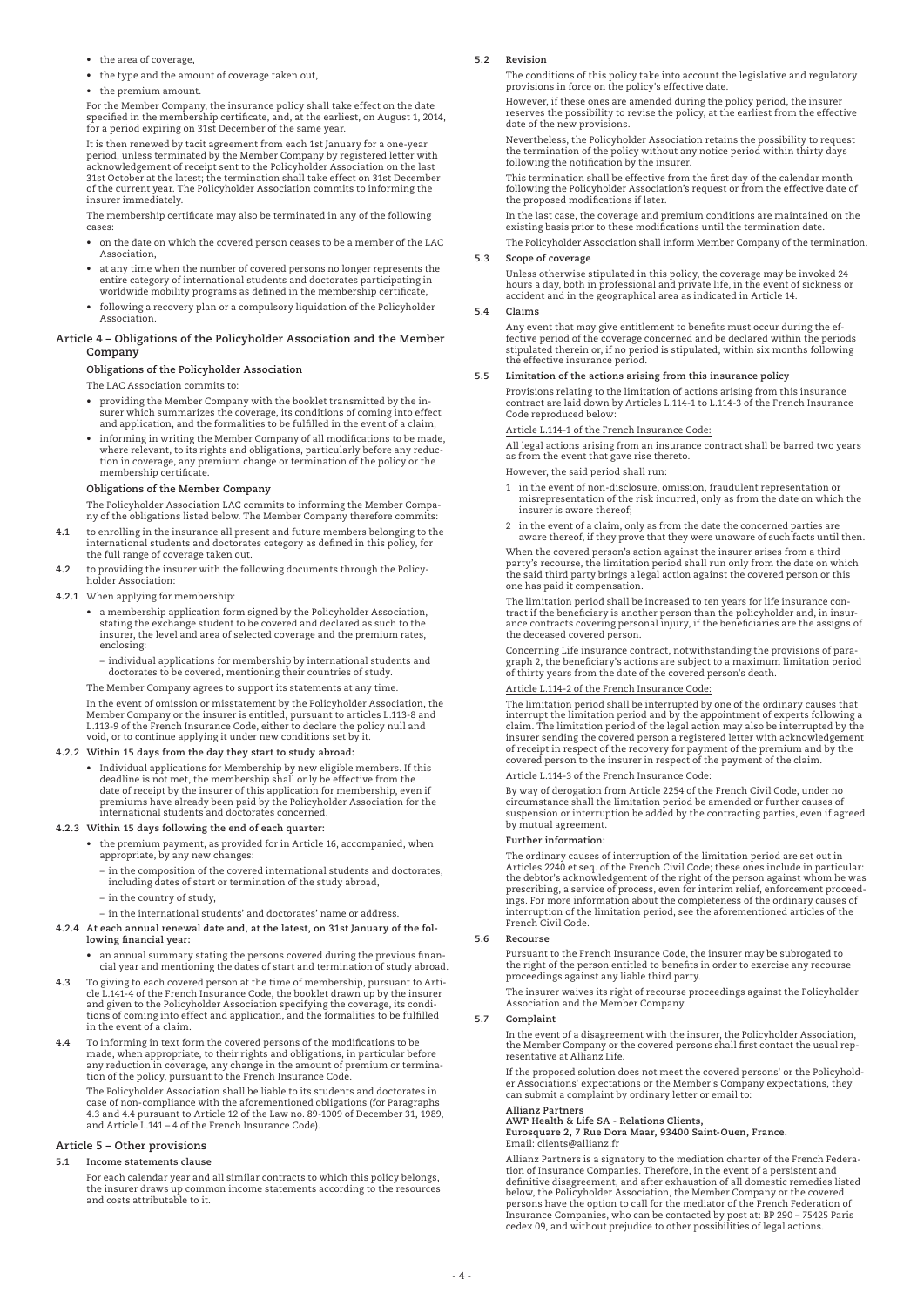### **5.8 Administrative agreement**

 A management transfer protocol specifies the operations relating to this poli-cy that the insurer delegates to the Policyholder Association, and in particular the latter's obligations to the insurer with respect to acceptance, statement, repayment of premium and compilation of statistics.

**5.9 Clause relating to the French National Commission for Information Tech-nology and Civil Liberties (CNIL)**

All information concerning the Policyholder Association or the covered per-sons are used for contracts management.

 The Policyholder Association, the Member Company or the covered persons have the right of access, rectification and opposition to their data, pursuant to Act n°78-17 of January 6, 1978, on Information Technology, Data Files and Civil Liberties.

**5.10 Limitation of liability – Prior statement**

 In the event that several claims are caused by a same single event and subject to the provisions of the following paragraph, the accumulation of benefits provided by the insurer in this regard for all Life & Disability group insurance<br>policies taken out by the member Policyholder Association cannot exceed<br>60 million Euro. If this sum is reached, it shall be apportioned betw affected covered persons in proportion to the respective amounts of insured benefits before limitation.

### **Title ii – The covered persons**

### **Article 6 – Category of persons to be enrolled**

 All members belonging to the category of international students and doctorates, language and cultural exchange students, au pairs, interns, volunteers and work and travel participants who take part in worldwide mobility pro-grams of the Policyholder Association are members of this Group Insurance Plan.

 A covered person must not have reached his/her 40th birthday at the start date of the insurance policy.

### **Article 7 – Membership conditions**

 The members of the aforementioned category to be covered must, at the time of their application for membership:

 • Fill out and sign an Individual Application for Membership.

 The insurer reserves the right, on the basis of the aforementioned documents and information, to limit the coverage or to reassess the policy's premium stated in the application for membership, or even to refuse the Company's membership. During the policy period, if the international students and doctorates category is joined by new eligible persons who present an aggravated risk, the insurer may also reassess the premium rates on 1st January of the following financial year.

The Insurer shall inform the Policyholder Association of the new premium rates applicable to new members only by sending it an endorsement.

 The Policyholder Association may refuse this increase and terminate the policy by sending the insurer a registered letter with acknowledgement of receipt within thirty days from the date of receipt of the endorsement sent by the insurer. The termination shall take effect on the first day of the calendar quarter following the refusal notification.

 The Policyholder Association shall inform the Member Company of the termination.

 In the event the Policyholder Association fails to terminate the policy within thirty days, the increase shall be deemed to have been accepted.

### **Article 8 – Effective date of coverage**

 Once the policy has come into effect, the coverage becomes effective for each student and doctorate who acquires the status of covered person on the following dates:

- **8.1 Students enrolled on the effective date of the policy:**
- • from this date, subject to the compliance with Article 4.2.1.
- **8.2 Students enrolled after the effective date of the policy:**
- • on the date they join the category of international students and doctor-ates to be covered if their individual applications for enrollment have been received within fifteen days following this date, otherwise, on the date of receipt of such application.

#### **Article 9 – Termination or suspension of coverage**

**9.1** Except in the event of concealment, omission or misstatement made in bad faith, the covered person, once accepted, cannot be excluded from the insurance against his/her will as long as he/she belongs to the category of international students and doctorates to be covered, subject to the provisions of Article L.141-3 of the French Insurance Code.

In any case, the coverage ceases to be effective:

### **9.1.1 For each covered person:**

- • as soon as he/she ceases to belong to the category of international students and doctorates, language and cultural exchange students, au pairs, interns, volunteers and work and travel participants to which this policy applies,
	- • the insurance period is longer than 24 months.
- **9.1.2 For all covered persons belonging to the aforementioned international students and doctorates category:**
	- • on the policy termination date,
	- • or on the termination date of the Member Company's membership certificate.

 The termination (or suspension) of the coverage results in the cancellation of the right to benefits for all medical care provided after the termination date, even if they have started or have been prescribed before this date

### **Title iii – Medical coverage**

### **Article 10 – Coverage beneficiaries**

The covered persons alone.

**Article 11 – Medical Benefits**

#### **11.1 Cover provided**

- In the event of illnesses, which occur in acute form, and accidents abroad, the insurer will pay the costs of
	- a) medical treatment;
	- b) medical transport;
	- c) repatriation of the deceased person in the event of death.
- Trips outside the rating area during the insured stay are covered up to a maximum of 42 days. Where travel is interrupted, home holidays are covered up to 6 weeks. Several home holidays are also possible as long as the overall duration does not exceed 6 weeks.

#### **11.2 Medical treatment**

- The insurer will pay the costs of medical treatment required, which is performed or ordered by doctors. This includes in particular
	- a) in-patient treatment in hospital including operations;
	- b) out-patient treatment;
	- c) drugs, medicines and bandages;
	- d) out-patient first-response medical care of psychological illnesses up to a total of  $\in$  1,500;
	- e) in-patient emergency medical treatment for mental and psychological disorders occurring for the first time, up to a total of € 20,000.
	- f) aids (e.g. aids for walking, rental of a wheelchair), if they are required for the first time on account of an accident or an illness during the insured stay.
	- 2. Dental treatment
		- a) The insurer will reimburse the costs for dental treatment for the relief of pain, including simple or temporary fillings and repairs to restore the func- $\overline{\text{t}}$ ion of dentures and replacement teeth up to a total sum of € 500 for each insured event.
	- b) If dental treatment is medically necessary as a result of an accident which the insured person has suffered during the insured stay, the insurer will<br>pay the costs up to a total of € 1,000 for each insured event. An accident is<br>deemed to have occurred if the insured person suffers involuntary damage to his/her health as a result of an event which suddenly impinges on his/her body from outside.
- 3. If the insured person is not medically transportable at the time of insurance expiry, the necessary medical costs will be covered until the insured person is medically transportable.

#### Telephone costs

 Telephone costs to make contact with the Emergency Call Center of the insurer will be paid up to € 25 for each insured event.

### **11.3 Pregnancy/Labor**

- 1. In the event of pregnancy occurring during the insured stay, the insurer will pay the costs for
	- a) antenatal checkups up to and including the 12th week of pregnancy;
	- b) two ultrasound examinations, unless further scans are medically necessary on account of special circumstances;
	- c) treatment for complications during pregnancy;
	- d) out-patient or in-patient labor. Additional costs for a Caesarean operation are also eligible for repayment, provided it is medically necessary;
	- e) medically necessary termination of pregnancy;
	- f) birth assistants and midwives;
	- g) postnatal care of the mother and the newborn. The payments for newborns are limited to € 50,000.
- If the pregnancy had already arisen before the commencement of the insured stay, the insurance cover is restricted to acute and unforeseeable deteriora-tion in the health of the mother and/or child.
- **11.4 Medical transport/Repatriation**

#### The insurer will pay the costs for

- a) medically necessary transport abroad for hospitalization or initial outpatient treatment in a hospital; transport must be provided by a recognized emergency medical service;
- b) medically effective and reasonable evacuation of the insured person to his/her place of residence in the home country or to a suitable hospital nearest to his/her place of residence, if it is likely that the insured stay will have to be definitively terminated as a result of the illness/injury. In the case of trips, the insurer will also pay the costs for medically effective and reasonable evacuation to the place of stay in the country of stay or to a suitable hospital nearest to his/her place of stay in the country of stay;
- c) repatriation of mortal remains of the insured person to the place of residence prior to the trip or, optionally, burial abroad up to the amount of the repatriation costs.

### **11.5 Claims for medical costs**

 The medical costs claim form is provided by the insurer and must be submitted to it with the relevant supporting documents.

No copy, photocopy or duplicate of invoice is accepted.

 The insurer may request, when relevant, any further document necessary for the application of the coverage.

 The covered person shall be liable for any information provided by him/her which appear to be false, forged or exaggerated or any fraudulent or deceitful action by them; all undue payments paid by the insurer on the basis of these incorrect data shall be recovered.

#### $11.6$  B

 The reimbursements of medical costs are paid in Euro up to the maximum amounts stated below in the coverage table, per covered person, per civil year and up to the limit of the actual costs.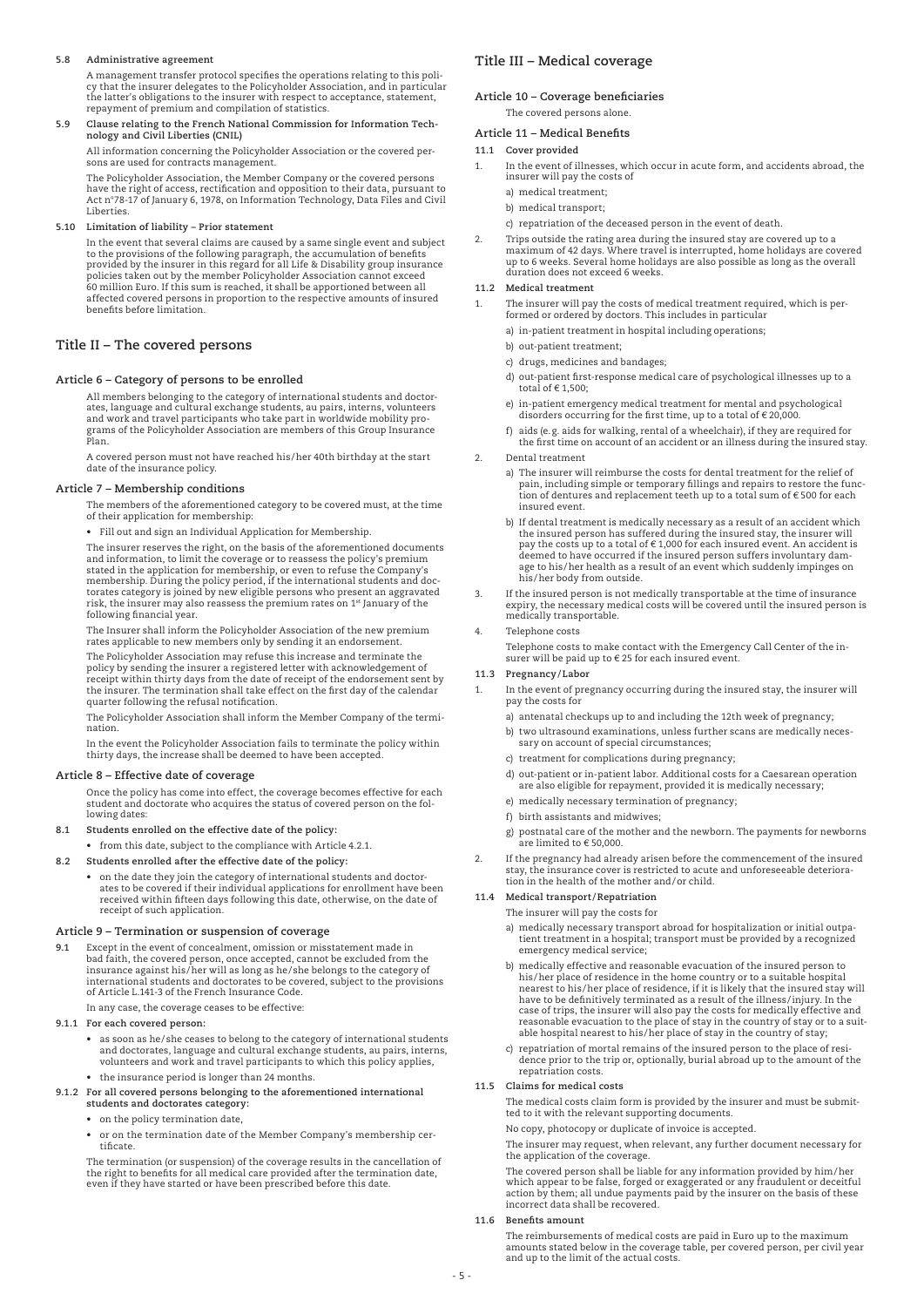The benefits amount is calculated for each reasonable and customary cost item and according to the terms of this policy.

 The reasonableness and customariness are assessed according to the medical practise which prevails in the country where the care is provided (treatment type, care and medical equipment quality, geographical area and country) and are subject to coding and rating standards of the medical procedures and treatments referenced or nomenclatured in each country.

 The unreasonableness and uncustomariness may lead to a refusal of reimbursement for the medical costs or a limitation of the reimbursement amount.

### **11.7 Limitation to actual costs**

 Pursuant to Article 9 of the Act no. 89-1009 of August 30, 1990, and the Decree no. 90-769 of August 30, 1990, the reimbursements or compensations of the costs incurred by an illness, maternity or accident shall not exceed the amount of the costs remaining payable by the covered person after the payment of the benefits of any type he/she is entitled to.

 Benefits of the same type taken out with several insuring bodies shall be enforceable up to the limit of each benefit, whatever the date it has been<br>taken out. Within this limit, the policy beneficiary may obtain an additional<br>compensation by submitting the breakdown of benefit(s) paid by the ot insuring body(ies).

 For the purpose of the aforementioned provisions, the limitation to the costs remaining payable by the covered person is determined by the insurer for each medical procedure or cost item.

### **Article 12 – Excluded risks related to medical coverage**

- Any costs incurred by the following events are not covered by the insurer:
- a claim arising directly or indirectly from the decay of an atomic nucleus,
- the consequences of a civil or non-civil war, an insurrection, a riot, an attack, a commotion or an act of terrorism, whatever the place these events take place and their protagonists, except if the covered person does not take an active part in such event or if he/she is called upon to perform a maintenance or monitoring mission in order to ensure the security of people and goods for the Policyholder Association.

 The insurer reserves the possibility of modifying the coverage for one or several specific territories, subject to a 15-days prior notice to the Policyholder Association. This one may refuse this modification and terminate the policy by sending the insurer a registered letter with acknowledgement of receipt within 30 days from the date of receipt of the endorsement submitted by the insurer. The termination shall take effect on the first day of the calendar quarter following the refusal notification.

 The Policyholder Association shall inform the Member Company of the termination.

### **Article 13 – Excluded benefits related to medical coverage**

It is specified that the following benefits are not covered by this policy, except benefits specified as covered in the coverage table attached to the policy:

- • costs for the treatment of prior illnesses including chronic illnesses, unless there is an acute and unforeseeable deterioration in health;
- • medical treatment and other measures ordered by a doctor where the in-sured person was aware when starting the insured stay that, if the insured stay took place as planned, the treatment would have to be given for medical reasons (e.g. dialysis);
	- procurement and repair of heart pacemakers, prostheses, aids to sight and hearing aids;
	- costs of accident or illness caused by mental illness or impaired consciousness, if this is a result of the consumption of alcohol, drugs, intoxicants or sedatives, sleeping tablets or other narcotic substances;
	- • acupuncture, fango and massages;
	- need for care or safe-keeping;
	- psychoanalytical and psychotherapy treatment, if not covered under aforementioned details of benefits, and hypnosis;
	- payments for pregnancy and labor, if the pregnancy had already arisen before the commencement of the insured stay, unless there is an acute and unforeseeable deterioration in the health of the mother and/or child.

Insurance is provided during home holidays as follows:

- during a trip of less than six weeks, only for the costs resulting from an accident or an emergency illness, as these terms are defined in Title V, pro-<br>vided the treatment was practised by a general or specialized practitioner<br>or the hospitalization was a necessity owing to the emergency and too place within twenty-four hours,
- • in all other cases, after express approval by the insurer.

### **Title IV – Medical emergency assistance coverage**

 It is agreed that the insurer delegates the execution of the following assistance services to DR-WALTER GmbH as specified in the administrative agreement.  **Cover provided**

 The insurer will provide 24-hour assistance services through its Emergency Call Center in the event of the insured person suffering any of the following medical emergencies during the insured stay.

 The Medical Emergency Assistance is also applicable for trips during the insured stay up to a maximum of 42 days, but not during home holidays. **Illness /Accident**

1. Information about medical care

 The insurer will, on request, provide information before and after the start of the insured stay on the options for care of the insured person by a doctor. Where possible, it will appoint a German-speaking or English-speaking doctor.

2. Hospitalization

 Where the insured person is treated as an in-patient in a hospital, the insurer will provide the following services:

a) Care

Through a doctor appointed by the insurer, contact will be established with the hospital doctors giving treatment and, where required, with the insured person's doctor at home and will ensure information is passed between the doctors involved. The insurer will, on request, ensure that relatives of the insured person are informed.

### b) Hospital visit

If hospitalization looks likely to last for more than five days, the insurer<br>will organize the outward journey for a person close to the insured<br>person to the place of hospitalization and from there the return journey<br>pack means of transport. Should the insured person require accommodation<br>in the vicinity of the hospital or the place of the funeral, the insurer will<br>arrange same and bear accommodation costs of up to € 70 per day for a maximum of seven days.

c) Cost payment guarantee/settlement<br>The insurer will give the hospital a guarantee to pay costs up to € 15,000.<br>In the name of and at the request of the insured person, it will settle with the bodies responsible for bearing the costs of treatment. Any sums paid by the insurer that are not borne by the responsible insurance com-panies must be paid back to the insurer by the insured person within one month of the account being rendered.

#### 3. Medical evacuation

 The insurer will organize the medically effective and reasonable evacuation of the insured person to his/her place of residence in the home<br>country or to a suitable hospital closest to the place of residence of the in-<br>sured person by a medically appropriate means of transport (including air

 In the case of trips, the insurer will also pay the costs for medically effective and reasonable evacuation to the place of stay in the country of stay or to a suitable hospital nearest to the insured person's place of stay in the country of stay.

#### **Dispatch of medicines**

- 1. Where the insured person requires medicines which have been lost during the insured stay the insurer will organize procurement or replacement medicines and send them to the insured person and pay for their dispatch.
- 2. The insured person must refund the cost of replacement medicines to the insurer within one month of the account being rendered.

### **Death**

 If the insured person dies during the insured stay, the insurer will, at the request of the relatives, organize burial abroad or repatriation of the deceased person to the place of burial.

#### **Psychological counseling**

 If the insured person suffers acute mental trauma during the insured stay requiring psychological assistance, the insurer will provide an initial counseling by telephone.

**Obligation following occurrence of an insured event**

- 1. The insured person will be under an obligation to make contact with the Emergency Call Center of the insurer immediately.
- 2. If this obligation is intentionally not met, the insurer will be released from its liability to make payment. The obligation to make payment remains to the extent that the failure to meet obligations is due neither to willful intent nor to gross negligence.

 If an obligation is not met by virtue of gross negligence, the insurer will be entitled to reduce the level of payment to be made pro rata with the seriousness of the negligence of the insured person. The insurer will still be liable to make payment to the extent that the failure to meet the obligation does not affect the process of establishing whether the insurer has an obligation to pay the claim and if so, the level of payment to be made, unless the insured person has acted fraudulently.

### **Title V – Table of benefits – Area of coverage**

### **Article 14 – Table of benefits**

The purpose of the medical cover is to provide reimbursements complemen-tary to the benefits paid by the European Health Insurance Card.

| Medical cover                                                                                                                                                                  |           |
|--------------------------------------------------------------------------------------------------------------------------------------------------------------------------------|-----------|
| In-patient and out-patient treatment including operations                                                                                                                      | unlimited |
| Drugs, medicines and bandages                                                                                                                                                  | unlimited |
| Dental treatment for the relief of pain including simple fill-<br>ings as well as repairs to restore the function of dentures and<br>replacement teeth per insured event up to | € 500     |
| Medically necessary dental treatment as a result of an accident<br>per insured event up to                                                                                     | €1,000    |
| Out-patient first-response medical care of psychological ill-<br>nesses up to a total of                                                                                       | €1.500    |
| In-patient emergency medical treatment for mental and psy-<br>chological disorders occurring for the first time, up to a total of                                              | € 20,000  |
| Transportation costs to the next hospital with recognized<br>emergency medical services                                                                                        | unlimited |
| Medically effective and reasonable evacuation of the insured<br>person to his or her place of residence                                                                        | unlimited |
| Repatriation of the insured person in case of death                                                                                                                            | unlimited |
| General excess per case                                                                                                                                                        | € 0       |
| Excess only for stays in the USA: for treatment in the emer-<br>gency room; the excess is waived in case of medical necessity<br>or subsequent in-patient treatment            | € 250     |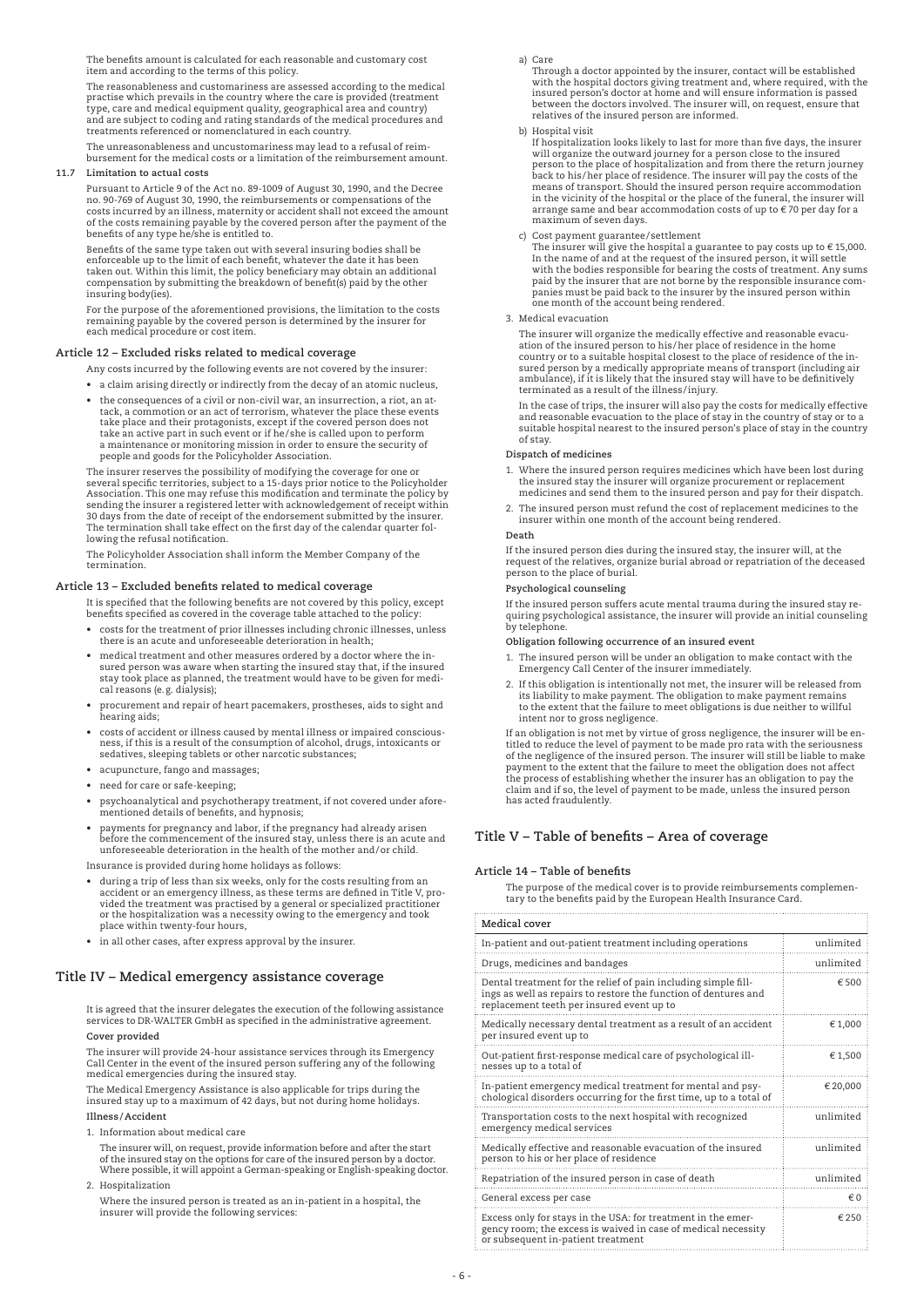| Medical emergency assistance and full assistance coverage                                                                                  |                                                                                            |
|--------------------------------------------------------------------------------------------------------------------------------------------|--------------------------------------------------------------------------------------------|
| Information about medical care                                                                                                             | service                                                                                    |
| Dispatch of medicines                                                                                                                      | costs of dispatch                                                                          |
| Hospital visit of a person close to the insured person if hos-<br>pitalization looks likely to last more than 5 days                       | transportation<br>costs: hotel costs<br>up to €70 per day,<br>up to a maximum<br>of 7 days |
| Interruption of insured stay due to severe illness or accident<br>of family members in case of in-patient treatment of more<br>than 5 days | transportation<br>costs                                                                    |

#### **Article 15 – Area of coverage**

The medical costs must have been incurred within the insurance period:

- • in one of the regions or countries of the following rating area: Zone 1: Europe – Europe defined as EU, Norway, Iceland, Liechtenstein, Switzerland
- Zone 2: Worldwide Worldwide
- Zone 3: Worldwide USA and Canada
- • in another country:
- • during a trip of less than six weeks, only for the costs resulting from an accident or an emergency illness, as these terms are defined in Title V, provided the treatment was practised by a general or specialized practitioner or the hospitalization was a necessity owing to the emergency and took place within twenty-four hours,
- • in all other cases, after express approval by the insurer.

### **Title Vi – Premiums**

### **Article 16 – Rates and calculation basis**

#### **16.1 Premiums**

The net daily premium amounts are as agreed in the contract.

**16.2 Indexation**

 Premiums are automatically indexed on each 1st January, according to the annual consumption of medical care and medical goods, the costs of which are borne by households and supplementary insurance companies (amount in Euro of the medical care and goods included in the national health accounts under the headings "Household expenditure", "Mutual insurances and private insurances").

**16.3 Revision in case of modification of the legislative and regulatory provisions** The premiums may be revised according to the provisions of Article 5.2.

#### **16.4 Revision according to technical results**

 Pursuant to Article 5.1, the rates may be revised each 1st January according to the technical results of contracts of the same type.

 In case of disagreement, the Policyholder Association may request the termination of the policy by registered letter within one month from the date of notification by the insurer. The termination shall take effect on the first day of the month following the receipt of the registered letter by the insurer. The Policyholder Association commits to informing the Member Company of the termination.

 The insurer shall receive the premium proportion of the 1st January on the termination date, calculated on the basis of the premium rates previously in force.

 Necessary premium adjustments are implemented at each 1st day of the year but only for new memberships. The conditions for concluded individual mem-berships shall not change during the contracted period.

#### **Article 17 – Premiums payment**

 The premiums are due by the covered person immediately after conclusion of the insurance and must be paid when the insurance certificate is issued.

The premium is then due monthly to the insurer directly by the Policyholder Association which is solely responsible for their payment.

 For that purpose, the Policyholder Association shall complete, according to the indications they contain, the quarterly statements and the annual run-off statements addressed to it.

 If the premium has not been paid when the first event occurs, the insurer will be released from the obligation to make payment. The policyholder is responsible for non-payment.

### **Article 18 – Non-payment of the premiums**

 Should the Policyholder Association fail to pay all the premiums within the month following their due date, the coverage is suspended THIRTY days after issuance by the insurer of a registered letter enclosing the formal notice provided for in Article L.113-3 of the French Insurance Code.

 If, beyond that period, the Policyholder Association has not made the requested payment, the policy may be terminated without any further formality within the ten following days.

# **General Liability Insurance Conditions of Generali Versicherung AG (AHB 2008)**

### **Scope of insurance**

- **1. Subject matter of the insurance, insured event**
- 1.1 Insurance cover is provided within the frame of the insured risk if a third party makes a claim for damages against the policyholder in accordance with statutory liability provisions under private law and because of the occurrence of a loss event (insured event) that caused personal injury, property damage or a resulting financial loss while the insurance policy was in effect. Loss event is an event directly causing damage to a third party. The exact point in time, however, when the damage leading to the loss event was caused is not relevant in this context.
- 1.2 There is no insurance cover for claims, even if they are statutory claims,
- 1.2.1 for fulfillment of contracts, subsequent performance, for self-remedy of defects, rescission, reduction, for compensation instead of performance
- 1.2.2 because of damages that are caused in order to carry out the subsequent performance;
- 1.2.3 because of the failure to use the subject matter of the contract or because of the absence of the success owed under the contract;
- 1.2.4 for compensation of unsuccessful expenses in reliance on proper fulfillment of contract;
- 1.2.5 for compensation of a financial loss caused by late performance;
- 1.2.6 because of other compensations replacing the fulfillment of contract.

#### **2. Financial loss, loss of property**

 By means of a special agreement, this insurance cover can be extended to the policyholder's legal liability under private law because of

- 2.1 financial loss neither caused by personal injury nor property damages;
- 2.2 damages because of loss of property; such a case is governed by the conditions on property damage.

### **3. Insured risk**

- 3.1 The insurance cover includes the legal liability
- 3.1.1 from the policyholder's risks stipulated in the insurance policy and its addendums,
- 3.1.2 from increases or extensions of the risks stipulated in the insurance policy and its addendums. This applies neither for risks from ownership or use of motor vehicles, aircraft or watercraft that are subject to insurance nor for other risks subject to compulsory insurance or the duty to provide for sufficient cover,
- 3.1.3 from risks that will newly arise for the policyholder after conclusion of the insurance contract (automatic extension of cover) and which are regulated in detail in clause 4.
- 3.2 The insurance cover also includes an increase of the insured risk as a result of a change in the existing legal regulations or the enactment of new ones. The insurer can, however, cancel the insurance contract in accordance with the requirements of clause 21.

#### **4. Automatic extension of cover**

- 4.1 Risks that newly arise after the conclusion of the insurance contract are covered within the existing contract with immediate effect.
- 4.1.1 The policyholder is obliged, at the insurer's request, to inform the insurer about every new risk within one month. This request can also be made together with the premium statement. If the policyholder fails to inform the insurer on time, the insurance cover will be retrospectively cancelled for the<br>new risk starting at the point when it arose. If the insured event takes place<br>before the policyholder informed the insurer about the new risk, the insurance and was added at a point where the notification period had not yet expired.
- 4.1.2 The insurer shall be entitled to demand an appropriate premium for the new risk. If there is no agreement on the amount of the premium within one month after the policyholder informed the insurer about the new risk, the insurance cover will be retrospectively cancelled for the new risk starting at the point when it arose.
- 4.2 From the point when new risks arise until an agreement is made in accordance with clause 4.1.2, the insurance cover for new risks will be limited to € 500,000 for personal injury and € 150,000 for property damage.
- 4.3 Automatic extension of cover does not apply for risks
- 4.3.1 arising from ownership, possession, keeping or operation of motor vehicles, aircraft or watercraft, insofar as these vehicles require a driver's license and
- are subject to approval and insurance; 4.3.2 arising from ownership, possession, operation or driving of trains;
- 4.3.3 that are subject to compulsory insurance or the duty to provide for sufficient cover;
- 4.3.4 that will be in place for less than a year and therefore need to be covered within short-term insurance contracts.

#### **5. Insurance benefits /insurer's power of attorney**

- 5.1 The insurance cover includes determination of liability, the defense against unjustified claims for compensation and the policyholder's release from justi-fied claims for compensation. Claims for compensation are justified if the policyholder is obliged under law, final judgment, acknowledgement or settlement to pay compensation and if the insurer is bound to this. Acknowledgements and settlements that the policyholder made or accepted without the insurer's consent are only binding for the insurer insofar as the claim would also have been valid without an acknowledgement or settlement. If the policyholder's liability for damages has been determined with binding effect on the insurer, the latter has to release the policyholder from the third party's claim within two weeks.
- 5.2 The insurer is authorized to provide any statement on the policyholder's behalf he deems necessary to settle or defend against claims for compensation.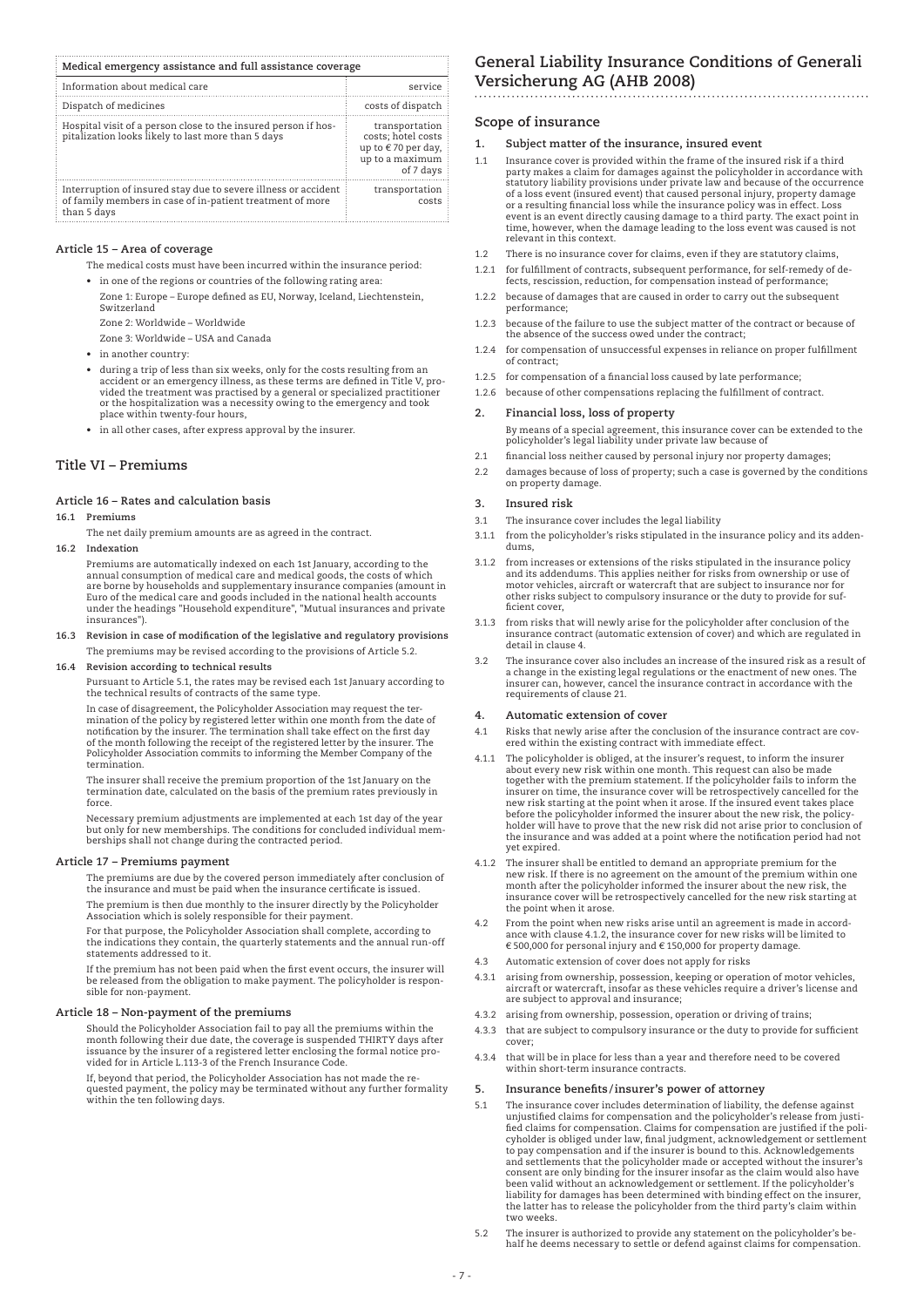In case of a dispute about claims for compensation against the policyholder within an insured event, the insurer is authorized to conduct the case on behalf of the policyholder and at the insurer's expense.

- 5.3 If the appointment of a defense counsel for the policyholder is desired or approved by the insurer in criminal proceedings because of a loss event that might cause a liability claim under the insurance cover, the insurer will bear the costs of the defense counsel in accordance with the fees regulations or the separately arranged additional costs.
- 5.4 If the policyholder or a co-insured person gains the right to demand the cancellation or reduction of a payable annuity, the insurer is authorized to exercise this right.

### **6. Benefit limitations**

- 6.1 The insurer's compensations are limited for every insured event to the agreed sums insured. This shall also apply if the insurance cover includes several persons obliged to pay compensations.
- 6.2 Unless otherwise agreed, the insurer's compensations are limited for all insured events within an insurance year to twice the amount of the agreed sums insured.
- 6.3 Several insured events taking place during the validity of the insurance policy are deemed as a single insured event that occurred during the first of these insured events if they are based on
	- the same cause,
- the same causes and if there was an internal, in particular material and temporal, coherence or
- the delivery of goods with the same defects.
- 6.4 Where separately agreed, the policyholder will contribute to the compensation in every insured event with an amount stipulated in the insurance policy and its addendums (deductible). Unless otherwise agreed, the insurer is also obliged in these cases to carry out the defense against unjustified claims for compensation.
- 6.5 The insurer's expenses for costs incurred will not be set off against the sums insured.
- 6.6 If the justified liability claims from one insured event exceed the sum insured, the insurer will bear the legal costs in the relation the sum insured has to the total amount of these claims.
- 6.7 If the policyholder has to pay annuity to the injured party and if the capital value of the annuity exceeds the sum insured or the rest of the sum insured after deduction of other benefits from the insured event, the insurer will only reimburse the payable annuity in the relation the sum insured or its rest has to the capital value of the annuity. The calculation of the annuity will take place in accordance with the regulation on the insurance cover in vehicle liability insurance in its version valid at the time of the insured event. When calculating the amount the policyholder needs to contribute to ongoing annuity payments, if the capital value of the annuity exceeds the sum insured or the rest of the sum insured after deduction of other benefits from the insured event, any other benefits will be set off against the sum insured in full.
- 6.8 Where the insurer requests the handling of a liability claim by acknowledge-<br>ment, satisfaction or settlement and the claim cannot be handled because of<br>the policyholder's behavior, the insurer is not obliged to pay fo expenses in the form of compensations, interest and costs resulting from the insured person's refusal.

### **7. Exclusions**

- Unless otherwise agreed in the policy and its addendums, the insurance policy comes with the following exclusions:
- 7.1 Insurance claims of all persons who intentionally caused the damage.
- 7.2 Insurance claims of all persons who caused the damage by
	- • placing goods on the market or
		- • carrying out works or other services
	- in knowledge of their defectiveness or harmfulness.
- 7.3 Liability claims that exceed the scope of the policyholder's statutory liability because of a contract or pledge.
- 7.4 Liability claims
- 7.4.1 of the policyholder or of the persons listed in clause 7.5 against co-insured persons,
- 7.4.2 between several policyholders of the same insurance contract,
- 7.4.3 between several additional insured persons of the same insurance contract. The above listed exclusions also extent to liability claims by relatives of the persons cited therein if they live in a joint household.
- 7.5 Liability claims against the policyholder
- 7.5.1 from claims of the policyholder's relatives who live with the policyholder in cohabitation or are co-insured persons as named in the insurance contract. Relatives are spouses, life partners in accordance with the Law on Civil Partnership or similar partnerships in accordance with the laws of other coun-tries, parents and children, adoptive parents and children, parents-in-law and children-in-law, stepparents and stepchildren, grandparents and grandchil-<br>dren, siblings as well as foster parents and children (persons connected by a<br>family-like relationship set out for the long term such as parents an
- 7.5.2 of the policyholder's legal representatives or advisers if the policyholder is a legally incompetent person, a person with limited legal capacity or a person under care;
- 7.5.3 of the policyholder's legal representatives if the policyholder is a legal entity under private or public law or an association without legal capacity;
- 7.5.4 of the policyholder's partners with unlimited personal liability if the policyholder is a partnership, limited partnership or civil partnership;
- 7.5.5 of the policyholder's partners if the policyholder is a registered professional partnership;
- 7.5.6 of the policyholder's liquidators, receivers and insolvency administrators.
- 7.5.7 The exclusions under clause 7.5.2 to 7.5.6 also include liability claims of relatives of the persons mentioned therein and living in cohabitation with them.
- 7.6 Liability claims for damage to third-party property and any resulting financial loss where the policyholder rented, leased or borrowed the property or acquired the property through unlawful interference or if they are the matter of a separate deposit contract.

 If the requirements for the exclusions are met in the person of the policyholder's salaried employees, workers, servants, authorized agents or representa-tives, the insurance cover shall likewise cease for both the policyholder and for other co-insured persons under the insurance contract.

- 7.7 Liability claims for damage to third-party property and any resulting financial loss if
- 7.7.1 the damage is a result of the policyholder's commercial or professional work with said property (processing, repair, transport, inspection and the like); in case of immovable property this exclusion only applies if the property or parts thereof were immediately affected by the activity;
- 7.7.2 the damage was caused because the policyholder used the property to enable his/her commercial or professional activities (as a tool, aid, storage surface for material and the like); in case of immovable property this exclusion only applies if the property or parts thereof were immediately affected by the use;
- 7.7.3 the damage was caused by the policyholder's commercial or professional activity and if the property or in the case of immovable property parts thereof were situated in the area directly affected by the activity; this exclu-sion shall not apply if the policyholder can prove that, at the time of the activity, he/she had taken necessary protective measures to prevent damages. If the requirements for the above exclusions are met in the person of the policyholder's salaried employees, workers, servants, authorized agents or representatives, the insurance cover shall likewise cease for both the policy-holder and for other co-insured persons under the insurance contract.
- 7.8 Liability claims for damage to goods, works or other services produced,<br>provided or delivered by the policyholder as a result of their production,<br>delivery or service and any resulting financial loss. This shall also a This exclusion is also applied if a third party produced or delivered the objects or carried out the works or other services on the policyholder's behalf and for the policyholder's account.
- 7.9 Liability claims from loss events happening abroad; claims in accordance with §110 Social Code VII are also covered.
- 7.10 Liability claims for damages from environmental effects. This also includes damage caused by fire and/or explosion. This exclusion shall not apply
	- a) within insurance of personal liability risks;
	- b) to damages arising from products manufactured or supplied by the policyholder (including waste), or from work or other services following performance of the service or completion of the work (product liability).

 There is, however, no insurance cover for damages from environmental effects as a result of planning, production, delivery, assembly, dismantling, repair or maintenance of

- installations intended for the production, processing, storage, depositing, conveying or disposal of substances harmful to waterways (Waterways Act [WHG] installations);
	- installations in accordance with appendix 1 or 2 to the Environment Liability Law (UmweltHG installations);
	- installations for the purpose of environmental protection that need to be authorized or notified in accordance with environmental protection regulations;
	- waste water installations or parts which are evidently intended for such installations.
- 7.11 Liability claims for damages from asbestos or substances or products containing asbestos.
- 7.12 Liability claims for damages directly or indirectly connected to energy-rich ionizing radiation (e.g. radiation emitted from radioactive substances or X-ray radiation).
- 7.13 Liability claims for damages from
- 7.13.1 genetic engineering,
- 7.13.2 genetically modified organisms (GMOs),
- 7.13.3 products that
	- contain parts of GMOs,
	- were produced from or with the aid of GMOs.
- 7.14 Liability claims from property damage caused by
- 7.14.1 sewage, insofar as domestic sewage is not involved,
- 7.14.2 subsidence of land or landslides,
- 7.14.3 flooding caused by standing or flowing water.
- 7.15 Liability claims for damages arising from the exchange, transmission or provision of electronic data, where such damages result from
- 7.15.1 deletion, suppression, spoiling or alteration of data,
- 7.15.2 failure to capture or faulty storage of data,
- 7.15.3 disruption of access to electronic data interchange,
- 7.15.4 transmission of confidential data or information.
- 7.16 Liability claims for damages arising from violations of personal rights or name rights.
- 7.17 Liability claims for damages due to hostility, vexatious harassment, unequal treatment or other discrimination.
- 7.18 Liability claims for personal injury arising from the transmission of a disease by the policyholder. The same applies for property damage arising from the illness of animals the policyholder owns, keeps or sells. In both cases, insur-ance cover is provided if the policyholder proves that he/she did not act with intent or gross negligence.

### **Start of insurance cover /Payment of premium**

**8. Start of insurance cover /Premium and insurance tax** The insurance cover starts on the date stipulated in the insurance policy if the policyholder pays the first or single premium on time in accordance with clause 9.1. All invoiced premiums include insurance tax, the amount of which being stipulated by law and payable by the policyholder.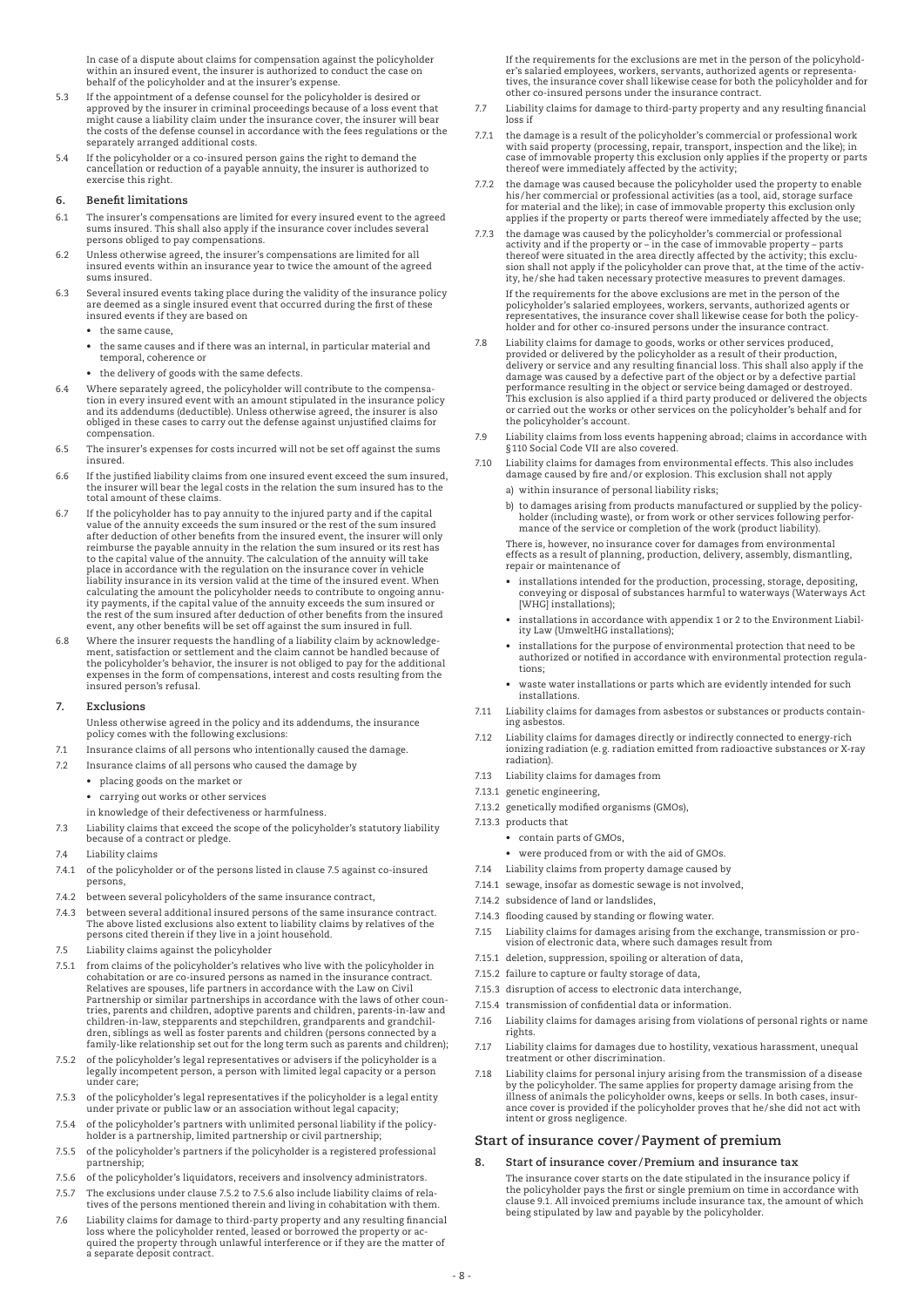### **9. Payment and consequences of late payment/First or single premium**

- 9.1 The first or single premium is due immediately on taking out the insurance policy, but not prior to the start of insurance cover. If payment of the annual premium in installments was agreed, only the first installment of the first annual premium shall be deemed to be the first premium.
- 9.2 If the policyholder fails to pay the first or single premium on time but pays at a later point in time, the insurance cover only starts from this later point<br>in time. This shall not apply if the policyholder proves that he/she was not<br>responsible for non-payment. In case of insured events that occur he informed the policyholder about this legal consequence of non-payment of the premium by separate written notification or by placing a prominent notice in the insurance policy.
- 9.3 If the policyholder fails to pay the first or single premium on time, the insurer is authorized to withdraw from the contract until the policyholder makes the payment. The insurer is not allowed to withdraw if the policyholder proves that he/she is not responsible for non-payment.
- 9.4 If the first premium is not paid on time, the policyholder is considered to be in<br>default 30 days after the expiry of the revocation period of 14 days as set out<br>in the insurance certificate and after receipt of a requ the policyholder is not responsible for the delayed payment. The insurer is entitled to request compensation for the loss incurred through the delay.

### **10. Payment and consequences of late payment/Renewal premium**

- 10.1 If not otherwise agreed, the renewal premiums are due on the first day of the month of the agreed premium period. The payment shall be considered to be made on time if it is made at the point in time stipulated in the insurance policy or the premium statement.
- 10.2 Failure to pay a renewal premium on time shall constitute default without reminder unless the policyholder is not responsible for the late payment.

 The insurer will send the policyholder a written request for payment with a set payment period of at least two weeks. Failure to pay a renewal premium on time authorizes the insurer to set a payment period of at least two weeks in text form and at the policyholder's expense. This provision is only valid if it provides details on the backlog of payments consisting of premium, interest and costs and informs about the legal consequences of expiry of the period in accordance with clause 10.3 and 10.4. The insurer is entitled to request compensation for the loss incurred through the delay.

- 10.3 If the policyholder is still in default of payment after expiry of the deadline, there will be no insurance cover from this point until payment is received, provided that the insurer informed the policyholder respectively in his re-quest for payment according to clause 10.2 par. 2.
- 10.4 If the policyholder is still in default of payment after expiry of the deadline, the insurer can cancel the contract without notice provided that he informed the policyholder respectively in his request for payment according to clause<br>10.2 par. 2. Cancellation can also be announced when determining the pay-<br>ment deadline. In this case, the cancellation takes effect on expiry of payment period if the policyholder is still in default with the payment at this time. This must be pointed out to the policyholder in the request for payment in accordance with clause 10.2 par. 2.

 If the insurer has cancelled the contract and the policyholder pays the requested amount within one month after the cancellation, the contract remains in effect. There is, however, no insurance cover for insured events that occurred between the receipt of the cancellation and the payment.

### **11. Timeliness of payment in case of a direct debit mandate**

 Where the policyholder has issued a direct debit mandate, the payment shall be deemed on time if the premium can be collected on the due date and if the policyholder does not object to a justified debit. Where the insurer cannot<br>collect the due premium through no fault of the policyholder, the payment<br>shall also be deemed on time if it is made immediately after the insurer be collected, the insurer is authorized to demand future payments be made outside the direct debiting system. The policyholder is only obliged to pay the premium when the insurer has sent him/her a written request for payment.

### **12. Partial payment and consequences of late payment**

 Where payment of the annual premium in installments has been agreed, any outstanding installments are due immediately if the policyholder is in default with the payment of an installment. The insurer may also require the premium to be paid annually in the future.

### **13. Premium adjustment**

- At the insurer's request, the policyholder is obliged to tell the insurer whether and what changes have been made to the insured risk compared with earlier information. This request may also be made by means of a note on the premium statement. The information must be provided within one month after the request was received, with proof being furnished should the insurer so require. Where incorrect information is given to the insurer's disadvantage, he shall be entitled to demand from the policyholder a contractual penalty of three times the amount of the difference in premium ascertained. This shall<br>not apply where the policyholder proves that he/she is not responsible for the<br>information being incorrect.
- 13.2 The premium shall be corrected from the time of the change (premium adjust-ment) on the basis of the policyholder's change notice or other findings; where insured risks cease to exist, however, the premium will only be adjusted from the time when the insurer receives the notification. The resulting adjusted premium may not fall below the contractually agreed minimum premium. Any increases and reductions in the minimum premium occurring in accordance with clause 15.1 after conclusion of the insurance contract shall be taken into account.
- 13.3 Should the policyholder fail to issue the notification on time, then for the period for which the information was to be given the insurer may demand an ad-ditional payment amounting to the premium already charged for that period. Where the policyholder subsequently provides the information, a premium<br>adjustment shall take place. Any premium that the policyholder has overpaid<br>shall only be reimbursed if the information was supplied within two months following receipt of the notification about the increased premium.

13.4 The above provisions shall also apply to insurance policies for which the premium is paid in advance for several years.

### **14. Premium in case of early contract cancellation**

 Where the contract is cancelled early, unless otherwise provided by law, the insurer shall be entitled to only that portion of the premium corresponding to the period during which insurance cover was in force.

### **15. Premium rate adjustment**

- 15.1 Insurance premiums are subject to premium rate adjustment. Where pre-miums are calculated on the basis of payroll, contract price or amount of turnover, there shall be no premium rate adjustment. Regardless of the way in which premiums are calculated, minimum premiums shall be subject to premium rate adjustment.
- 15.2 An independent trustee shall determine each year, with effect for the premiums due from July 1, the percentage by which the average of the claims payments made in the past calendar year by which the average of to rans ous year. The trustee shall round down the percentage determined to the next lower whole number divisible by five. Where an individual loss leads to special expenses being incurred in order to determine the basis and amount of indemnity, such expenses shall also be deemed to be claims payments. The average of the claims payments made in any one calendar year shall be the sum of the claims payments made in that year, divided by the number of new loss events reported over the same period.
- 15.3 In the event of an increase the insurer shall be entitled and in the event<br>of a reduction obliged to adjust the premium for the following year by the<br>percentage obtained from clause 15.2 (premium rate adjustment). lower percentage than that determined by the trustee for any of these years in accordance with clause 15.2, the insurer may increase the premium for the following year only by the percentage by which the average of the insurer's claims payments has increased in the last calendar year based on his own company figures; this increase may not exceed the one that would result under the previous paragraph.
- 15.4 Where the change in accordance with clauses 15.2 or 15.3 is less than five percent, there shall be no premium rate adjustment. Such change shall, however, be taken into account in subsequent years.

### **Duration and end of contract/Cancellation**

### **16. Duration and end of contract**

- 16.1 The contract is concluded for the period stipulated in the insurance policy.
- 16.2 Where a policy period of at least one year is agreed, the policy shall be renewed after expiry of the agreed period for a further year in each case unless the contract partner has received a cancellation at least three months prior to the expiry of the respective insurance year.
- Where a policy period of less than one year is agreed, the policy shall end at the stipulated time without any notice of cancellation being required.
- 16.4 Where a policy period of more than three years is agreed, the contract may already be cancelled at expiry of the third year or of any subsequent year; the notice of cancellation must reach the contract partner at least three months prior to the expiry of the respective insurance year.

### **17. Cessation of the insured risk**

Where risks cease to exist in part, in full or permanently, the respective insurance shall cease to apply. In this case, the insurer shall be entitled to the premium mium that he could have charged if insurance of these ri

### **18. Cancellation after a premium rate adjustment**

 Where the premium increases as a result of the premium rate adjustment in accordance with clause 15.3, without a change in the insurance cover, the policyholder may cancel the policy within one month of receiving the insurer's notification. The cancellation shall be effective immediately, but at the earliest from the time that the premium increase should have taken effect.

 The insurer is obliged to inform the policyholder in the notification about the right of cancellation. The notification must reach the policyholder at least one month before the premium increase takes effect. An increase in insurance tax shall not establish any right of cancellation.

### **19. Cancellation following an insured event**

- 19.1 The insurance contract may be cancelled where
	- • the insurer has made a compensation payment or
	- • the policyholder in case of compulsory insurance the insurer is served a legal writ in respect of a liability claim falling under the cover. The notice of cancellation must have reached the contract partner in text form at least one month after the compensation payment or the service of the writ.
- 19.2 If the policyholder cancels the insurance contract, his/her cancellation will take effect immediately after the insurer receives it. The policyholder may, however, stipulate that the cancellation shall take effect at a later date, though no later than the end of the current insurance period. If the insurer cancels the insurance contract, his cancellation shall take effect one month after the policyholder receives it.

### **20. Cancellation after sale of insured companies**

- 20.1 Where a company for which liability insurance exists is sold to a third party, that party shall for the duration of its ownership be subrogated in the policyholder's place to the rights and obligations arising from the insurance contract. This shall also apply where a company is taken over by a third party as a result of a beneficial interest, lease agreement or similar relationship.
- 20.2 In this case, the insurance contract may be cancelled in text form
- • by the insurer vis-à-vis the third party, subject to one month's notice, • by the third party vis-à-vis the insurer, with immediate effect or at the end of the current insurance period.
- 20.3 The right of cancellation shall lapse when
	- • the insurer fails to exercise it within one month from the time he learns of the transfer to the third party;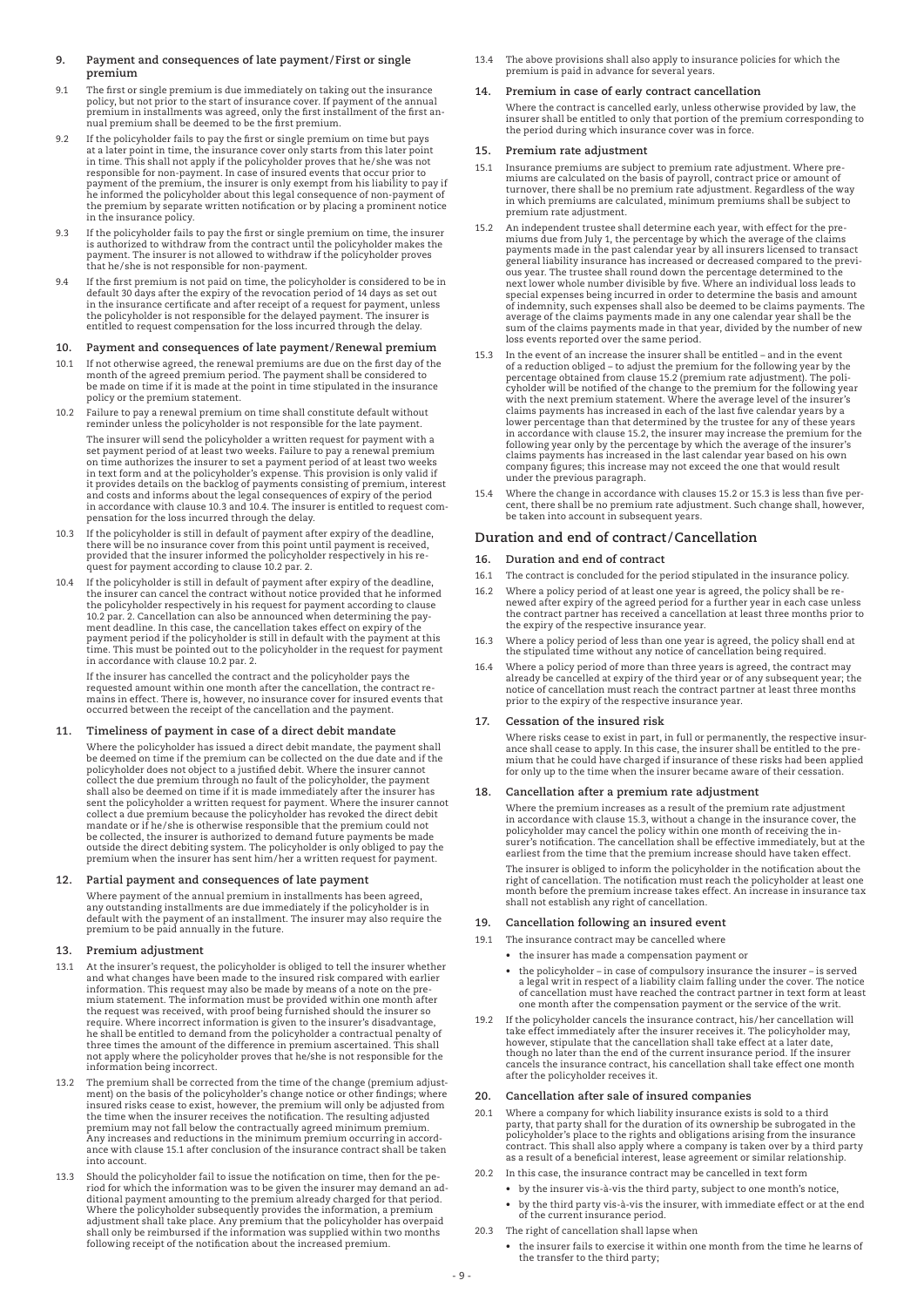- • the third party fails to exercise it within one month following the transfer, with the right of cancellation continuing to exist for one month from the time when the third party becomes aware of the insurance.
- 20.4 Where the transfer to the third party happens during the current insurance period and the insurance contract is not cancelled, the previous policyholder and the third party shall be jointly and severally liable for the insurance premium for this period.
- 20.5 Where a company is transferred, the existing policyholder or the third party must notify the insurer of this immediately. Where the duty of disclosure<br>is culpably breached, no cover shall apply in cases where an insured event<br>occurs more than one month after the time when the insurer ought to have received the notification and the insurer would not have concluded with the purchaser the contract that existed with the seller.

-<br>The insurance cover shall be reinstated and shall apply for all insured events occurring no earlier than one month after the time when the insurer became aware of the sale. This shall apply only where the insurer has not made use of his right of cancellation in that month.

 The insurance cover shall not cease, despite breach of the duty of disclosure, in cases where the insurer was aware of the sale at the time when he ought to have received the notification.

#### **21. Cancellation after increase in risk as a result of a change in the existing legal regulations or the enactment of new ones**

 Where there is an increase in the insured risk as a result of a change in the existing legal regulations or the enactment of new ones, the insurer shall be entitled to cancel the insurance contract subject to a period of notice of one month. The right of cancellation shall cease if it is not exercised within one month from the time when the insurer becomes aware of the increase.

### **22. Multiple insurance**

- 22.1 Multiple insurance exists where the risk is covered under several insurance contracts.
- 22.2 Where multiple insurance has come about without the policyholder's knowledge, he/she can ask for cancellation of the policy that was later arranged.
- 22.3 The right to cancel shall cease if the policyholder fails to assert it within one month of learning of the multiple insurance. The cancellation shall take effect when the insurer receives the declaration in which it is requested.

### **Obligations of the policyholder**

### **23. Pre-contractual duties of disclosure of the policyholder**

**23.1 Providing complete and true information about risk-related circumstances**

 The policyholder is obliged, by the time he/she issues his/her contract statement, to provide complete and true information about all risk-related circumstances known to him/her about which the insurer has asked him/her in text form and which are material to the insurer's decision to arrange the policy with the agreed content. If the insurer asks questions within the mean-ing of the first sentence of this paragraph in text form after the policyholder's contract statement has been issued but before the contract has been accepted, the policyholder shall also be obliged to answer them. Risk-related circumstances are those circumstances that are material to the insurer's decision to arrange the policy at all or with the agreed content. Where a representative is acting for the policyholder and is aware of the risk-related circumstances, the policyholder shall be treated as if he/she himself/herself had known about it or had fraudulently concealed the fact.

### **23.2 Withdrawal**

- 23.2.1 Where incomplete and incorrect information about risk-related circumstances is given, the insurer shall be entitled to withdraw from the insurance contract. This shall also apply if no information or incorrect information was<br>given on a fact because the policyholder fraudulently concealed knowledge<br>of the truth. Withdrawal can only take place within one month. The de begins at the time the insurer becomes aware of the breach of the duty of disclosure. Withdrawal takes place by way of a declaration vis-à-vis the policyholder.
- 23.2.2 The insurer has no right of withdrawal if the policyholder proves that he/she or his/her representative neither acted with intent nor with gross negligence when providing incorrect or incomplete information. The insurer has no right of withdrawal due to a grossly negligent breach of the duty of disclosure if the policyholder proves that the insurer would also have concluded the contract, although with different terms and conditions, had he known about the nondisclosed circumstances.
- 23.2.3 There will be no insurance cover in case of withdrawal. Where the insurer withdraws from the contract after the occurrence of an insured event, he is<br>obliged to provide insurance cover if the policyholder proves that the circum-<br>stance about which he/she provided incorrect or incomplete informat not the reason for either the occurrence of the insured event or the ascertainment or extent of the benefits. There will be, however, no insurance cover in such a case if the policyholder fraudulently breached the duty of disclosure. The insurer is entitled to the part of the premium that relates to the contract period before the notice of withdrawal entered into effect.

### **23.3 Premium adjustment or right of cancellation**

 Where the insurer has no right of withdrawal because a breach of the duty of disclosure was caused neither by intent nor by gross negligence, the insurer shall be entitled to cancel the insurance contract in text form subject to a period of notice of one month. The insurer has no right of cancellation if the policyholder proves that the insurer would also have concluded the contract, although with different terms and conditions, had he known about the nondisclosed circumstances.

 Where the insurer cannot withdraw from the contract or cancel the contract because he would also have concluded the contract, although with different terms and conditions, had he known about the non-disclosed circumstances, the remaining terms and conditions retrospectively become part of the contract at the insurer's request. If the policyholder is not responsible for the breach of obligation, the remaining terms and conditions become part of the contract from the current insurance period on.

 If the insurer increases the premium by more than 10% due to alteration of the contract or if he excludes cover for the non-disclosed circumstance, the policyholder may cancel the contract in text form and without notice within one month after he/she received our notification.

 The insurer has to assert his rights in accordance with clause 23.2 and 23.3 within one month in text form.

 The period starts when the insurer becomes aware of the breach of the duty of disclosure that justifies his asserted right. The insurer is obliged to state the circumstances his statement is based on; within one month, the insurer can also subsequently state other circumstances to justify his statement.

 The insurer is only entitled to the rights in accordance with clause 23.2 and 23.3 if he has drawn the policyholder's attention to the consequences of a breach of the duty of disclosure in text form by means of a separate notifica-tion. The insurer cannot invoke the rights stipulated in clause 23.2 and 23.3, if he was aware of the non-disclosed risk-related circumstance or the incorrect-ness of the disclosed information.

#### **23.4 Cessation of rights of the insurer**

 The rights of the insurer in accordance with clause 23.2 and 23.3 cease with expiry of a period of five years after conclusion of the contract; this does not<br>apply for insured events that occurred prior to the expiry of this period. The<br>period has a duration of ten years if the policyholder or his/ intentionally or fraudulently breached the duty of disclosure.

#### **23.5 Rescission**

 The insurer's right to rescind the contract due to fraudulent misrepresenta-tion remains unaffected. In case of rescission, the insurer is entitled to the part of the premium that relates to the contract period before the declaration of rescission entered into effect.

### **24. Obligations prior to occurrence of the insured event**

 At the insurer's request, the policyholder must eliminate any particularly riskrelated circumstances within a reasonable period of time. This shall not apply where, considering the parties' interests, elimination would be unreasonable. A circumstance that has led to a loss shall automatically be deemed to be particularly risk-related.

### **25. Obligations after occurrence of the insured event**

- 25.1 The policyholder is obliged to notify the insurer immediately about every insured event, even if no claims for compensation have yet been made.
- 25.2 The policyholder must take steps to avert and minimize loss wherever pos-sible. The policyholder must follow the insurer's instructions in this respect insofar as it is reasonable for him/her to do so. The policyholder is obliged to provide the insurer with detailed, truthful loss reports and assist the insurer with claims assessment and settlement. The insurer must be notified of all circumstances that in his view are important for processing the claim and any documents requested for this purpose must be forwarded.
- 25.3 The policyholder must likewise notify the insurer immediately if a liability claim is made against him/her, public prosecution, official or judicial proceedings are instituted against him/her, a summary notice to pay is issued, or a third party legal notice is served on the policyholder.
- 25.4 The policyholder must object to any summary notice to pay or any compensa-tion order issued by the administrative authorities within the time specified, or lodge any other appeals that may be necessary. No instructions from the insurer will be required for this.
- 25.5 Where a liability claim is asserted against the policyholder through court action, he/she must leave the conduct of the case to the insurer. The insurer will engage a lawyer on the policyholder's behalf. The policyholder must grant the lawyer power of attorney and provide him with all necessary information and make the requested documents available to him.

### **26. Legal consequences in case of breach of obligations**

- 26.1 Where the policyholder breaches an obligation arising from this contract that he/she has to fulfill prior to the occurrence of the insured event, the insurer may cancel the contract without notice and within one month after becoming aware of the breach of obligation. The insurer has no right of cancellation if the policyholder proves that the breach of obligation was neither caused by intent nor by gross negligence.
- 26.2 Where the policyholder intentionally breaches an obligation arising from this contract, he/she will lose his/her insurance cover. In case of a grossly negligent breach of obligations, the insurer is entitled to reduce his benefits according to the severity of the policyholder's fault.

 For the policyholder to lose the insurance cover in full or in part when the breach of the obligation to provide information happened after the occurrence of the insured event, it is necessary that the insurer informed the policyholder about this legal consequence by separate written notification.

 Where the policyholder proves that he/she did not breach the obligation with gross negligence, the insurance cover will continue. Insurance cover will also continue if the policyholder provides evidence that the breach of obligation was neither the cause for the occurrence or determination of the insured event nor for the determination or scope of the benefits the insurer is obliged to pay. This shall not apply if the policyholder fraudulently breached the obli-<br>gation. The above conditions apply irrespective of the question if the insurer<br>makes use of the right of cancellation that he is entitled to clause 26.1.

### **Further provisions**

### **27. Co-insured persons**

- 27.1 Where the insurance also extends to liability claims against persons other than the policyholder, all provisions applying to the policyholder shall also be applicable to those insured persons accordingly. The provisions on automatic extension of cover (clause 4) shall not apply where the new risk arises only for a co-insured person.
- 27.2 The policyholder alone shall be entitled to exercise the rights arising from the insurance contract. The policyholder shall remain responsible along with the co-insured persons for fulfilling the obligations.

#### **28. Non-assignment**

 Without the insurer's consent, the right of indemnity may be neither assigned nor pledged before it has been finally determined. Assignment to the injured third party is permissible.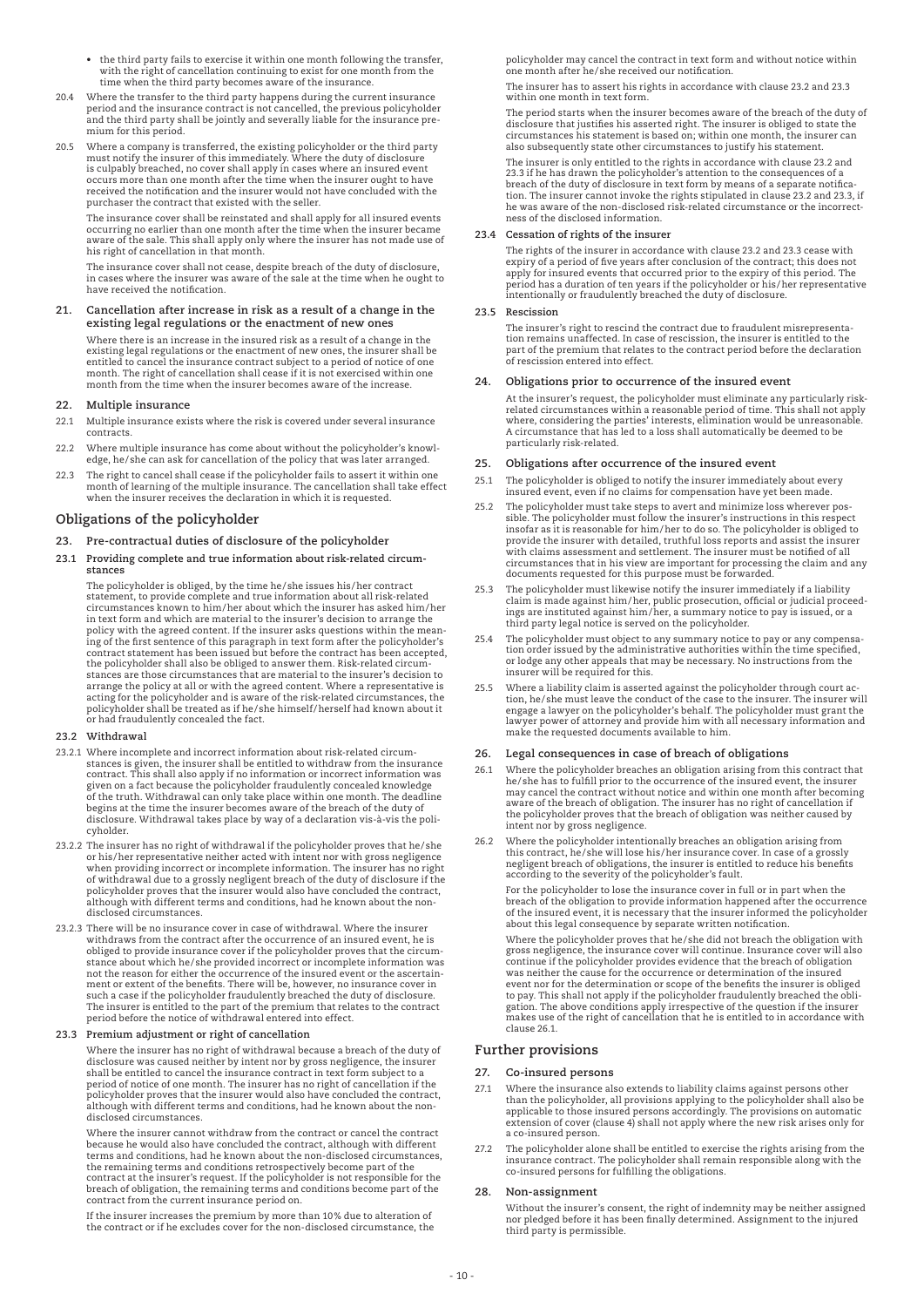### **29. Notifications, declarations of intent, change of address**

- 29.1 All notifications and declarations intended for the insurer are to be directed to the insurer's head office or to the responsible branch office as stipulated in the insurance policy or its addendums.
- 29.2 Where the policyholder has failed to notify the insurer of a change in his/her<br>- address, the posting of a registered letter to the last address known to the in surer under the last name known to the insurer shall suffice for the purposes of submitting any declaration of intent to the policyholder. The declaration shall be deemed received three days after the letter is sent. The same shall apply in case of a change of the policyholder's name.
- 29.3 Where the policyholder has purchased insurance for his/her business establishment, clause 29.2 shall apply analogously to any relocation of the business establishment.

### **30. Statute of limitations**

- 30.1 Any claims arising from the insurance contract are subject to a limitation period of three years. The period is calculated in accordance with the general conditions of the German Civil Code (BGB).
- 30.2 Where the policyholder has reported a claim under the insurance contract to the insurer, the limitation period shall be suspended from the report up to the time when the claimant receives the insurer's decision in text form.

### **31. Competent court**

- 31.1 For actions against the insurer arising from the insurance contract, the com-petent court depends on the insurer's head office or branch office responsible for the insurance contract. Where the policyholder is a natural person, local responsibility also lies with the court in whose district the policyholder has his/her residence or, in the absence of such, his/her habitual residence at the time the action is brought.
- 31.2 Where the policyholder is a natural person, actions against the policyholder arising from the insurance contract need to be brought before the court responsible for his/her residence or, in the absence of such, his/her habitual residence. Where the policyholder is a legal entity, the competent court shall also be determined by the registered office or branch office of the policyholder. The same shall apply if the policyholder is a partnership, limited partnership, civil partnership or registered partner company.
- 31.3 Where the policyholder's residence or habitual residence is unknown at the time the action is brought, the competent court for actions arising from the insurance contract against the policyholder depends on the registered office of the insurer or its branch office responsible for the insurance contract.

#### **32. Applicable law**

German law applies to this contract.

### **General Accident Insurance Conditions of Generali Versicherung AG (AUB 2008)**

### **§1 Insured event**

- I. The insurer provides insurance cover for accidents of insured persons during the validity of the contract. The types of benefits which can be insured are set out in §7; the application and insurance certificate each show which types of benefits can be agreed in the policy.
- II. The insurance policy covers accidents all around the world.
- III. An accident shall be deemed to have occurred when the insured person has involuntarily suffered damage to his/her health due to an event (an accident) having a sudden effect on his/her body from the outside.
- IV. An accident shall also be deemed to have occurred when, as a consequence of increased physical exertion to limbs or extremities or the spine,
- 1. a joint is dislocated or
- 2. muscles, tendons, ligaments or capsules are stretched, strained or torn.

#### **§2 Exclusions**

The following is not covered by the insurance:

I.

- 1. Accidents caused by mental illness or cognitive disorders, including those due to drunkenness, and strokes or seizures, epileptic fits or other spasmodic fits affecting the whole body of the insured person. Cover shall be granted, however, if such disorders, derangement, fits or paroxysms were caused by an accident under this policy.
- 2. Accidents that befall the insured person as a consequence of the insured person intentionally carrying out or attempting to carry out a criminal offense
- 3. Accidents directly or indirectly caused by war or civil war. There is, however, insurance cover if the insured person faces sudden and unexpected war or civil war during his/her journeys abroad. Such insurance cover expires at the end of the 14th day after the outbreak of war or civil war in the country where the insured person stays.

 This expansion of cover does, however, not apply to trips in or through countries on whose territory war or civil war is already underway when the trip begins. It also does not apply to active participation in the war or civil war or to accidents caused by ABC weapons (atomic, biological or chemical weapons) and in connection with war or warlike events between the following countries: China, Germany, France, United Kingdom, Japan, Russia or USA. In case of acts of terror committed outside the territories of warring parties, the insurer will not invoke this exclusion.

 Accidents due to unrest if the policyholder participated on the side of those instigating the unrest.

- 4. Accidents suffered by the insured person
	- a) as the pilot of an aircraft (including recreational aircraft) to the extent that this activity requires a permit under German law and as a member of the crew of an aircraft;
	- b) during professional activities for which an aircraft is necessary;
	- c) when using spacecraft.
- 5. Accidents suffered by the insured person as a result of taking part in driving events, including the corresponding practice runs, with the aim of achieving high speeds as a driver, co-driver or passenger of a motor vehicle.
- 6. Accidents caused directly or indirectly by nuclear power.
- II.
- 1. Health damage caused by radiation.
- 2. Health damage caused by therapeutic treatments or surgery, which the policyholder carries out or has carried out on his/her body. However, this exclusion does not apply if therapeutic treatments or surgery, including radiodiagnostic and radio-therapeutic treatment or surgery, is carried out as the result of an accident covered by this insurance.
- 3. Infections

 Insurance cover is provided if the disease pathogens entered the body through an accident injury covered by this policy. Accident injuries do not include skin or mucous membrane injuries, which are minor as such, and via which disease pathogens immediately or subsequently enter the body; this restric-tion does not apply to rabies and tetanus. For infections caused by treatment measures, clause 2. par. 2 applies accordingly.

- 4. Poisoning as a result of taking solid or liquid substances via the gullet.
- III.
	- 1. Stomach or lower abdominal hernias. However, insurance cover is provided if they have occurred through a violent external effect covered by this policy.
	- 2. Damage to spinal discs as well as bleeding from internal organs and cerebral hemorrhage unless directly caused by an accident event covered by this insurance in accordance with §1 III.
	- IV.

I.

 Pathological disorders as a result of psychological reactions, irrespective of their cause.

### **§3 Uninsurable persons**

- I. Persons are uninsurable if their independence or abilities are restricted due to medical reasons so that they are permanently in need of care by others. These requirements are met by persons who at least classify as long-term care level 3 in accordance with German compulsory long-term care insurance (§ 15 par. 1 no. 2 German Social Code (SGB) XI in its version of 21 December 2015) due to a physical, mental or cognitive impairment with disabling effects. Even if a premium has been paid, the above mentioned group of people is not insured.
- II. Insurance cover ceases as soon as an insured person is no longer insured according to § 3 section I. Insurance ends at the same time.
- III. Any premium that was paid for uninsurable persons since the contract was concluded or since the persons started to be uninsurable shall be reimbursed.

### **§3a Pre-contractual duties of disclosure of the policyholder or his /her representative prior to conclusion of the contract**

- 1. The policyholder is obliged, by the time he/she issues his/her contract statement, to provide complete and true information about all risk-related circum-stances known to the policyholder about which the insurer has asked him/her in text form and which are material to the insurer's decision to arrange the<br>policy with the agreed content. If the insurer asks questions within the mean<br>ing of the first sentence of this paragraph in text form after the contract statement has been issued but before the contract has been accepted, the policyholder shall also be obliged to answer them. Risk-related circum-stances are those circumstances that are material to the insurer's decision to arrange the policy at all or with the agreed content.
- 2. If another person is to be insured, he/she is also obliged to provide complete and true information about all risk-related circumstances and to also answer the questions he/she is asked by the insurer.
- 3. Where a representative of the policyholder concludes the contract and is aware of the risk-related circumstance, the policyholder shall be treated as if he/she himself/herself had known about it or had fraudulently concealed the fact.
	-

II.

- 1. Where incomplete and incorrect information about the risk-related circumstanc-es is given, the insurer shall be entitled to withdraw from the insurance contract. The insurer has to assert his right of withdrawal within one month in text form to the policyholder. In doing so, the insurer has to name the circumstances his statement is based on. The period starts when the insurer becomes aware of the breach of the duty of disclosure that justifies his right of withdrawal.
- The insurer has no right of withdrawal if
	- a) the policyholder proves that he/she or his/her representative neither acted with intent nor with gross negligence when providing incorrect or incomplete information;
	- b) the policyholder in case of a grossly negligent breach of the duty of dis-closure proves that the insurer would also have concluded the contract, although with different terms and conditions, had he known about the non-disclosed circumstances.
- 3. There will be no insurance cover in case of withdrawal. Where the insurer withdraws from the contract after the occurrence of an insured event, he is obliged to provide insurance cover if the policyholder proves that the circumstance about which he/she provided incorrect or incomplete information was not the reason for either the occurrence of the insured event or the ascertainment or the extent of the benefits. There will be, however, no insurance cover in such a case if the policyholder fraudulently breached the duty of disclosure. The insurer is entitled to the part of the premium that relates to the contract period before the notice of withdrawal entered into effect.

III.

- 1. Where the insurer has no right of withdrawal because the policyholder's<br>breach of the duty of disclosure was caused neither by intent nor by gross<br>negligence, the insurer shall be entitled to cancel the insurance contra text form subject to a period of notice of one month. In doing so, the insurer has to name the circumstances his statement is based on. The period starts when the insurer becomes aware of the breach of the duty of disclosure.
- 2. The insurer has no right of withdrawal if the policyholder proves that the insurer would also have concluded the contract, although with different terms and conditions, had he known about the non-disclosed circumstances.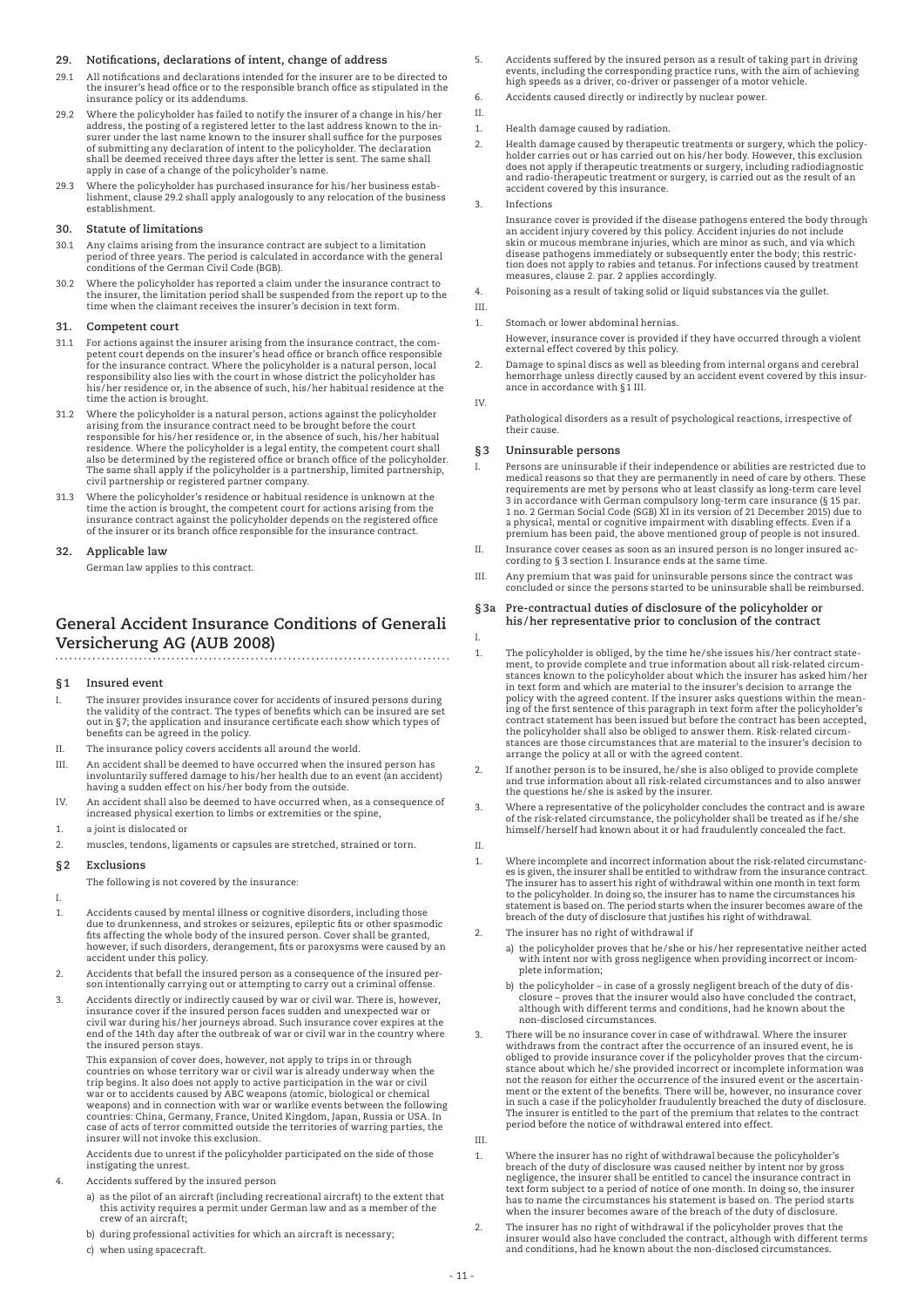IV. Where the insurer cannot withdraw from the contract or cancel the contract because he would also have concluded the contract, although with different terms and conditions, had he known about the non-disclosed circumstances, the remaining terms and conditions retrospectively become part of the contract at the insurer's request. If the policyholder is not responsible for the breach of obligation, the remaining terms and conditions become part of the contract from the current insurance period. If the insurer increases the premium by more than 10% due to alteration of the contract or if he excludes cover for the non-disclosed circumstance, the policyholder may cancel the contract in text form and without notice within one month after he/she received our notification.

#### V.

- 1. The insurer has to assert his rights in accordance with clause II. to IV. within one month in text form. The period starts when the insurer becomes aware of the breach of the duty of disclosure that entitles him to adjust the contract. In doing so, the insurer has to name the circumstances his statement is based on. Within one month, the insurer can also subsequently state other circumstances to justify his statement.
- 2. The insurer is only entitled to his rights in accordance with clause II. to IV. if he has drawn the policyholder's attention to the consequences of a breach of the duty of disclosure by means of a separate written notification.
- 3. The insurer cannot invoke his rights in accordance with clause II. to IV. if he was aware of the non-disclosed risk-related circumstance or the incorrectness of the disclosed information.
- VI. The insurer's right to rescind the contract due to fraudulent misrepresentation remains unaffected. In case of rescission, the insurer is entitled to the part of the premium that relates to the contract period before the declaration of rescission entered into effect.
- VII. The rights of the insurer in accordance with clause II. to IV. cease with expiry of a period of five years after conclusion of the contract. The period has a duration of ten years if the policyholder or his/her representative intentionally or fraudulently breached the duty of disclosure.

#### **§4 Start and end of insurance cover /Right to alter a legal relationship**

- I. The insurance cover starts on the date stipulated in the insurance policy when the policyholder pays the first or single premium immediately after it is when the poneyholder pays<br>due in accordance with §5 I.
- II. The policy can be ended through notification in text form by one of the contracting parties
- 1. on expiry of the agreed period.
- The notice of cancellation must be received at least 3 months before expiry; otherwise the policy is renewed for a year each time.
- 2. at the end of the third or each following year if a policy is taken out for the duration of more than three years. The notice of cancellation must be received by the contracting party at least three months before the expiry of the third or appropriate following year.
- 3. if the insurer has made a payment in accordance with  $\S$  7 or a claim has been made against him for such a payment. The notice of cancellation must be<br>received at least one month after the payment – or, in the event of a legal<br>dispute, after withdrawal of the claim, acceptance, settlement or legal en of cancellation comes into effect immediately after being received by the insurer. The policyholder can, however, determine that the notice of cancellation comes into effect at a later point in time, but not later than at the end of the current insurance year. A notice of cancellation by the insurer comes into effect one month after being received by the policyholder.
- III. The policy ends without notice at the date stipulated in the insurance certificate if the agreed duration is less than one year.
- IV. The insurance cover shall be suspended for the insured person when he/she fulfills his/her service in a military or likewise formation that participates in war or warlike operations between the countries China, Germany, France, United Kingdom, Japan, Russia or USA. The insurance cover will continue to apply as soon as the insurer receives the notification about the end of such service.

### **§5 Premiums, due date and default**

- I. The premiums include the relevant insurance tax and agreed additional costs.<br>Unless otherwise agreed, the first or single premium is due immediately on<br>taking out the insurance policy, but not prior to the start of insu If payment of the annual premium in installments was agreed, only the first installment of the first annual premium shall be deemed to be the first premium. If not otherwise agreed, the renewal premiums are due on the first day of the due month. The payment shall be considered to be made on time if it is made at the point in time stipulated in the insurance policy or the premium statement.
- II. Where the policyholder has issued a direct debit mandate, the payment shall be deemed on time if the premium can be collected on the due date and if the policyholder does not object to a justified debit. Where the insurer cannot collect the due premium through no fault of the policyholder, the payment shall also be deemed on time if it is made immediately after the insurer has sent the policyholder a written request for payment. Where the insurer cannot collect a due premium because the policyholder has revoked the direct debit mandate or if he/she is otherwise responsible that the premium could not be collected, the insurer is authorized to demand future payments be made outside the direct debiting system. The policyholder is only obliged to pay the premium when the insurer has sent him/her a written request for payment.

### III.

- 1. In the event of payment not being made on time, the provisions of §§37 and 38 of the German Insurance Contract Act (VVG) apply.
- 2. Failure to pay the first or single premium on time shall constitute default of the policyholder 30 days after expiry of the revocation period of two weeks stipulated in the insurance policy and after receipt of a request for payment, unless he/she is not responsible for the delay of payment.
- 3. If the policyholder fails to pay the first or single premium on time but pays at a later point in time, the insurance cover only starts from this later point<br>in time. This shall not apply if the policyholder proves that he/she was not<br>responsible for non-payment. In case of insured events that occur

payment of the premium, the insurer is only exempt from his liability to pay if he informed the policyholder about this legal consequence of non-payment of the premium by separate written notification or by placing a prominent notice in the insurance policy.

- If the policyholder does not pay the first or single premium on time, the insurer is authorized to withdraw from the contract until the policyholder makes the payment. The insurer is not allowed to withdraw if the policyholder proves that he/she is not responsible for non-payment.
- 5. Failure to pay a renewal premium on time shall constitute default without reminder unless the policyholder is not responsible for the late payment. Failure to pay a renewal premium on time authorizes the insurer to set a payment period of at least two weeks in text form and at the policyholder's expense. This provision is only valid if it provides details on the backlog of payments consisting of premium, interest and costs and informs about the legal consequences of expiry of the period.

 If the policyholder is still in default of payment after expiry of the deadline, there will be no insurance cover from this point until payment is received, provided that the insurer informed the policyholder respectively in his re-quest for payment according to clause § 5 III 2.

- 6. Where payment of the annual premium in installments has been agreed, any outstanding installments are due immediately if the policyholder is in default with the payment of an installment. The insurer may also require the premium to be paid annually in future.
- In case of default, the insurer is entitled to claim compensation for the loss incurred through the default of payment.
- 8. If the policyholder is still in default of payment after expiry of the deadline, the insurer can cancel the contract without notice provided that he informed the policyholder respectively in his request for payment according to § 5 III 2. Cancellation may already be given at the determination of a deadline. In this case, it becomes effective upon expiry of the deadline if the policyholder is still in default of payment at this point in time. The policyholder must be explicitly informed about this provision in case of cancellation in accordance with § 5 III 2.
- IV. Where the contract is cancelled early, the insurer shall be entitled to only that portion of the premium corresponding to the period during which insurance cover was in force.
- V. In case of §4 IV. (military activities), the obligation to pay premiums is suspended.

### **§6 Change of job or occupation, military service**

I. The amount of the sums insured or of the premium mainly depends on the job or occupation of the insured person. The basis for calculating the sums<br>insured as well as the premiums is the prevailing occupational classifica-<br>tion of the insurer (for details on the classification criteria, see ap documents). The policyholder is therefore obliged to inform the insurer about any change of the insured person's profession or occupation immediately. Compulsory military service, civilian service or military reserve training are not considered to be changes.

### II.

- 1. If the policyholder's new job or occupation results in a lower premium in accordance with the insurer's rates applicable at the time of the change, these lower sums insured will be valid after the expiry of one month after the change.
- 2. If the calculation, however, provides higher sums insured and unchanged pre-miums, these shall apply as soon as the insurer becomes aware of the change, but no later than one month after the change.
- 3. On the policyholder's request, the insurer will continue the contract with the previous sums insured and with increased or reduced premiums, as soon as the insurer becomes aware of the change.
- If the insurer does not offer insurance cover for a new job or occupation of the insured person, the insurer can cancel the policy within one month after becoming aware of the change. The cancellation becomes effective one month after receipt.

### **§7 Types of benefits**

The agreed types of benefits and their amount (sums insured) are set out in the policy. The following conditions apply for the arising of the claim and the assessment of the benefits.

- I. Disability benefit
- 1. If the physical or mental fitness of the insured person is permanently im-paired due to an accident (disability), a claim for disability benefit from the sum insured in case of disability arises. Impairment is deemed permanent<br>if it can be expected to last more than three years and when a change of<br>the insured person's condition cannot be expected. Disability needs to have<br> before the expiry of a deadline of another three months.
- The benefit amount is determined by the degree of disability.
	- a) The following fixed degrees of disability apply without evidence of greater or lesser disability in the event of loss or functional incapacity of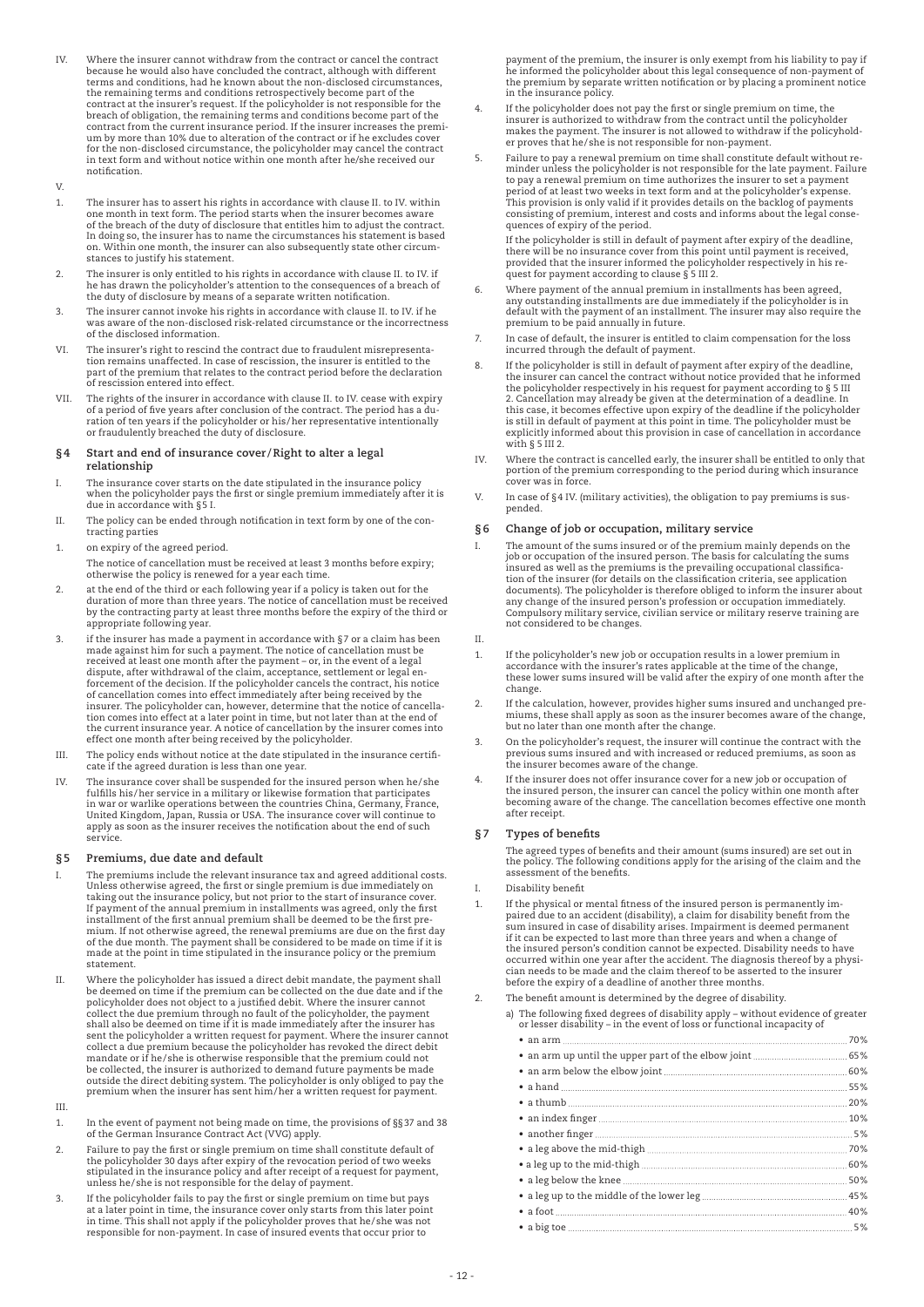- other toes 2% • an eye 50% • hearing in one ear 30% • sense of smell 10%
- sense of taste  $\ldots$  5%
- b) Upon partial loss or partial loss of use of any of these parts of the body or sensory organs, the corresponding proportion of the percentage in accordance with a) is assumed.
- c) If through the accident parts of the body or sensory organs are affected, the loss or functional impairment of which is not set out in a) or b), the decisive aspect is the extent to which normal physical or mental performance is impaired from an exclusively medical point of view.
- d) If through the accident several physical or mental functions are impaired, the degrees of disability in accordance with 2. are added together. However, more than 100% is not accepted.
- 3. If through the accident a physical or mental function is affected, which was already permanently impaired prior to the accident, a deduction in accordance with the degree of this pre-existing disability is made. This is assessed in accordance with 2.
- 4. If death occurs within one year of the accident as a result of the accident, dis-ability benefits cannot be claimed.
- 5. If the policyholder dies within one year after the accident from causes unre-lated to the accident irrespective of what caused the death and if a claim for disability benefits in accordance with 1. had arisen, payment is made in accordance with the degree of disability that could have been anticipated on the basis of the most recent medical findings.
- II. Transition payment

 If after the end of a period of six months of the accident and without the joint effect of illnesses or disabilities there is still accident-related impairment of the normal physical or mental performance both at work and outside work of more than 50 percent and if this impairment has existed until then without interruption, the transition payment agreed in the policy is paid. Appropriate claims can be asserted in accordance with §9 VI.

- III. Daily allowance
- If the accident leads to impairment of the ability to work, a daily allowance is paid for the duration of medical treatment. The daily allowance is graded in accordance with the degree of impairment. Assessment of the degree of impairment depends on the job or occupation of the policyholder.
- 2. The allowance is paid for a maximum of one year, calculated from the day of the accident.
- IV. Daily hospital allowance
- 1. A daily hospital allowance is paid for each calendar day the policyholder is receiving medically necessary inpatient treatment at a hospital, but only for a maximum of two years calculated as of the day of the accident.
- 2. Daily hospital allowance is not paid for stays in sanitariums, rehabilitation centers or health resorts.
- V. Convalescence allowance
- 1. For the same number of calendar days for which the policyholder has received accident-related daily hospital allowance, he/she receives convalescence allowance amounting to the insured daily hospital allowance, but for a maximum duration of 4 weeks per accident.
- 2. Several full admissions to a hospital as a result of the same accident count as one uninterrupted stay at a hospital.
- 3. Convalescence allowance can be claimed on discharge from hospital.
- VI. Death benefits If the accident results in death within one year, payment of the sum insured in the event of death can be claimed. Appropriate claims can be asserted in accordance with §9 VI.

### **§8 Benefit restrictions**

 If illnesses or disabilities have also contributed to the health damage brought about by an accident or to the consequences thereof, the payment is reduced in accordance with the proportion of the illness or disability if this proportion is at least 25%.

### **§9 Obligations after the occurrence of an accident**

- I. After an accident which is expected to result in a claim a physician must be consulted immediately and the insurer must be informed immediately. The insured person must observe the physician's directions and must also help to reduce the consequences of the accident if possible.
- II. The accident report form forwarded by the insurer must be completed truthfully and returned to the insurer immediately. Any other information requested in relation to the matter must also be provided immediately.
- III. The insured person must allow himself/herself to be examined by the physicians appointed by the insurer. The costs of this, including the resulting loss of earnings, shall be borne by the insurer.
- IV. The physicians who have examined or treated the insured person (also for other reasons), other insurers, insurance carriers and authorities must be empowered to provide all required information.
- V. The policyholder shall be obliged to claim the transition payment at the latest seven months after the occurrence of the accident and substantiate it with a medical report.
- VI. If the accident results in death, this must be notified within 48 hours, even if the accident has already been reported. The insurer must be granted the right to have a post-mortem carried out by a physician appointed by the insurer.

### **§10 Consequences of a breach of obligations**

 An intentional breach of an obligation to be fulfilled after the occurrence of an accident or of an obligation in accordance with §9 or one of the obligations mentioned in the Special Conditions will result in loss of insurance cover for the policyholder. In case of a grossly negligent breach of obligations, the insurer is entitled to reduce his benefits according to the severity of the policyholder's fault.

 Where the policyholder breaches an obligation to provide information, which has been in place after an insured event takes place, the insurer is only exempt from performance in full or in part if he provided the policyholder with a separate written notification about this legal consequence. Where the policyholder proves that he/she did not breach the obligation with gross negligence, the insurance cover will continue.

 Insurance cover will also continue if the policyholder proves that the breach of obligation was neither the cause for the occurrence or determination of the<br>insured event nor for the determination or scope of the benefits. This shall not<br>apply if the policyholder fraudulently breached the obligation duty of disclosure.

### **§11 Due date of payment**

- As soon as the insurer has received the documents which the policyholder must provide as evidence of occurrence of the accident and the consequences of the accident as well as of completion of the treatment necessary for assessing disability, the insurer is obliged to declare in text form within one month –<br>or within three months in the case of disability claims – whether and to which<br>extent he accepts a claim. The medical charges incurred by th as evidence of the right to receive benefits are assumed by the insurer
	- • in the event of disability up to 1% of the sum insured,
	- • in the case of transition payment up to 1% of the sum insured,
	- • in the case of daily allowance up to one daily allowance payment,
	- • in the case of daily hospital allowance up to one daily hospital allowance payment.

### The insurer will not pay for any further costs.

- II. If the insurer accepts the claim or if policyholder and insurer have agreed on the basis and amount, the insurer makes the payment within two weeks. Before completion of treatment, disability benefits can only be claimed within one year of the accident if and insofar as death benefits have been insured.
- III. If the liability to pay has only been accepted in principle, the insurer makes appropriate advance payments at the request of the policyholder.
- IV. Policyholder and insurer are entitled to have the degree of disability medically re-assessed on an annual basis, for at most up to three years after the accident. However, on the part of the insurer, this right must be exercised submitting a declaration in accordance with clause I. and on the part of the policyholder prior to expiry of the respective period. If the final assessment results in higher disability benefits than already paid by the insurer, annual interest of 5 percent is payable on the additional sum.

### **§12 Legal relationships of persons involved in the policy**

- I. If the policy has been taken out for accidents that happen to others (insurance for the benefit of third parties), it is not the insured person but the policyholder who is entitled to exercise the rights in accordance with the policy. In addition to the insured person, the policyholder is responsible for fulfilling the obligations.
- II. All provisions applying to the policyholder are applicable accordingly to his/her legal successors and other claimants.
- III. Without the permission of the insurer, the insurance claims cannot be transferred or pledged before they are due.

### **§13 Notifications and declaration of intent**

- I. All notifications and declarations intended for the insurer are to be directed to the insurer's head office or to the responsible branch office as stipulated in the insurance policy or its addendums.
- II. Where the policyholder has failed to notify the insurer of a change in his /her address, the posting of a registered letter to the last address known to the insurer under the last name known to the insurer shall suffice for the purposes of submitting any declaration of intent to the policyholder. The declaration shall be deemed received three days after the letter is sent. The same shall apply in case of a change of the policyholder's name.
- Where the policyholder has purchased insurance for his/her business establishment, clause II. shall apply analogously to any relocation of the business establishment.

#### **§14 Statute of limitations**

- I. Any claims arising from the insurance contract are subject to a limitation period of three years. The period is calculated in accordance with the general conditions of the German Civil Code (BGB).
- II. Where the policyholder has reported a claim under the insurance contract to the insurer, the limitation period shall be suspended from the report up to the time when the claimant receives the insurer's decision in text form.

#### **§15 Competent courts**

- For actions against the insurer arising from the insurance contract, the competent court depends on the insurer's head office or branch office responsible for the insurance contract. Where the policyholder is a natural person, local responsibility also lies with the court in whose district the policyholder has his/her residence or, in the absence of such, his/her habitual residence at the time the action is brought.
- II. Where the policyholder is a natural person, actions against the policyholder arising from the insurance contract need to be brought before the court responsible for his/her residence or, in the absence of such, his/her habitual residence. Where the policyholder is a legal entity, the competent court shall<br>also be determined by the registered office or branch office of the policyholder.<br>The same shall apply if the policyholder is a partnership, li civil partnership or registered partner company.
- III. Where the policyholder's residence or habitual residence is unknown at the time the action is brought, the competent court for actions arising from the insurance contract against the policyholder depends on the registered office of the insurer or its branch office responsible for the insurance contract.
- IV. German law applies to this contract.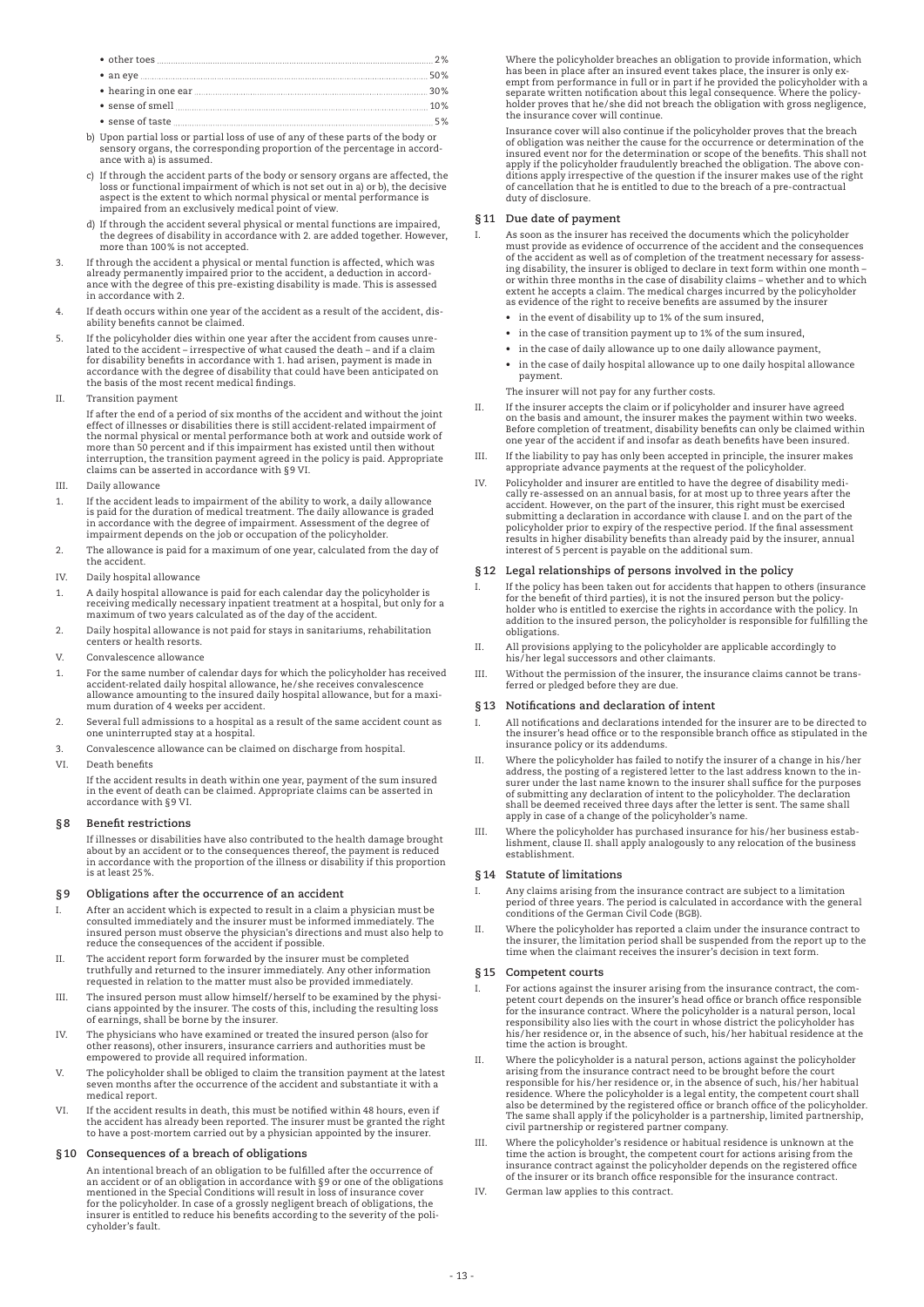### **Additional Conditions for Group Accident Insurance**

#### **§1 Insurance without giving a name**

- 1. Insurance cover is provided for persons that are part of the group mentioned in the contract.
- 2. The persons to be insured must be named and recorded by the policyholder so that in the event of an insurance claim there can be no doubt that the injured belongs to the insured group of people.
- 3. At the end of the period of time for which the annual premium is proportionally paid, the insurer requests the policyholder to indicate the number of persons who were insured during this period. These details must be given by month and the highest number per month is to be indicated. Averaging is not permitted.
- 4. Based on the stated numbers, the insurer calculates the premium to be paid for the elapsed period of time. The policyholder receives a premium statement about the calculated numbers.
- 5. Insurance cover for individual people will end if their current employment or membership ends.

### **§2 Insurance with disclosure of names**

- 1. Insurance cover is provided for the persons mentioned by name.
- 2. Uninsured persons can be registered for insurance at any time if their job or occupation and the sums insured are the same as that of the already insured persons. Insurance cover for the newly added persons is provided within the agreed scope as soon as the insurer receives their application.
- 3. Persons in other jobs or other occupations or with higher sums insured are only considered as insured after agreement on the sums insured and the premiums.
- The insurer is entitled to decline the insurance of individuals due to a risk assessment. In the event of rejection, insurance cover ends one month after the date of rejection.
- 5. Insurance cover ends for insured persons intended to no longer be part of the contract at the earliest when we receive notification thereof.

#### **§3 Contract period (Addition to §4 of the General Accident Insurance Conditions)**

- 1. The contract partners can end insurance cover of insured individuals by written notification if after an accident the insurer paid benefits to the policyholder or if the policyholder made a claim for benefits against the insurer. The notification must have been received in text form no later than one month after the payment of benefit or – in the event of a legal dispute – after the discontinuance of the action, the acknowledgement, the settlement or the final judgment by the court. Insurance cover expires one month after the notification is received.
- 2. The insurance policy ends if the company or association is ceased. A transfer of undertakings does not constitute a cessation of a business.
- 3. The insurer is entitled to cancel the insurance policy with one month's notice if insolvency proceedings have been opened over the policyholder's assets or if the application to institute such proceedings has been rejected for lack of assets.

### **Limitation of sums insured**

#### **1. Air passenger risk**

- 1.1 Insurance cover for air passenger risk (see also § 2 I. 4. of the General Ac-cident Insurance Conditions (AUB)) is provided per insured person in accordance with the agreed sums insured, but not exceeding the following sums insured:
	- in the event of death  $\frac{1}{2}$  = 1,000,000
	- • in the event of disability (max. compensation in the case of 100% disability) ......................... € 2,000,000 • daily allowance € 250 • for daily hospital allowance/convalescence allowance  $\ldots$  $\ldots$  $\ldots$  $\ldots$  $\ldots$  $\in$  250
	- • for treatment costs € 10,000
	- • for transition payment € 50,000
- 1.2 If several persons insured by this group accident insurance are traveling in the same aircraft and if the sums insured in accordance with this policy for these persons exceed in total
- in the event of death  $\frac{1}{2}$  10,000,000 • in the event of disability<br>(max. compensation in the case of 100% disability) ........................€ 20,000,000
	- • for daily allowance € 2,500 • for daily hospital allowance/convalescence allowance  $\ldots$  $\ldots$  $\ldots$  $\ldots$  $\ldots$  $\in$  2,500
	- • for treatment costs € 100,000
	- • for transition payment € 500,000

 these sums are considered as maximum sums insured for the persons and the sums insured for each person are reduced accordingly.

In the case of all other accidents, the following applies:

If several insured persons are affected by the same accident, the maximum payment by the insurer for all the insured persons is limited to € 10,000,000.

### **Expansions of AUB 88 Version 2008 of Generali Versicherung AG**

**Special conditions for the insurance against poisoning as a result of vapors and gases**

 §1 III. of the agreed General Accident Insurance Conditions is expanded as follows:

 In the event of poisoning as a result of the sudden escape of gases or vapors, the suddenness of the event is also assumed if the insured person was

involuntarily exposed to the effects of gases and vapors for several hours due to extraordinary circumstances. Occupational and industrial illnesses are, however, excluded.

#### **Special conditions for the insurance of typical diving injuries as part of accident insurance**

- In addition to §1 III. of the agreed General Accident Insurance Conditions, the insurer also provides insurance cover for
- typical diving injuries such as decompression sickness (DCS) or eardrum injuries, as well as
	- for death by drowning or suffocation under water, even if no accident has occurred.

#### **Special conditions for accidents as a result of heart attack, stroke or medication**

 By way of derogation from § 2 I. 1. of the agreed General Accident Insurance Conditions, insurance cover is provided for accidents as a result of mental illness or cognitive disorders if they were caused by heart attack, stroke or prescribed medication. Damages as a direct result of heart attack, stroke or prescribed medication are excluded from insurance cover.

### **Special conditions for accidents as a result of epileptic fits**

 By way of derogation from § 2 I. 1. of the agreed General Accident Insurance Conditions, insurance cover is provided for accidents if they were caused by epileptic fits.

### **Special conditions for the insurance of an alcohol-induced cognitive disorder**

 By way of derogation from § 2 I. 1. of the agreed General Accident Insurance Conditions, insurance cover is provided for accidents as a result of an alcohol-induced cognitive disorder; in case of operation of motor vehicles, however, this shall only apply if the blood alcohol level was below 1.5‰ at the time of the accident.

### **Special conditions for the insurance of accidents as a result of unrest/violent conflicts**

 § 2 I. 3. of the agreed General Accident Insurance Conditions is altered as follows:

 Accidents as a result of unrest or other violent conflicts are covered if the insured person did not actively participate in the acts of violence or, if he/she did actively participate but not on the side of those instigating the unrest.

### **Special conditions for co-insurance of passive war risk in accident insurance (BB Kriegsrisiko 92)**

1. In amendment of § 2 I. 3. of the agreed General Accident Insurance Conditions (AUB 88), the insurance cover extends to accidents suffered by the insured person through war-related events without him/her belonging to the active participants in the war or civil war (passive war risk).

 An active participant is also a person who supplies, transports or otherwise handles certain installations, equipment, devices, vehicles, weapons or other<br>materials intended for waging war on behalf of a warring party. Co-insured<br>are accidents through terrorist attacks causally connected to a war o war and carried out outside the territories of the warring parties.

- 2. The following are excluded from the insurance cover:
	- accidents if the insured person travels to the war zone after the outbreak of the war or civil war;
- • accidents if the insured person travels to the crisis area in anticipation of a possible outbreak of war for professional reasons (journalist, cameraman);
	- accidents as a result of the use of ABC weapons (atomic, biological or chemical weapons);
	- • accidents in connection with a war or warlike situation between world powers (China, France, Great Britain, Japan, Russia, USA);
	- • accidents in connection with a war or civil war if the state in which the insured person is domiciled or normally resides is involved as a warring party or if the war is conducted on the territory of this state.
- 3. Insurance cover in accordance with these Special Conditions only applies for a maximum duration of 14 days as of midnight of the day when the hostilities started.

#### **Special conditions for the insurance of accidents as a result of taking part in unlicensed motor sport events**

 In amendment of § 2 I. 5. of the agreed General Accident Insurance Conditions, the following is agreed:

 Accidents as a result of actively taking part in authorized driving events with motor vehicles with the aim of achieving high speeds are covered by the policy if said events require no license (e.g. in case of occasional runs with rented carts at an indoor track). This expansion of the policy only applies within Europe and only for persons who have attained the age of 18 years.

### **Accidents as a result of radiation**

 In amendment of § 2 I. 1. of the agreed General Accident Insurance Conditions (AUB), insurance cover is provided in the event of damages to health as a result of radiation if the damages were the result of an accident covered by the insurance policy. The exclusion of § 2 I. 6. AUB (nuclear power) remains unaffected by this and is applied in its original form.

### **Special conditions for the insurance of infections caused by ticks**

 In amendment of § 2 I. 3. of the agreed General Accident Insurance Conditions (AUB), insurance cover is also provided for the consequences of the infectious diseases tick-borne encephalitis (TBE) and Lyme borreliosis caused by tick bites. Insured event is the first-time infection with the causative agent of these infectious diseases. By way of derogation from §9 AUB, the insurer is to be immediately informed when a first-time infection has been diagnosed by a physician.

 By way of derogation from §4 I. AUB, insurance cover for these infections only starts after a waiting period of one month after the start/date of change stipulated in the insurance policy. For insured events that occurred prior to the waiting period, there is no liability to pay. For the insurer to pay benefits, it is required that the evidence for the occurrence of infectious diseases is pro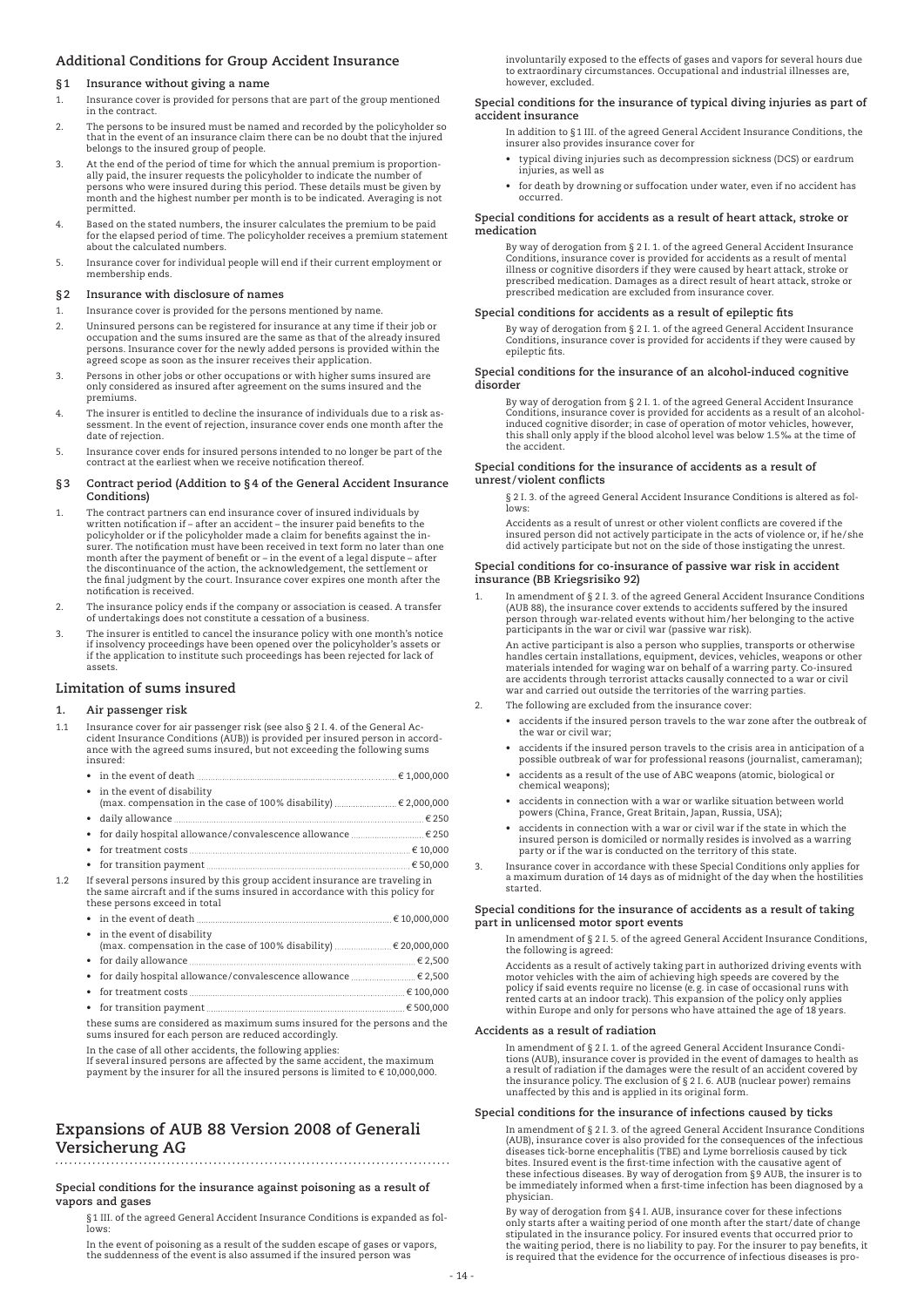vided in the form of an objective medical report together with the appropriate laboratory results in accordance with latest medical knowledge.

### **Special conditions for the insurance of infections in the event of minor skin injuries**

 By way of derogation from § 2 II. 3. of the agreed General Accident Insurance Conditions, the policy also covers infections in the case of which it is clear from the case history, findings or nature of the illness that the causative agents must have entered the body through injury to the skin, whereby at least the outer layer of the skin must have been penetrated. This expansion does not include influenza or AIDS.

### **Special conditions for the insurance of poisoning as a result of the ingestion of liquid or solid substances**

 § 2 II. 4. of the agreed General Accident Insurance Conditions is altered as follows:

 Poisoning as a result of the accidental ingestion of hazardous substances is covered if said substances are not food.

### **Special conditions for the insurance of food poisoning**

 By way of derogation from § 2 II. 4. of the agreed General Accident Insurance Conditions, the consequences of food poisoning are covered. The policy does not cover alcohol poisoning. This does not apply, however, for children who were under the age of 10 at the time the accident occurred.

### **Psychological reactions**

 In amendment of § 2 IV. of the agreed General Accident Insurance Conditions, it is deemed agreed that insurance cover is provided for the consequences of mental and nervous disorders following an accident if and insofar as such disorders are the result of an organic disease of the nervous system or of an epilepsy caused by an accident covered by the policy.

#### **Special conditions for asserting a claim for disability benefits**

By way of derogation from § 7 I. 1. of the agreed General Accident Insurance Conditions, disability needs

- to have occurred within 15 months after the accident; and
- to be diagnosed in text form by a physician at the latest prior to expiry of a period of another 6 months and to be asserted by the policyholder or the insured person.

### **Special conditions for improved disability benefits**

 § 7 I. 2. a) of the agreed General Accident Insurance Conditions and, insofar as agreed, clause 1 of the Special Conditions for the Insurance of Accident Dis-ability Benefits are altered as follows:

 The following fixed degrees of disability apply – without evidence of greater or lesser disability – in the event of loss or functional incapacity of

| ٠                                                                                      |  |
|----------------------------------------------------------------------------------------|--|
|                                                                                        |  |
| ٠                                                                                      |  |
| $\bullet$                                                                              |  |
| $\bullet$                                                                              |  |
| ٠                                                                                      |  |
|                                                                                        |  |
| (in the event of loss of all fingers of one hand, a maximum of 70% is reim-<br>bursed) |  |
| ٠                                                                                      |  |
| ٠                                                                                      |  |
| ٠                                                                                      |  |
| ٠                                                                                      |  |
|                                                                                        |  |
|                                                                                        |  |
|                                                                                        |  |
|                                                                                        |  |
|                                                                                        |  |
| ٠                                                                                      |  |
| in the event of loss of hearing in the other ear prior to the accident  45%            |  |
|                                                                                        |  |
|                                                                                        |  |
|                                                                                        |  |
|                                                                                        |  |
|                                                                                        |  |
| Upon partial loss or partial loss of use, the corresponding proportion of the          |  |

 Upon partial loss or partial loss of use, the corresponding proportion of the relevant percentage is assumed.

### **Payment of disability benefits following diagnosis**

 By way of partial derogation from § 7 I. of the agreed General Accident Insurance Conditions, the insurer will pay disability benefits amounting to the stated degree of disability immediately after a diagnosis has been made in the following cases:

| Diagnosis                 | Share of the value of the agreed schedule of<br>compensation |
|---------------------------|--------------------------------------------------------------|
| Cruciate ligament rupture | 1/10 of the value for the leg above the mid-thigh            |
| Calcaneus fracture        | 2/10 of the value for the foot                               |
| Ankle joint fracture      | 1/20 of the value for the leg above the mid-thigh            |
| Tibia fracture            | 1/7 of the value for the leg above the mid-thigh             |
| Patella fracture          | 1/7 of the value for the leg above the mid-thigh             |

| Diagnosis                                   | Share of the value of the agreed schedule of<br>compensation |
|---------------------------------------------|--------------------------------------------------------------|
| Femoral neck fracture                       | 1/7 of the value for the leg above the mid-thigh             |
| Colles fracture<br>or radial head fracture  | 1/10 of the value for the arm                                |
| Humeral head fracture                       | $\frac{1}{2}$ 1/7 of the value for the arm                   |
| Compression fracture of a<br>vertebral body | 10% of the agreed basic sum insured for disability           |

 The insured person's right to provide evidence for a greater degree of disability in the form of a medical opinion remains unaffected by this condition.

### **Special conditions for improved transition payment**

 § 7 II. of the agreed General Accident Insurance Conditions is expanded as follows:

 If there is still accident-related impairment of the normal physical or mental performance of the insured person both at work and outside work and if this impairment has existed until then without interruption, the insurer will pay

- a) after 3 months and 100% impairment 50% of the agreed sum insured and
- b) after 6 months and an at least 50% impairment 100% of the agreed sum insured minus the payment made in accordance with a). The transition payment needs to be asserted by the policyholder or the insured person at the latest 1 month after expiry of the period stipulated under a) or b) and together with the provision of a medical certificate.

#### **Special conditions for daily hospital allowance in the event of a treatment in medical facilities that offer both treatment and rehabilitation**

 In amendment of § 7 IV. of the agreed General Accident Insurance Conditions, the following is agreed:

 If inpatient treatment takes place in a facility that offers treatment as well as rehabilitation services, the entitlement to daily hospital allowance continues to apply

 • in the event of an emergency hospitalization;

- or
- if the medical institution is the only hospital in the vicinity of the insured person's place of residence.

#### **Special conditions for daily hospital and convalescence allowance in the event of an outpatient operation**

 By way of derogation from § 7 IV. of the agreed General Accident Insurance Conditions, the insurer will pay the agreed daily hospital and convalescence allowance also according to the following conditions:

#### **1. Benefit requirements:**

 The insured person undergoes an operation on at least a full limb under general or regional anesthesia as a result of an accident.

### **2. Benefit amount**

2.1 The agreed daily hospital and convalescence allowance is paid for at least 3 days.

2.2 The insurer will also pay if the accident-related operation in accordance with clause 1 is carried out as an outpatient operation, thereby preventing the need for a hospital stay.

### **Special conditions for extended daily hospital allowance**

 In amendment of § 7 IV. 1. of the agreed General Accident Insurance Condi-tions, the daily hospital allowance for accident-related inpatient hospital stays is paid within 5 years from the day of the accident, but no longer than for a maximum period of two years for the sum of all inpatient hospital stays necessary as a result of the accident.

#### **Special conditions for the inclusion of a combination of rooming-in allowance and school absence allowance**

In amendment of §7 of the agreed General Accident Insurance Conditions (AUB) and in accordance with the following conditions, the insurer will pay a

### **Rooming-in allowance**

**1. Benefit requirements:**

The insured child

 • is under the age of 8 at the time of the accident;

 • is in medically necessary inpatient treatment as a result of the accident; and

 • a parent or legal guardian stays overnight at the hospital together with the insured child (rooming-in).

 The policyholder needs to prove that these requirements have been fulfilled by providing a medical certificate. Stays at a health resort or sanitarium do not constitute medically necessary treatment.

#### **2. Benefit amount and duration:**

 The insurer will pay the rooming-in allowance for a maximum period of 1 year from the day of the accident and amounting to a sum insured of € 40 for each night a parent or legal guardian spends at the hospital. The conditions of §8 AUB are taken into account.

### **School absence allowance**

**1. Benefit requirements:**

The insured child

- is under the age of 8 at the time of the accident;
- cannot attend a school providing general education or a similar institution for more than 6 weeks as a result of the accident; several absences from school as a result of the same accident are considered as one uninterrupted period of absence from school.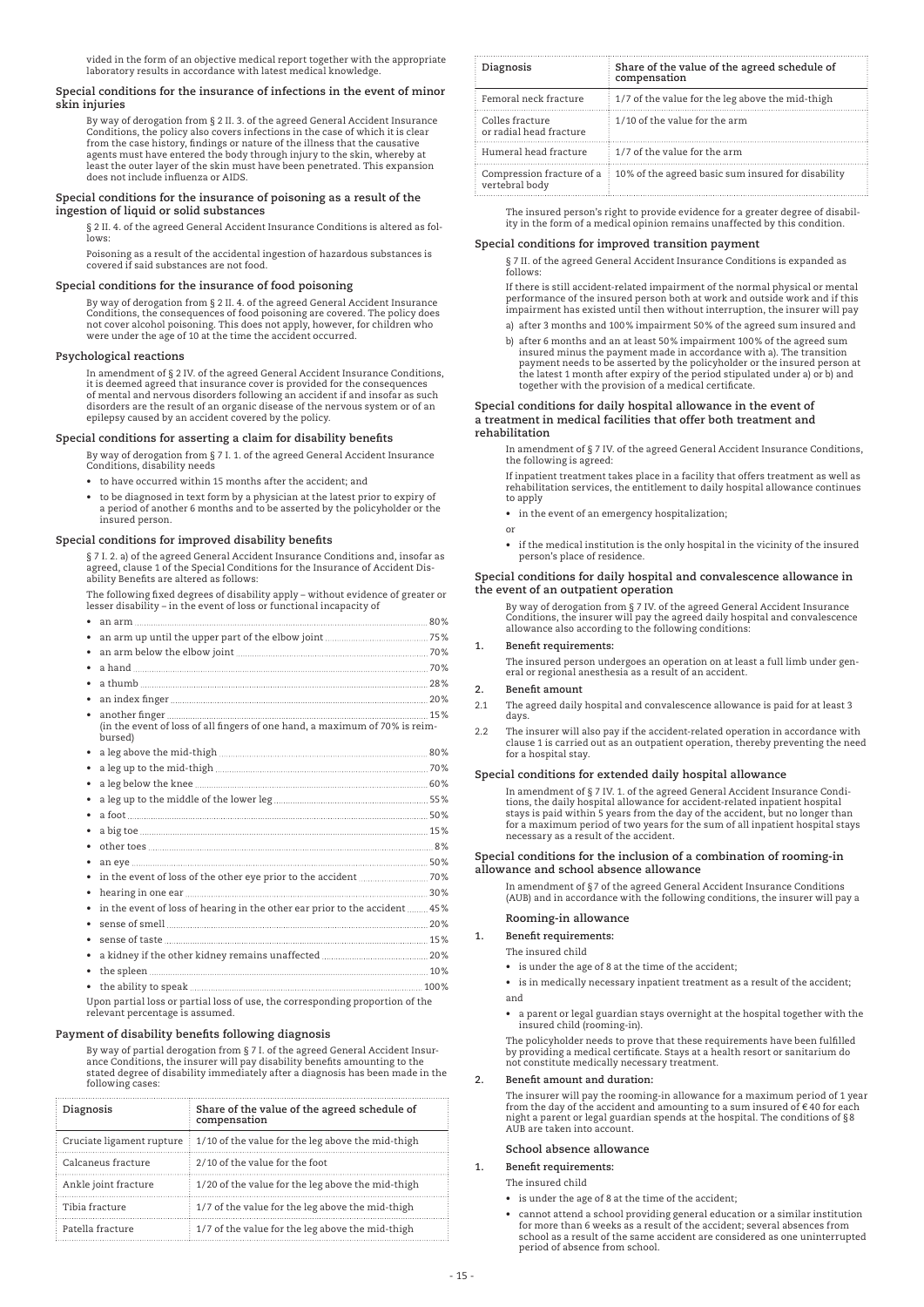The policyholder needs to prove that these requirements have been fulfilled by providing a medical certificate and a respective statement by the school. School holidays or temporary closing of the school do not constitute school absence.

#### **2. Benefit amount and duration:**

 The insurer will pay the school absence allowance from week 7 of school absence for every school day and up to a maximum period of 1 year from the day of the accident; the allowance amounts to  $\epsilon$  40 (daily rate). The conditions of §8 AUB are taken into account.

#### **Special conditions for the insurance against robbery or hostage-taking**

 In amendment of §7 of the agreed General Accident Insurance Conditions, the insurer will pay if the insured person has become the victim of robbery or hostage-taking, even if the insured person was not injured in the process.

### **1. Benefit requirements**

 The robbery or hostage-taking has been reported to and recorded by the police as a criminal act.

## **2. Benefit amount**

Benefits are paid up to the amount of  $\epsilon$  3,000.

### **Special conditions for the insurance of assistance in the event of severe injury**

 In amendment of §7 of the agreed General Accident Insurance Conditions, the insurer will pay benefits in the event of severe injury in accordance with the following conditions:

 After an accident and in accordance with the following conditions, the insurer pays an advance payment for any of the following severe injuries:

- paraplegia as a result of spinal cord injuries;
- amputation of at least an entire foot or of an entire hand;
- craniocerebral injuries after an unequivocally established cerebral contusion or cerebral hemorrhage;
- severe multiple injuries/polytrauma;
- fracture of two long bones in different parts of the body (e.g. leg and arm fracture) or
- damages to two inner organs resulting in destroyed tissue or
- combination of at least two of the following injuries: fracture of a long bone, fractured pelvis, spinal fracture, damage to an inner organ resulting in destroyed tissue;
	- 2nd and 3rd degree burns of more than 30% of the body surface;
	- loss of sight or severe visual impairment of both eyes; in the event of visual impairment: visual acuity of not more than 1/20.

 The right to benefits arises after the occurrence of the accident. The policyholder is required to provide evidence for a severe injury by means of a medical certificate. The right to benefits ceases if such claims are not asserted within one year from the day of the accident. If the insured person has several accident insurance policies with the same insurer, the respective benefits can only be claimed from one of these policies.

#### **Benefit amount**

Benefits are paid up to the amount of € 5,000.

#### **Special conditions for the insurance of rehabilitation allowance within accident insurance**

 In amendment of §7 of the agreed General Accident Insurance Conditions (AUB), the insurer will pay rehabilitation allowance in accordance with the following conditions:

#### **1. Benefit requirements:**

#### 1.1 The insured person has undergone

- a medically necessary inpatient rehabilitation measure
- as a result of an accident subject to compensation in accordance with §1 AUB
	- because of the health damage or its consequences suffered through the accident
	- within three years from the date of accident
	- for a continuous period of at least three weeks.

 The fulfillment of these requirements shall be proven by the policyholder or the insured person by providing a medical certificate.

1.2 Inpatient treatment with a focus on medical treatment of the consequences of the accident is not considered to be a rehabilitation measure.

#### **2. Benefit amount:**

Rehabilitation allowance of  $\epsilon$  3,000 is paid once per accident in accordance with §8 AUB.

 Where the insured person is covered through several accident insurance poli-cies with the same insurer, this benefit can only be claimed for one of these policies.

#### **Special conditions for the insurance of plastic surgery costs within accident insurance**

 In amendment of §7 of the agreed General Accident Insurance Conditions, the insurer will reimburse plastic surgery costs as a result of an accident in accordance with the following conditions:

### **1. Benefit requirements:**

- 1.1 The insured person has undergone plastic surgery after an accident. Plastic surgery is defined herein as a separate medical treatment after the end of the regular remedial treatment with the objective to repair an impairment of the insured person's physical appearance that was a result of the accident.
- 1.2 Plastic surgery shall take place within three years after the accident; in case of an accident suffered by an underage person, surgery must take place before the person reaches the age of 21.
- 1.3 A third party is not liable to pay or denies its liability to pay.

### **2. Benefit type and amount:**

The insurer pays up to  $\epsilon$  10,000 in compensation for proven

- physicians' fees and other surgery expenses,
- necessary costs for accommodation and catering in a hospital.

 The insurer will also reimburse proven costs for dental treatment and dentures because of full or partial loss of incisors and canines as a result of the accident.

 Where the insured person is covered through several accident insurance policies with the same insurer, this benefit can only be claimed for one of these policies.

#### **Special conditions for the insurance of rescue costs within accident insurance**

 In amendment of §7 of the agreed General Accident Insurance Conditions, the insurer will reimburse rescue costs in accordance with the following conditions:

### **1. Benefit type:**

- 1.1 The insurer will reimburse the costs for search, rescue, or recovery operations of rescue services organized in accordance with public law or private law insofar as fees are normally charged for this. The costs will also be reimbursed by the insurer if the accident was immediately threatening or to be expected due to the specific circumstances.
- 1.2 The insurer will reimburse the costs for transport of the injured person to the nearest hospital or to a special clinic, insofar as this is medically necessary and has been ordered by a physician.
- 1.3 The insurer will reimburse the additional expenses in connection with the return of the injured person to the location of his/her permanent residence, insofar as the additional costs arise from what has been ordered by a physician or were unavoidable because of the nature of the injury.
- 1.4 In case of a fatal accident, the insurer will reimburse the costs for transport of mortal remains of the insured person to his/her last permanent residence.

#### **2. Benefit amount:**

The benefit amount is limited to a total of  $\epsilon$  25,000. Insofar as a third party (e.g. motor vehicle liability insurer, social insurance agency) is liable to pay in case of an insured event or where compensation can be claimed from other insurance contracts, such liabilities shall prevail. Where the policyholder can claim compensation from other insurance contracts, he/she is free to choose to which insurer he/she wants to report the insured event. If the policyholder<br>reports the damage to Generali Versicherung AG, the latter will make an<br>advance payment in accordance with the present conditions.

 Where another party denies its liability for damages, the policyholder or the insured person can contact the insurer directly. In this case, potential claims<br>against other parties liable for damages have to be assigned to the insurer.<br>Where the insured person is covered through several accident insu cies with the same insurer, this benefit can only be claimed for one of these policies.

#### **Special conditions for the joint effect of illnesses or ailments**

 By way of derogation from §8 of the General Accident Insurance Conditions, the degree of disability or the benefit will not be reduced if the joint effect of illnesses or ailments is less than 45%.

#### **Special conditions for family insurance within accident insurance**

 In accordance with the following provision, the insurer offers family insurance without the need to pay an extra premium:

#### **1. Benefit type:**

 Insurance cover is provided for the below listed joining relatives of the insured person for a duration of 15 months during the validity of the present contract:

- the spouse from the date of civil marriage or the civil partner from the starting date of civil partnership,
- the natural children from their date of birth.

 Insurance cover is provided within family insurance exclusively for disability benefits and – insofar as one of these types of benefit was agreed for the insured person and/or the other parent – for death benefits and daily hospital allowance.

#### **2. Benefit amount:**

 The sums insured in case of disability and death as well as for daily hospital allowance are

- for the spouse 50% of the insured person's sum insured up to a maximum of € 25,000 for disability (basic sum insured) or death and a maximum of € 20 for daily hospital allowance,
- for the natural children 50% of the insured person's sum insured and the sum insured of the co-insured other parent, insofar as the co-insurance of this parent is not a result of this family insurance, up to a maximum of € 25,000 for disability (basic sum insured) and € 5,000 for death and a daily hospital allowance of € 20.

### **Special conditions for the evidence of the right to receive benefits**

 § 11 I. of the General Accident Insurance Conditions is altered as follows: The medical charges incurred by the policyholder as evidence of the right to receive benefits are assumed in full by the insurer.

#### **Special conditions for chemists, disinfection personnel and members of the medical professions**

- **I. Inclusion of infections in accident insurance**
	- Insured persons who work/are
	- as chemists or disinfection personnel,
	- as physicians, dentists, dental technicians, non-medical practitioners, (male) midwives, veterinaries,
	- in nursing care (male or female nurses, children's nurses, nurse assistants), • students in the field of medicine, dentistry or veterinary science
- are, by way of derogation from § 2 II. 3. of the agreed General Accident Insur-ance Conditions (AUB), provided with the following insurance cover: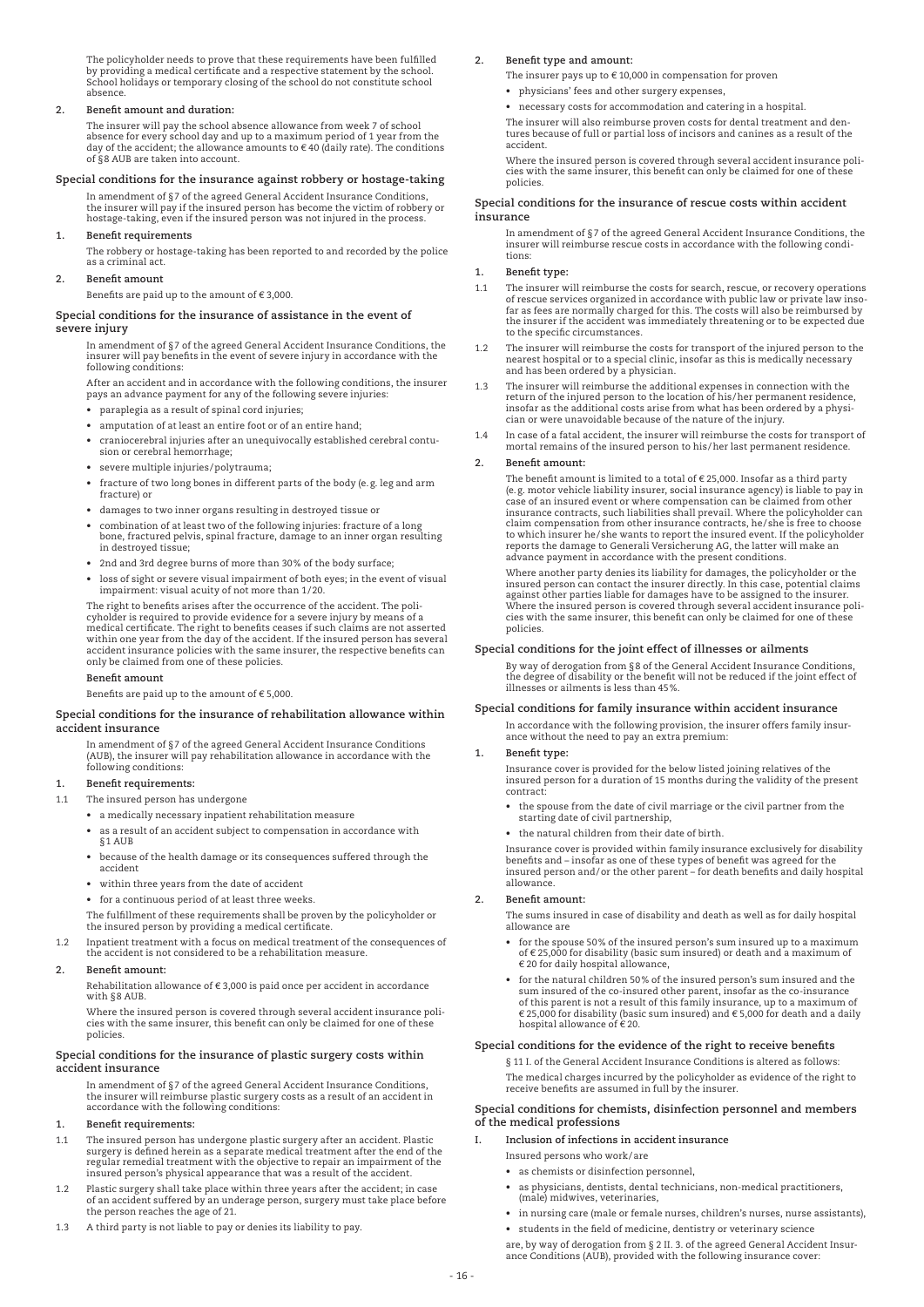### **1. Benefit requirements:**

1.1 The insured person became infected while performing his/her occupation as stipulated in the contract.

- 1.2 From
	- the patient's medical records
	- medical findings or
	- the nature of the illness

 it is clear that the causative agents have entered the body in one of the ways described in clause 1.3.

- 1.3 The causative agents have entered the body either
	- through injury to the skin, whereby at least the outer layer of the skin must have been severed, or

 • through the injection of infectious substances into the eye, mouth or nose. Being breathed on, sneezed at or coughed at are not deemed as injection. Insums predimed on, processed at or coagried at the not deemed as injection. In<br>sured persons who work in medical professions are insured, however, against diphtheria and tuberculosis.

For insured persons who work as chemists or disinfection personnel cover does not include gradually occurring harm caused by their normal work with chemicals (occupational diseases).

#### **2. Extended cover in case of disability:**

 By way of derogation from §7 I. 1. AUB, disability claims can still be made where disability as a result of an infection and in accordance with the present Special Conditions

- has occurred within three years after the accident and
- has been diagnosed by a physician in text form within this period and where the insured person have asserted this claim against the insurer within another three months.

#### **II. Inclusion of health damage through X-ray and laser radiation in accident insurance**

Insured persons who work/are

- as chemists or disinfection personnel.
- as physicians, dentists, dental technicians, non-medical practitioners, (male) midwives, veterinaries,
- in nursing care (male or female nurses, children's nurses, nurse assistants), • students in the field of medicine, dentistry or veterinary science

are, by way of derogation from § 2 II. 1. of the agreed General Accident Insur-ance Conditions (AUB), provided with the following insurance cover:

 The insurance cover includes health damage through X-ray and laser radiation as well as artificially generated ultraviolet radiation. Excluded from the cover are damages as a result of the normal handling of radiation generating equipment.

#### **Special conditions for increased benefits in case of simultaneously valid motor vehicle liability insurance**

Where the insured person suffers an accident as operator or passenger of a motor vehicle covered under liability insurance by Generali Versicherung AG, the potential benefits from accident insurance increase by 25%.

This only applies for the following benefit types:

- disability.
- accident benefits
- daily hospital allowance,
- convalescence allowance.
- daily allowance,
- transition payment,
- damages for pain and suffering in case of bone fractures,
- fatal accident,

insofar as they are actually agreed on.

### **Errors and omissions clause**

 In addition to §10 of the General Accident Insurance Conditions, the following condition shall apply:

 Where the policyholder fails to make a required notification or to fulfill any other obligation, the insurer is not exempt from his liability to pay when the policyholder or the insured person proves that his/her failure was the result of an error or omission and that he/she immediately made up for it.

 In case of notification of a situation that results in the payment of an additional premium, such premium must be paid retrospectively for the period during which this situation occurred.

## **General Insurance Conditions for the Insurance of Assistance Services (PROTRIP-WORLD-GRUPPE Additional Assistance 2014) of Europ Assistance Versicherungs-AG**

- **I. Assistance in case of loss of means of payment**
- 1. Where the insured person finds himself/herself in a financial emergency during a trip abroad as a result of theft, robbery or other loss of his/her travel funds, the insurer will establish contact to the insured person's main bank. If contacting the main bank is not successful within 24 hours after the working day following the notice of claim, the insured person can take out a loan with the insurer up to € 1,600 per insured event.
- 2. Loan payment will only be made on submission of a written unconditional letter of commitment of the insured person to the insurer to pay back the loan at the latest 30 days after receiving it.

3. Any loss in case of a suspected criminal act must be reported immediately to the responsible police department; the insured person needs to have his/her<br>notification confirmed by the police. In any case, inquiries need to be made with and confirmed by the lost property office.

#### **II. Assistance in case of loss of documents**

- 1. Where the insured person finds himself/herself in an emergency situation during a trip abroad as a result of theft, robbery or other loss of his/her travel documents, the insurer will provide him/her with information about the responsible authorities and documents required to issue the necessary replacement documents for finishing the trip.
- 2. The insurer will reimburse the costs for obtaining the replacement documents required abroad to finish the trip. Any costs incurred by issuing replacement documents after the end of the trip are not covered.
- 3. Any loss in case of a suspected criminal act must be reported immediately to the responsible police department; the insured person needs to have his/her<br>notification confirmed by the police. In any case, inquiries need to be made with and confirmed by the lost property office.

#### **III. Assistance in case of criminal prosecution**

- 1. Where the insured person is arrested or threatened to be arrested, the insurer will provide help in finding a lawyer and an interpreter.
- 2. The insured person can take out a loan with the insurer of up to  $\epsilon$  12,000 for the payment of court, lawyer and interpreter fees or for the payment of a bail.
- 3. Loan payment will only be made on submission of a written unconditional letter of commitment of the insured person to the insurer to pay back the loan at the latest 30 days after receiving it.

#### **IV. Return trip in case of an emergency**

1. In the event of death, severe injury or unexpected serious illness of a relative, the insurer will organize the return trip from abroad and reimburse the ad-ditional expenses for traveling by train or plane (economy class).

 Relatives of the insured person according to the policy are spouses, children, parents, partners (cohabitation), life partners (in accordance with Law on Civil Partnership (LPartG)), stepparents, stepchildren, grandparents, grandchildren, siblings, parents-in-law, children-in-law, brothers-in-law and sisters-in-law.

2. In the event of damage to property of the insured person as a result of fire, acts of God or criminal acts of a third party, the insurer will organize the return trip from abroad and reimburse the additional expenses for traveling by train or plane (economy class).

 Precondition for the payment of the claim: the damage is substantial with regard to the financial situation and personal assets of the damaged party or the presence of the insured person is required for damage assessment.

3. Travel services that were not made use of will not be reimbursed. For every in-surance year, the insurer will provide payment for a maximum of two insured events of this kind.

### **V. Arrival of a person in a position of trust in case of an emergency**

1. Where the insured person undergoes inpatient treatment for more than five days during a trip abroad due to severe injuries as a result of an accident or due to unexpected serious illness, the insurer will, at the request of the insured person, organize the arrival and departure of a person in a position of trust to the hospital and from there back to his/her home; the insurer will further pay his/her travel expenses by train or plane (economy class) as well as the costs for simple accommodation. Benefits are paid per insured event up to a maximum amount of  $\epsilon$  4,000.

#### **VI. Special exclusions**

No insurance cover is provided for benefits under IV. and V.

- 1. insofar as the illness is a psychological reaction to war, unrest, an act of terror, a plane crash or the fear of war, unrest or acts of terror;
- 2. in case of chronic mental illnesses, also if they occur in phases, and in case of addiction.

#### **VII. Obligations after occurrence of the insured event**

- 1. The insured person has to submit the following documents to the insurer: a) proof of insurance, booking records and invoices;
	- b) in case of severe injuries as a result of an accident and unexpected serious illness: a medical certificate; in case of mental illness: a certificate from a psychiatry specialist;
	- c) death certificate in case of death;
	- d) appropriate proof in case of damages to property and in case of fire or acts of God during the journey (e.g. police records);
	- e) in case of loss of means of payment or loss of documents: a certificate of the lost property office and (if necessary) evidence that the loss was reported to the police;
	- f) evidence for imminent or actual criminal prosecution.
- 2. As evidence for the insured event, the insured person is further obliged to grant the insurer the right (if requested) to verify any severe injuries as a result of an accident or any unexpected serious illness by means of a certificate of a medical specialist.
- 3. If one of these obligations is intentionally breached, EA is exempt from its liability to pay. In case of a grossly negligent breach of the obligation, EA is entitled to reduce its benefits according to the severity of the fault of the insured person. The policyholder must prove that he/she did not act with gross negligence. EA remains liable to pay if the breach had no influence on either the ascertainment or the extent of EA's liability to pay, unless the insured person acted fraudulently.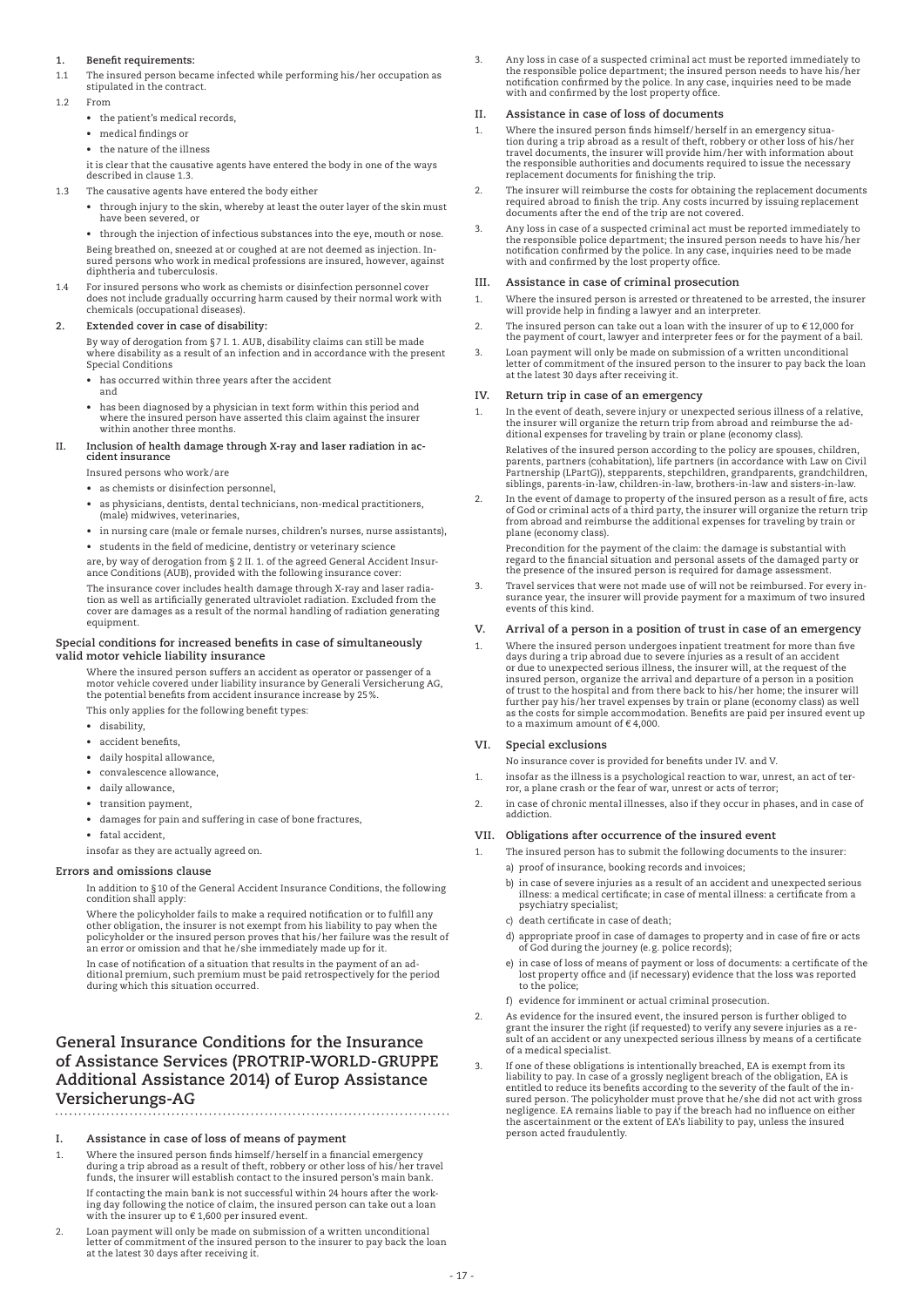### **General Insurance Conditions for the Insurance of Baggage (AVB Reisegepäck 2008) of Generali Versicherung AG**

### **1 Insured objects and people**

1.1 The insurance policy covers your entire baggage as well as the baggage of your family members traveling with you and of your partner and his/her children listed in the insurance policy, as long as these individuals live with you in a joint household (insured persons).

 Persons living in a joint household with you and undertaking travel alone or separately in accordance with paragraph 1 shall only be covered by the policy if a special agreement has been made.

- 1.2 All objects pertaining to personal travel necessities taken on a trip, carried on the body or in clothing, or conveyed by a conventional means of transportation shall be deemed to be baggage. Gifts and souvenirs acquired on the trip shall also be considered to be baggage. Objects that are usually only carried for pro-<br>fessional purposes shall only be insured if a special agreement has been made.<br>Objects that are permanently kept in a place that is not your (e.g. in second homes, boats, caravans) shall only be deemed to be baggage in the event that they are taken from this place on trips, journeys or walks.
- 1.3 Collapsible boats, inflatables, and other sports equipment, including their ac-cessories, shall only be covered while they are not being put to their intended use. Outboard motors are always excluded regardless of the situation.
- 1.4 Furs, jewelry, objects made of precious metals, photographic and film equipment and portable video systems, including their accessories, shall only be insured – notwithstanding the compensation limit specified in clause 4.1 – if they
- 1.4.1 are carried/used properly or
- 1.4.2 are carried securely in personal safekeeping or
- 1.4.3 are handed over to a hotel or other form of lodging for safekeeping or
- 1.4.4 are located in a properly locked room of a building, passenger ship, or guarded check room; however, this shall only apply to jewelry and objects made of precious metals if, in addition, they are accommodated in a sealed container, which offers an increased level of security that also protects against removal of the container itself.

 Furs, photographic and film equipment and portable video systems, including their accessories, shall also be covered if they are placed in a properly sealed container, which does not allow the contents to be seen from outside, belonging to a transport company or baggage room/checkroom.

1.5 Excluded from cover are: money, securities, tickets, certificates and documents of any kind, objects of predominantly artistic or sentimental value,<br>contact lenses, prostheses of any kind, as well as land, air, and water vehicles,<br>including their accessories, including bicycles, hang-gliders and ever, the insurance does cover identification papers (clause 11.1.4).

#### **2 Insured risks and damages**

Insurance cover shall apply:

- 2.1 if insured objects are lost, destroyed or damaged while the baggage is in the safekeeping of a transport company, a hotel or other form of lodging, a porter, or a baggage room/check room;
- 2.2 during the remainder of the journey for damages listed in clause 2.1 caused by: 2.2.1 theft, burglary, robbery, extortion with robbery, willful destruction or mali-
- ciousness on the part of third parties (intentional damage to property); 2.2.2 loss – not including leaving something behind – up to the limit of compensation stipulated in clause 4.2;
- 2.2.3 an accident involving a means of transportation or an accident of an insured party;
- 2.2.4 the non-intentional effects of water, including rain and snow;
- 2.2.5 storms, fires, lightning strikes, or explosions;
- 2.2.6 force majeure;
- 2.3 if baggage is not handed over in due time (if baggage does not reach the destination on the same day as you or other insured persons). The proven expenses for replacement purchases up to 10% of the sum insured shall be reimbursed up to a maximum of  $\epsilon$  400 per insured event.

#### **3 Excluded risks and damages**

- 3.1 The following risks are excluded:
- 3.1.1 war, civil war or warlike events and such risks and damages that (irrespective of the state of war) result from the hostile use of instruments of war and from the existence of instruments of war as a consequence of one of the above mentioned risks;
- 3.1.2 strike, lockout, industrial unrest, terrorist or political violence, irrespective of the number of participating persons, riots or other civil unrest;
- 3.1.3 confiscation, deprivation of possession or other acts of authorities;
- 3.1.4 use of chemical, biological, biochemical substances or electromagnetic waves as weapons that are a danger to public safety, regardless of other contributing causes;
- 3.1.5 nuclear energy or other ionizing radiation.\*)

 \*) In the Federal Republic of Germany, compensation for loss or damage resulting from nuclear energy is governed by the Atomic Energy Act. Operators of nuclear facilities are obliged to provide cover and conclude (among other things) liability insurance policies for this purpose.

- 3.2 We will not compensate for damages that
- 3.2.1 were caused by the natural or deficient properties of the insured objects, or by wear and tear;
- 3.2.2 occur during camping within the area utilized for this purpose.

#### **4 Objects and damages subject to limited liability for damages**

4.1 Damage to furs, jewelry, objects made of precious metals, photographic and film equipment and portable video systems, including their accessories (clause 1.4), are covered up to a maximum of 50% of the sum insured per insured event. The clauses 5.1.3 and 5.2 sentence 2 remain unaffected.

4.2 Damage

- 4.2.1 as a result of loss (clause 2.2.2),
- 4.2.2 to gifts and souvenirs acquired on the trip is in each case covered up to 10% of the sum insured, up to a maximum of  $\epsilon$  400 per insured event.

#### **5 Insurance cover for motor vehicles and recreational watercraft**

- 5.1 Cover is only provided against theft or burglary from motor vehicles or trailers parked without supervision on condition that the baggage is located in a fully enclosed and properly locked interior or trunk.
- 5.1.1 We shall only be liable for the full sum insured if it can be proven that
- 5.1.1.1 the damage occurred during the day, i.e. between 6am and 10pm, or
- 5.1.1.2 the motor vehicle or trailer was parked in a locked garage (parking lots and underground car parks for public use are not sufficient), or
- 5.1.1.3 the damage occurred during a break in the journey of no longer than two hours. 5.1.2 If you and the other insured persons are unable to prove any of the conditions
- of clause 5.1.1, then compensation shall be limited to  $\epsilon$  250 per insured event.
- 5.1.3 Furs, jewelry, objects made of precious metals, photographic and film equipment and portable video systems, including their accessories, are not insured in motor vehicles or trailers parked without supervision.
- 5.2 With regard to unsupervised recreational watercraft, the policy only covers theft, burglary, and willful destruction or maliciousness on the part of third parties (malicious damage to property) if the objects are located in a fully en-closed interior of the watercraft, which is secured with a security lock (cabin, box, or similar). Furs, jewelry, objects made of precious metals, photographic and film equipment and portable video systems, including their accessories, are not covered in unsupervised recreational watercraft.
- 5.3 Supervision shall only be deemed your constant presence or that of another insured person or a person in a position of trust appointed by you or another insured person with the object to be safeguarded, but not, for example, the guarding of a place that is open to general public use or a similar situation.
- 5.4 Should you or another insured person breach one of the above obligations, the legal consequences are stipulated in clause 14.4.

#### **6 Duty of disclosure - what are the obligations to notify upon contract conclusion and the consequences of non-disclosure?**

6.1 Correctness and completeness of the information about risk-related circumstances

 You are obliged, by the time you issue your contract statement, to disclose com-pletely and truthfully all risk-related circumstances known to you about which we asked in text form and which are material to our decision to arrange the policy with the agreed content. If we ask questions within the meaning of the first sentence of this paragraph in text form after your contract statement has been issued but before the contract has been accepted, you shall also be obliged to answer them. Risk-related circumstances are those circumstances that are material to our decision to arrange the policy at all or with the agreed content. If the contract is concluded by your representative and if he/she is aware of the risk-related circumstances, you shall be treated as if you yourself had known about it or had fraudulently concealed your knowledge about it.

- 6.2 Withdrawal
- 6.2.1 Requirements for withdrawal
	- Where incomplete and incorrect information about the risk-related circumstances is given, we shall be entitled to withdraw from the insurance contract.
- 6.2.2 Exclusion of the right of withdrawal

 We have no right of withdrawal if you or another insured person prove that you or the other insured person neither acted with intent nor with gross neg-ligence when providing incorrect or incomplete information. We have no right of withdrawal due to a grossly negligent breach of the duty of disclosure if you<br>prove that we would also have concluded the contract, although with different<br>terms and conditions, had we known about the non-disclosed circ

6.2.3 Consequences of withdrawal

 There will be no insurance cover in case of withdrawal. Where we withdraw from the contract after the occurrence of an insured event, we are obliged to provide insurance cover if you or another insured person prove that the circumstance about which incorrect or incomplete information was provided was not the reason for either the occurrence of the insured event or the ascertainment or the extent of the benefit.

 There will be, however, no insurance cover in such a case if you fraudulently breached the duty of disclosure. We are entitled to the part of the premium that relates to the contract period before the notice of withdrawal entered into effect.

6.3 Cancellation

 Where we have no right of withdrawal because the breach of the duty of disclosure was caused neither by intent nor by gross negligence, we shall be entitled to cancel the insurance contract subject to a period of notice of one month. We have no right of cancellation if you or another insured person prove that we would also have concluded the contract, although with different terms and conditions, had we known about the non-disclosed circumstances.

6.4 Retrospective policy adjustment

 Where we cannot withdraw from the contract or cancel the contract because we would also have concluded the contract, although with different terms and conditions, had we known about the non-disclosed circumstances, such different terms and conditions retrospectively become part of the contract at our request. If neither you nor another insured person is responsible for the breach of obligation, the remaining terms and conditions become part of the contract from the current insurance period on.

 If the premium increases by more than 10% due to adjustment of the policy or if we exclude cover for the non-disclosed circumstance, you may cancel the contract in text form and without notice within one month after you received our notification. We have to draw your attention to this right of cancellation in our notification.

6.5 Exercising our rights

 We need to assert our rights under clause 6.2 to 6.4 within one month in text form. The period starts when we become aware of the breach of the duty of disclosure that justifies our asserted right. We have to name the circumstances our statement is based on. Within one month, we can also subsequently state other circumstances to justify our statement.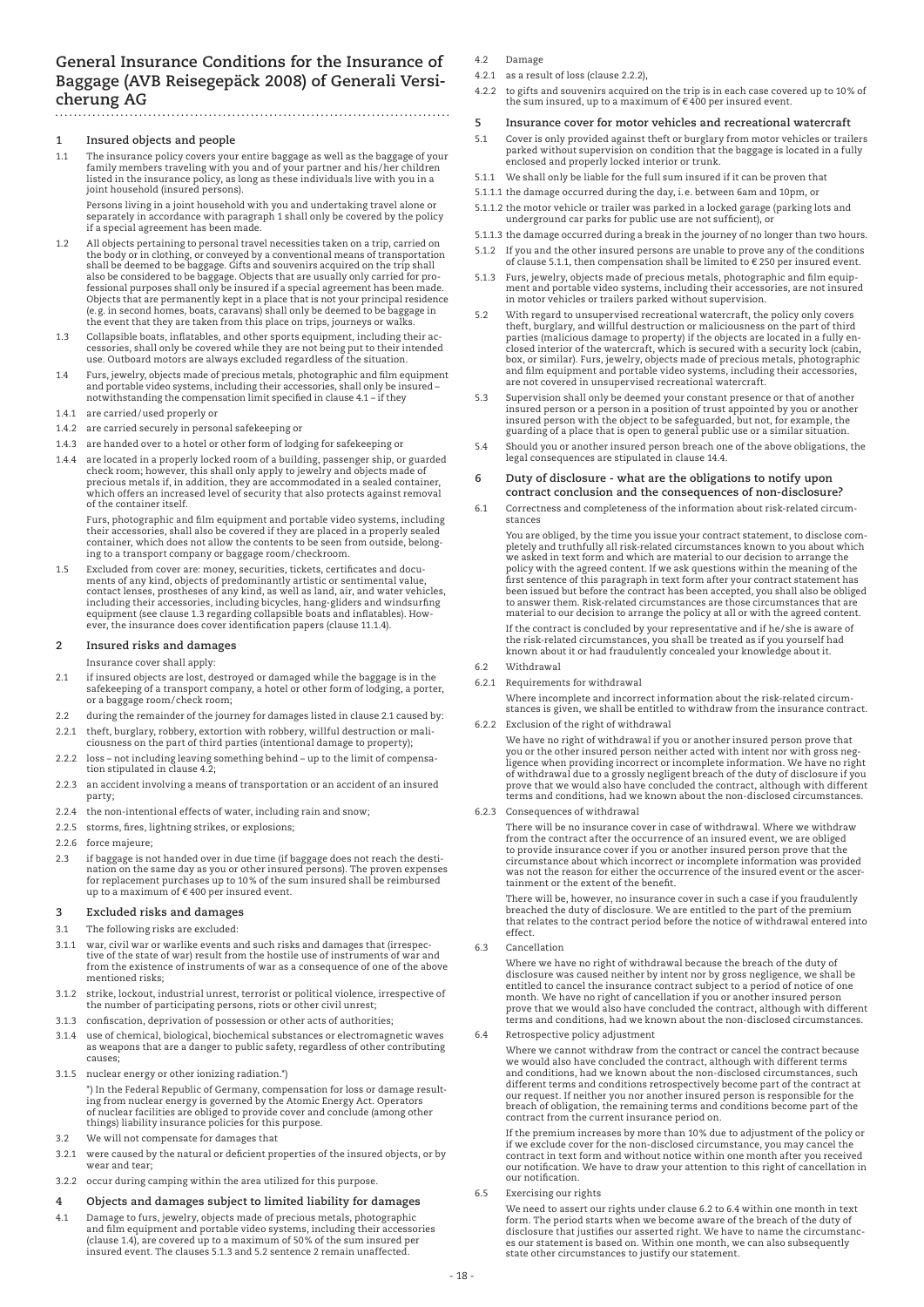We are only entitled to the rights under clause 6.2 to 6.4 if we have drawn your<br>attention to the consequences of a breach of the duty of disclosure in text<br>form by means of a separate notification. We cannot claim our ri stance or the incorrectness of the disclosed information.

### 6.6 Cessation of our rights

 Our rights of withdrawal (clause 6.2), cancellation (clause 6.3) and policy adjustment (clause 6.4) cease with expiry of a period of five years after conclu-<br>sion of the contract. The period has a duration of ten years if you or your<br>representative intentionally or fraudulently breached the duty o

#### 6.7 Rescission

 Our right to rescind the contract due to fraudulent misrepresentation remains unaffected.

### **7 What to do in the event of an increase in risk**

### 7.1 Increase in risk – definition:

- 7.1.1 An increase in risk occurs when, after you issued your contract statement, the actual circumstances are altered in a way that makes a claim or an increase in damage or unjustified claims against us more likely.
- 7.1.2 An increase in risk occurs in particular but not limited to a situation when there is a change to a risk-related circumstance we asked you about prior to the conclusion of the contract in text form.
- 7.1.3 No increase in risk in accordance with clause 7.1.1 occurs, when there has only been an immaterial change in the risk or if the risk is to be deemed as included in the policy according to the situation.
- 7.2 Your obligations and obligations of other insured persons
- 7.2.1 After issuing your contract statement, neither you nor any other insured per-son shall be allowed to increase a risk or allow a third party to increase a risk without our prior consent.
- 7.2.2 Where you or another insured person retrospectively become aware of the fact that a risk has been increased or allowed to increase without our prior consent, either you or another insured person are obliged to inform mediately about this increase in risk.
- 7.2.3 You or another insured person need to inform us immediately about any increase in risk that occurs after you issued your contract statement and that is beyond your control, after you or another insured person have become aware of the respective situation.
- 7.3 Cancellation or adjustment of policy through us
- 7.3.1 Our right of cancellation

 Where you or another insured person breach an obligation under clause 7.2.1, we may cancel the contract without notice if you or another insured person acted with intent or gross negligence when breaching the obligation.

 If the breach is based on simple negligence, we can cancel the contract by giv-ing one month's notice. If we become aware of an increase in risk in the cases stipulated in clauses 7.2.2 and 7.2.3, we can cancel the contract by giving one month's notice.

7.3.2 Policy adjustment

 Instead of cancelling the policy, we can demand an appropriately raised premium in accordance with our business principles or exclude cover for the in-creased risk from the time of the increase in risk. If the premium increases by more than 10% in such a case or if we exclude cover for the increased risk, you may cancel the contract without notice within one month after you received our notification. We have to draw your attention to this right of cancellation in our notification.

7.4 Cessation of our rights

 Our rights of cancellation or policy adjustment under clause 7.3 cease if we do not assert them within one month from the date we become aware of the increase in risk or if the condition prior to the increase in risk is restored.

- 7.5 Exemption from liability to pay due to increase in risk
- 7.5.1 If an insured event occurs after an increase in risk, we are not liable to pay if you or another insured person intentionally breached the obligations stipulated in clause 7.2.1. In case of a grossly negligent breach of these obligations by you or another insured person, we are entitled to reduce our benefits according to the severity of your or the other insured person's fault. You or another insured person must prove that you or he/she did not act with gross negligence.
- 7.5.2 In the event of an increase in risk in accordance with clauses 7.2.2 and 7.2.3, we are not liable to pay in case of a grossly negligent breach of your obliga-tions, if the insured event occurs later than one month after we should have received the notification. In case of a grossly negligent breach of the obligations by you or another insured person, clause 7.5.1 sentences 2 and 3 apply accordingly. Our liability to pay continues to apply if we were aware of the increase in risk at the point in time stipulated in sentence 1.
- 7.5.3 Our liability to pay also continues to apply
- 7.5.3.1 if you or another insured person prove that the increase in risk was not the reason for the occurrence of the insured event or the extent of the liability to pay; or
- 7.5.3.2 if at the time of the insured event our period of notice had expired and we did not cancel the policy; or
- 7.5.3.3 if we, instead of cancelling the policy, demanded an appropriately raised premium in accordance with our business principles from the time of the increase in risk.

# **8 Start, end and area of validity of cover**

- Within the agreed contract period, cover starts at the point at which insured objects are removed from your permanent residence for the purpose of immediately embarking on the journey and ends as soon as the insured objects are returned to said permanent residence. If, in the event of a trip taken by motor vehicle, the baggage is not unloaded immediately upon arrival at the permanent residence, then cover shall end upon said arrival.
- 8.2 In the case of insurance agreements of less than one year's duration, cover shall be extended beyond the agreed contract period up until the end of the journey if the journey is delayed for reasons that are beyond your or another insured person's control and if you and the other insured persons are not in a position to apply for a renewal.
- 8.3 The insurance cover applies to the agreed area of validity.
- 8.4 Trips, walks and stays within your permanent place of residence are not deemed as journeys.

#### **9 How to calculate the sum insured; definition of the insured value**

- 9.1 The sum insured shall correspond to the insured value of the entire insured baggage according to clause 1. Gifts and souvenirs acquired on the journey are not taken into consideration.
- 9.2 The insured value shall be the amount that is generally required to procure new items of the same type and quality at your permanent residence minus an appropriate amount to reflect the condition (age, wear, use, etc.) of the insured objects (current value).

### **10 Payment of premiums and duration of contract**

#### 10.1 Start of insurance cover

 The insurance cover starts on the date stipulated in the insurance policy when you pay the first or single premium immediately after it is due in accordance with clause 10.2.1.

- 10.2 Payment and consequences of late payment of the first or single premium
- 10.2.1 The first or single premium is due immediately on taking out the insurance policy, but not prior to the start of insurance cover. If payment of the annual premium in installments was agreed, only the first installment of the first annual premium shall be deemed to be the first premium.

#### 10.2.2 Default

 If you do not pay the first or single premium on time, you are considered to be in default 30 days after the expiry of the period stipulated in clause 10.2.1 and after receipt of a request for payment, unless you are not responsible for the delayed payment.

### 10.2.3 Later start of insurance cover

 If neither you nor another insured person pay the first or single premium on time but at a later point in time, the insurance cover only starts from this later point in time if you were informed about this legal consequence by separate written notification or by a prominent notice in the insurance policy. This shall not apply if you prove that you were not responsible for non-payment.

#### 10.2.4 Withdrawal

 If neither you nor another insured person pay the first or single premium on time, we are authorized to withdraw from the contract until the payment is made. We are not allowed to withdraw if you prove that you are not responsible for non-payment.

- 10.3 Due date and consequences of late payment of a renewal premium
- 10.3.1 Due date and timeliness of payment

A renewal premium is due on the agreed date of the respective insurance<br>period. Payment shall be deemed on time if it is made within the period stipu<br>lated in the insurance policy or premium statement. Failure to pay a ren premium on time shall constitute default without reminder unless you are not responsible for the late payment. We are entitled to request compensation for the loss incurred through the delay.

10.3.2 Request for payment

Failure to pay a renewal premium on time authorizes us to send you a request<br>for payment and set a payment period of at least two weeks in text form and<br>at your expense (reminder). The reminder is only valid if we provide the backlog of payments consisting of premium, interest and costs and inform you about the legal consequences – exemption from liability to pay and right of cancellation – of a failure to pay on time.

10.3.3 Loss of insurance cover

If you are still in default of payment after expiry of the deadline, there will be<br>no insurance cover from this point until payment is received (exemption from<br>liability to pay), provided that we informed you respectively

10.3.4 Cancellation

If you are still in default of payment after expiry of the deadline, we can cancel the contract without notice provided that we informed you respectively in our request for payment according to clause 10.3.2. If we have ca cellation, the contract remains in effect. There is, however, no insurance cover for insured events that occurred between the expiry of the deadline stipulated in clause 10.3.2 and the payment.

- 10.4 Direct debiting
- 10.4.1 Your obligations

 If you gave us a direct debiting authorization, you have to make sure you have sufficient funds in your account on the due date of the premium.

10.4.2 Change of method of payment

 If, through your fault, one or several premiums could not be collected despite repeated attempts to do so, we are authorized to cancel the direct debit agreement in text form. In the cancellation, we have to inform you of your ob-ligation to transfer the due premium and future premiums yourself. You can be invoiced for any service fees charged by the banks for failed direct debit attempts.

10.5 Payment by installments

 Where payment by installments has been agreed, any outstanding installments shall be deemed deferred until the agreed payment dates. The deferred<br>installments of the current insurance period are due immediately if you are<br>in default of full or partial payment of an installment or if compensa becomes due.

10.6 Contract duration

10.6.1 The contract is concluded for the period stipulated in the insurance policy.

### 10.6.2 Automatic renewal

 Where a policy period of at least one year is agreed, the policy shall be renewed after expiry of the agreed period for a further year in each case unless you or we have received a cancellation in text form at least three months prior to the expiry of the respective insurance year.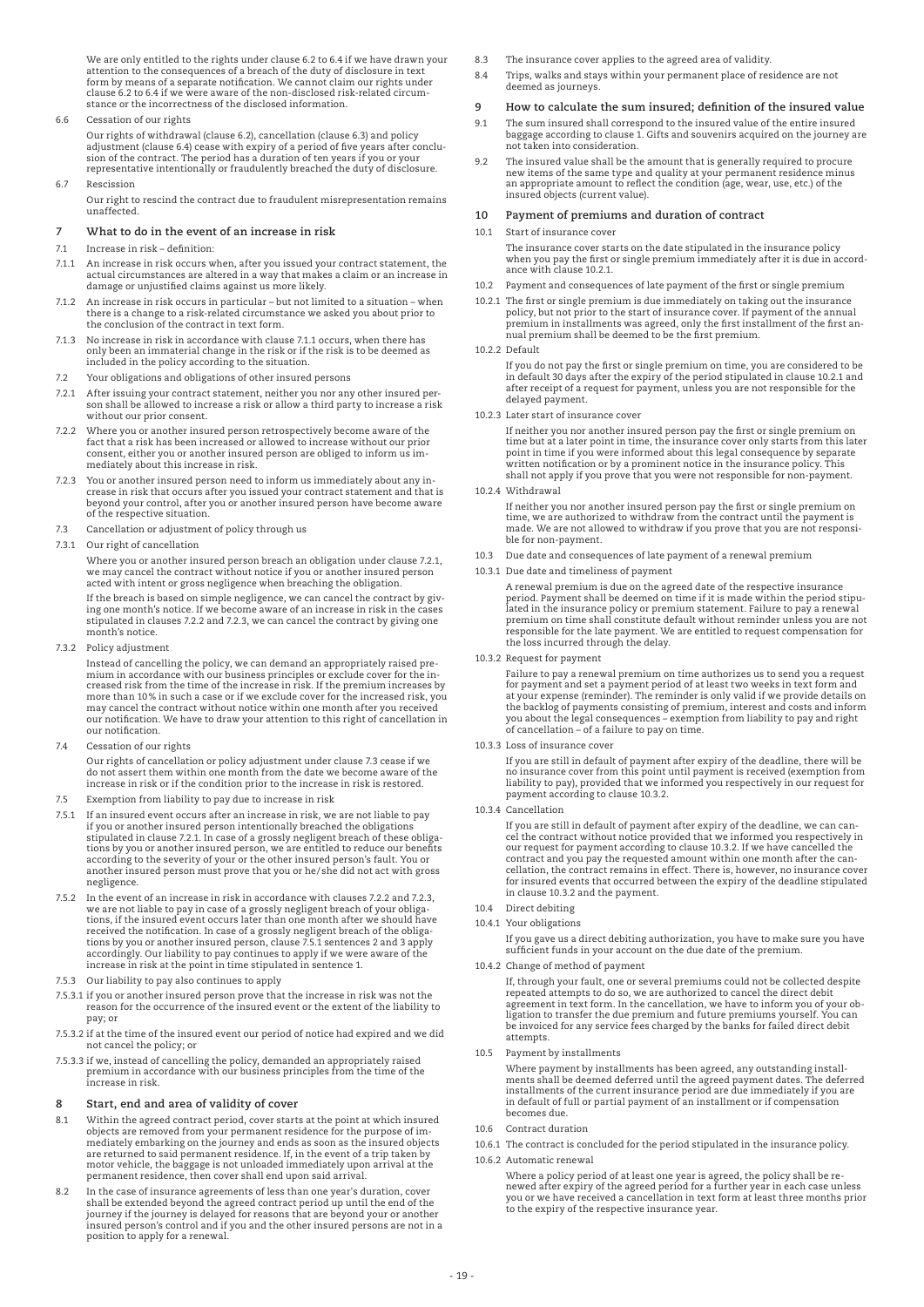### 10.6.3 End of contract

10.6.3.1 Policy period of less than one year

 Where a policy period of less than one year is agreed, the policy shall end at the stipulated time without any notice of cancellation being required.

10.6.3.2 Cancellation of multi-year contracts

 Where a policy period of more than three years is agreed, you may cancel the contract at expiry of the third year or of any subsequent year subject to a period of three months. The notice of cancellation in text form must reach us at least three months prior to the expiry of the respective insurance year.

10.6.4 Premium in case of early cancellation

#### 10.6.4.1 General principle

 In case of a cancellation of the insurance contract prior to expiry of the insurance period, we are only entitled to the part of the premium that relates to the period during which insurance cover was in effect.

10.6.4.2 Premium in case of revocation

 Where you exercise your right to revoke your contract statement within two weeks, we only need to reimburse the part of the premium that relates to the<br>period after receipt of the revocation. Prerequisite for this is that we informed<br>you in the notice on the right of revocation about the legal co revocation and about the payable premium and that you agreed that insurance cover will start prior to the end of the revocation period.

 If we fail to inform you as stipulated in sentence 2 of this clause, we are obliged to also reimburse the premium paid for the first insurance year; this shall not apply, however, if you made use of benefits under the insurance contract.

10.6.4.3 Premium or fee for out-of-court work in case of revocation and withdrawal If the insurance contract ends as a result of withdrawal because of a breach of a duty of disclosure (clause 6.2) or if we rescind the contract because of fraudulent misrepresentation (clause 6.7), we are entitled to the premium for the period before the notice of withdrawal or rescission entered into effect. If we withdraw from contract in accordance with clause 10.2.4 due to delayed payment of the first or single premium, we are entitled to an appropriate fee for out-of-court work.

### **11 Compensation and underinsurance**

#### 11.1 We reimburse

- 11.1.1 the insured value of destroyed and lost objects at the time the damage occurred;
- 11.1.2 required repair costs and, if applicable, the remaining reduction in value, to a maximum of the insured value, for damaged objects that can be repaired;
- 11.1.3 only the value of the materials for films, image media, sound media and data media;
- 11.1.4 the official charges for the replacement of identity cards, passports, motor vehicle documents and other identification documents.
- 11.2 Consequential financial loss shall not be reimbursed.
- 11.3 If the sum insured in accordance with clause 9 is lower than the insured value at the time of the insured event (underinsurance), we shall only be liable in accordance with the proportional relationship between the sum insured and the insured value.

#### **12 Occurrence of overinsurance and what to do in such a case**

- 12.1 If the sum insured exceeds the value of the insured objects, both you and we can demand that the sum insured is reduced immediately to remove overinsurance.
- 12.2 From this point on, the premium will depend on the amount we would have demanded had the contract been concluded with its new content right from the start.
- 12.3 Where you concluded overinsurance with the intention to obtain an unlawful pecuniary advantage, any contract concluded with this intention is void. In such a case, we are entitled to the premium up to the date when we became aware of the circumstances that caused the contract to be void. Our potential claims for compensation remain unaffected.

#### **13 Multiple insurance**

- 13.1 Multiple insurance exists where the same risk is covered under several insur-ance contracts and where either the total sums insured exceed the insured value or where, for other reasons, the sum of compensation payments, which would have to be paid by each insurer in case there were no other parallel insurance policies, exceed the total damage.
- 13.2 Where multiple insurance has come about without your knowledge, you can ask for cancellation of the policy that was later arranged. You can also demand a reduction of the sum insured to the amount that is not covered by the policy arranged earlier. In this case, the premium needs to be reduced accordingly.
- 13.3 The right of cancellation or reduction shall cease if you fail to assert it within one month of becoming aware of the multiple insurance. The cancellation or reduction shall take effect when we receive the declaration in which it is requested.
- 13.4 Where you concluded multiple insurance with the intention to obtain an unlawful pecuniary advantage, any contract concluded with this intention is void. In such a case, we are entitled to the premium up to the date when we became aware of the circumstances that caused the contract to be void.

#### **14 Your obligations and obligations of other insured persons; consequences of a breach of such obligations**

- 14.1 You or another insured person have to
- 14.1.1 inform us immediately about any insured event;
- 14.1.2 avert and minimize damage wherever possible, submit claims for compensation against third parties (e.g. railway companies, post offices, shipping firms, airlines, hotel proprietors) properly and in due time or otherwise secure such claims and have to follow our instructions;
- 14.1.3 do everything in your /his/her power that could help clarify and resolve the matter. All documents that substantiate the reason for and level of the claim for compensation must be submitted by you or another insured person to the extent that the procurement of said documents can reasonably be expected

of you or the other insured person. At request, you or the insured person shall also submit a list of all the objects insured according to clause 1 at the time the damage occurred.

- 14.2 Damage which occurred in the safekeeping of a transport company (including damage resulting from failure to deliver items in due time according to clause 2.3) or of a hotel or other form of lodging must be immediately reported by you<br>or another insured person to said transport company, hotel or other form of<br>lodging. Certification of this shall be submitted to us. In the ca that is not visible externally, the transport company shall be requested to view the damage and certify it immediately after its discovery. The relevant deadlines for making complaints in each case shall be observed.
- 14.3 Damage resulting from criminal acts (e.g. theft, robbery, intentional damage to property) must also be immediately reported by you or another insured<br>person to the responsible police department, including submission of a list of<br>all the objects lost. Your or another insured person need to have your (clause 2.2.2), you or another insured person shall make inquiries at the lost property office.
- If you or another insured person intentionally breach an obligation that needs to be fulfilled in the event of a claim, we shall be exempt from the liability<br>to pay. In case of a grossly negligent breach of obligations, we are entitled to<br>reduce our benefits according to the severity of the fault. Yo you did not act with gross negligence.
- 14.5 Except for a case of fraudulent intent, we are obliged to pay if you or another insured person prove that the breach of obligation was neither the cause for the occurrence or determination of the insured event nor for the determination or scope of our liability to pay.
- If you or another insured person breach the duty of disclosure or to provide information after the occurrence of an insured event, we are only exempt from our liability to pay in full or in part if we informed you about this legal consequence in text form by means of a separate notification.

### **15 Further cases of cessation of the liability for compensation**

- 15.1 Where you or another insured person intentionally caused the damage, we are exempt from our liability for compensation.
- 15.2 Where you or another insured person act with gross negligence in causing the damage, we are entitled to reduce our benefits according to the severity of the fault.
- 15.3 Where you or another insured person act with fraudulent misrepresentation in trying to deceive us about facts that are relevant for the cause and amount of compensation, we are exempt from our liability for compensation.

### **16 Due date for payment of compensation and interest**

16.1 Due date for payment of compensation

 Compensation becomes due when our assessment regarding cause and amount of the claim is complete. You can claim the minimum payable amount according to the respective

circumstances as an installment one month after reporting the damage. 16.2 Interest

The following conditions apply for the payment of interest, unless there is any further obligation to pay interest in accordance with current legislation:

- 16.2.1 Interest on the compensation amount is to be paid from the time the damage is reported, unless compensation is paid within one month after notification of the damage.
- 16.2.2 The interest rate is 4%.
- 16.2.3 Interest is to be paid together with the compensation.
- 16.3 Suspension

 When calculating the deadlines in accordance with clause 16.2, the period during which the compensation could not be assessed or paid due to your fault or the fault of another insured person is not to be taken into account. 16.4 Deferment of payment

- We can defer the payment as long as
- 16.4.1 there are doubts as to your authorization to receive the payment;
- 16.4.2 any regulatory or criminal proceedings against you or another insured person arising from this insured event are not yet completed.
- **17 Details on date and method of cancelling the contract following an insured event**
- 17.1 Both parties may cancel the contract upon the occurrence of an insured event. Cancellation must be submitted in text form. It must be received by the other contracting party no later than one month after payment or denial of the compensation.
- 17.2 Cancellation by you

 Where you cancel the contract, your cancellation will take effect immediately after being received by us. You may, however, determine that the cancellation shall take effect at a later point in time but not later than at the end of the current insurance period.

17.3 Cancellation by us

Our cancellation shall take effect one month after being received by you.

#### **18 Statute of limitations for claims arising from the contract**

- 18.1 Any claims arising from the insurance contract are subject to a limitation period of three years.
- 18.2 The period is calculated in accordance with the general conditions of the German Civil Code (BGB).
- 18.3 Where you have reported a claim under the insurance contract to us, the period from the start of the limitation period until you or another claimant receive our decision in text form is not included in the calculation of the limitation period.

#### **19 Subrogation of claims for compensation**

19.1 Subrogation of claims for compensation

 Where you have a claim for compensation against a third party, we are subrogated to this claim if we compensate the damage. This subrogation cannot be asserted to your disadvantage. If your claim for compensation is against a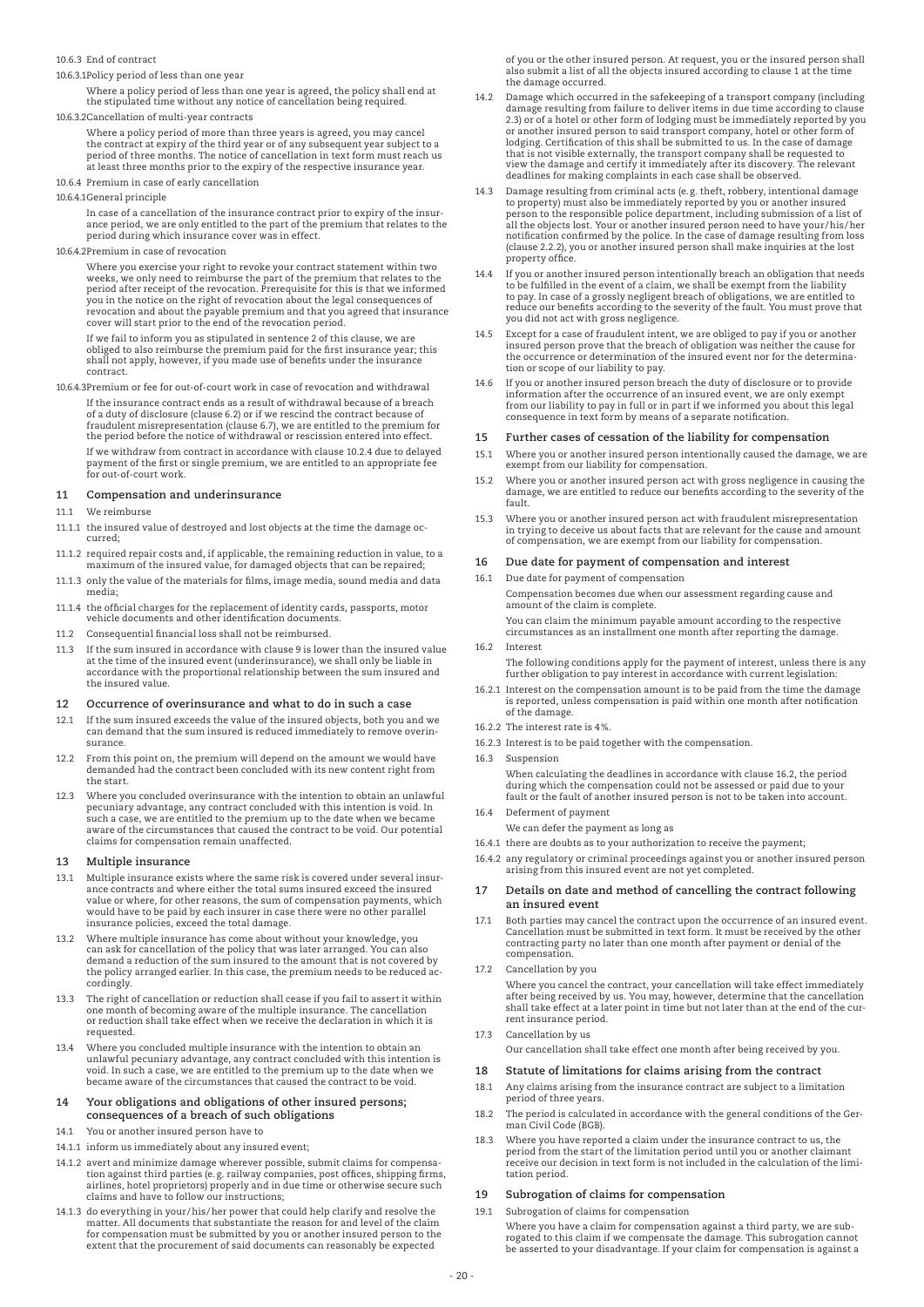person with whom you lived in cohabitation when the damage occurred, the subrogation cannot be asserted unless this person has intentionally caused the damage.

19.2 Obligations to secure claims for compensation

 You have to assert your claim for compensation or any right to secure this claim properly and in due time and assist us, as far as necessary, in enforcing such claim for compensation after its subrogation by us. Where you breach this obligation intentionally, we are exempt from our liability to pay insofar as<br>we can consequently not claim compensation from the third party. In case of<br>a grossly negligent breach of obligations, we are entitled to re according to the severity of your fault. You must prove that you did not act with gross negligence.

### **20 Handing over of statements and payments between you and our agent**

20.1 Regarding your statements

The insurance agent (broker) is authorized to receive your statements on:

- 20.1.1 conclusion or revocation of an insurance contract,
- 20.1.2 an existing insurance contract including the cancellation of such contract,
- 20.1.3 duties of disclosure and to provide information prior to signing the contract and during the validity of the insurance contract.
- 20.2 Regarding our statements

The insurance agent is authorized to forward to you the insurance policies or their addendums issued by us.

20.3 Payments to the insurance agent

 The insurance agent is authorized to accept payments made by you with regard to the procurement or the conclusion of an insurance contract. You only need to accept restrictions to this authorization if you were aware of the restriction at the time of the payment or if you were not aware of the restriction as a result of gross negligence.

### **21 Notifications to us and consequences of failure to provide information about a change of name or address**

21.1 Form

If written form is not requested by law and unless otherwise stipulated in the<br>present contract, all notifications and declarations intended for us and affect-<br>ing the insurance contract and directly addressed to us are to form. All notifications and declarations intended for us are to be directed to our head office or to the responsible branch office as stipulated in the insurance policy or its addendums. Any legal provisions on the receipt of notifications and declarations remain unaffected.

21.2 Failure to notify us about a change of name or address

 Where you failed to notify us of a change in your address, the posting of a registered letter to the last address and last name known to us shall suffice for the purposes of submitting any declaration of intent to you. The same applies in case you failed to notify us of a change of your name. The declaration shall be deemed received three days after the letter is sent.

# **22 Competent court**

22.1 Actions against us

 For actions against us arising from the insurance contract, the competent court depends on our head office or branch office responsible for the insurance contract. Where you are a natural person, local responsibility also lies<br>with the court in whose district you have your residence or, in the absence of<br>such, your habitual residence at the time the action is brought.

### 22.2 Actions against you

 Where you are a natural person, actions against you arising from the insurance contract need to be brought before the court responsible for your residence or, in the absence of such, your habitual residence. Where the policyholder is a legal entity, the competent court shall also be determined by the registered office or branch office of such entity. The same shall apply if the policyholder is a partnership, limited partnership, civil partnership or registered partner company.

22.3 Unknown residence or residence outside the European Union, Iceland, Norway or Switzerland

 Where your residence or habitual residence is unknown at the time the action is brought, the competent court for actions arising from the insurance con-tract against you depends on our registered office or branch office responsible for the insurance contract. If you move your residence to a country outside the European Union, Iceland, Norway or Switzerland, responsibility lies with the courts of the country where we have our office.

### **23 Applicable law**

German law applies to this contract.

# **Special conditions for personal liability, baggage and accident insurance of Generali Versicherung AG PROTRIP-WORLD-GRUPPE (2014)**

 By way of derogation from or in addition to the General Insurance Conditions, the following Special Insurance Conditions apply for the product PROTRIP-WORLD-GRUPPE:

### **I. General information**

### **1. Insured persons**

 Insurance cover can be provided to all persons who are under the age of 69 at the start of insurance and who are on a temporary stay abroad.

**2. Area of validity**

 Abroad/foreign country/-ies means all countries except the country where the insured person has his/her permanent residence. In case of an interruption of the stay abroad during the contract period for reasons of a temporary stay in the country where the insured person has his/her permanent residence, benefits are provided for immediately occurring claims on site if the insurance contract was concluded for a period of at least 3 months and if the temporary stay in the country of permanent residence, the start of which needs to be proven by the policyholder in the event of a claim, has not yet exceeded a duration of 6 weeks.

### **3. Conclusion of the contract**

- a) The insurance contract comes into effect upon receipt of the correctly completed application form (e.g. by handing out the insurance policy).
- b) If insurance is applied for in the valid application form issued by the insur-<br>er for this purpose and if the premium is paid, the contract is already valid<br>(subject to receipt of the correctly completed form by the ins date of payment or transfer of the premium (date of the postmark or date on the receipt slip of the bank). The copy of the application form remaining with the applicant is deemed as the insurance policy.
- c) If insurance is applied for in the valid application form issued by the insurer for this purpose and if the intended direct debit mandate is given, the contract is already valid (subject to receipt of the correctly completed form by the insurer) on the date the application is sent (date of the postmark). The copy of the application form remaining with the applicant is deemed as the insurance policy.
- d) If insurance is applied for electronically through the provided online form and if the direct debit mandate is given, the contract is already valid (subject to receipt of the completed online form by the insurer) on the date the application is sent (sending date of the email). The insurance certificate electronically sent to the applicant is deemed as the insurance policy.

 The following conditions apply for points a) to d): The insurance contract only comes into final effect if you made no use of your right of revocation within the revocation period. For persons who are not insurable, no insurance contract comes into effect even in case of payment or receipt of the premium. If the premium is paid for an uninsurable person nonetheless, the premium is available to the sender (less the expenses of the insurer).

### **4. Payment and due dates of the premiums**

 The premium is a single premium and is due for the entire term of the insurance after receipt of the insurance policy and after expiry of the revocation period. In case of a term of the insurance of more than one month, the parties can agree on premium payment in monthly installments; such installments<br>are in each case deemed deferred until they are due. The first installment of<br>the premium shall be due at the start of insurance, the subsequent insta immediately if the policyholder is in default with the payment of an installment.

# **5. Contract period**

 The insurance contract is concluded for the single journey. The minimum term of insurance is one month, the maximum term of insurance is five years.

### **6. Cancellation right of the policyholder**

 After expiry of the term of insurance applied for, insurance cover will end automatically. Please inform us immediately if the insured person returns in ad-vance from his/her trip. It only takes one call. You will then only have to pay the monthly premiums for the period prior to our receipt of this notification. The direct debit mandate will be stopped and we will pay back any overpaid premiums immediately in full and you do not need to pay any service fees. Where you change your au pair or host family, we will calculate the premium based exactly on the actual number of days spent in the respective family. You only need pay for the actual insurance period and not for the full month. Reimbursement starts from a minimum reimbursement amount of € 10. No service fees will be charged for reimbursement.

### **II. Personal liability insurance**

### **1. Sums insured and scope of services**

 The total sum of benefits paid by the insurer for all insured events in one insurance year within personal liability insurance per insured person is twice the amount of the following sums insured:

- € 1,000,000 lump sum for personal injury and/or property damage;
- € 100,000 for damage to rented property;
- € 10,000 for damage caused during activities carried out as an intern.
- Damages to a host family's immovable property are covered.

The deductible for all liability losses is  $\epsilon$  100 per insured event.

### **2. Special conditions for personal liability insurance**

### **2.1 Insured risk**

- 2.1.1 Within the agreed General Liability Insurance Conditions (AHB) and the following terms and conditions, the insurance policy covers your compulsory personal liability arising from the dangers of everyday life.
- 2.1.2 Excluded are the risks
- 2.1.2.1 of your own or an external business or commerce, profession, service or post (including honorary posts);
- 2.1.2.2 of a responsible position in associations of any kind;
- 2.1.2.3 of unusual or dangerous activities.

### **2.2 Family, household and sports**

- The policy covers your compulsory liability
- 2.2.1 as head of family and household (e.g. responsibility for minors);
- 2.2.2 as employer of persons working in your household;
- 2.2.3 from the use of bicycles;
- 2.2.4 from practicing sports, except for hunting and taking part in horse, bicycle or motor vehicle racing and the respective preparations (training).

#### **2.3 Vehicles, aircraft or watercraft**

 No cover is provided for your liability as the owner, proprietor, holder or op-erator of motor vehicles, aircraft or watercraft as well as trailers and resulting from damages caused by the use of such vehicle/trailer.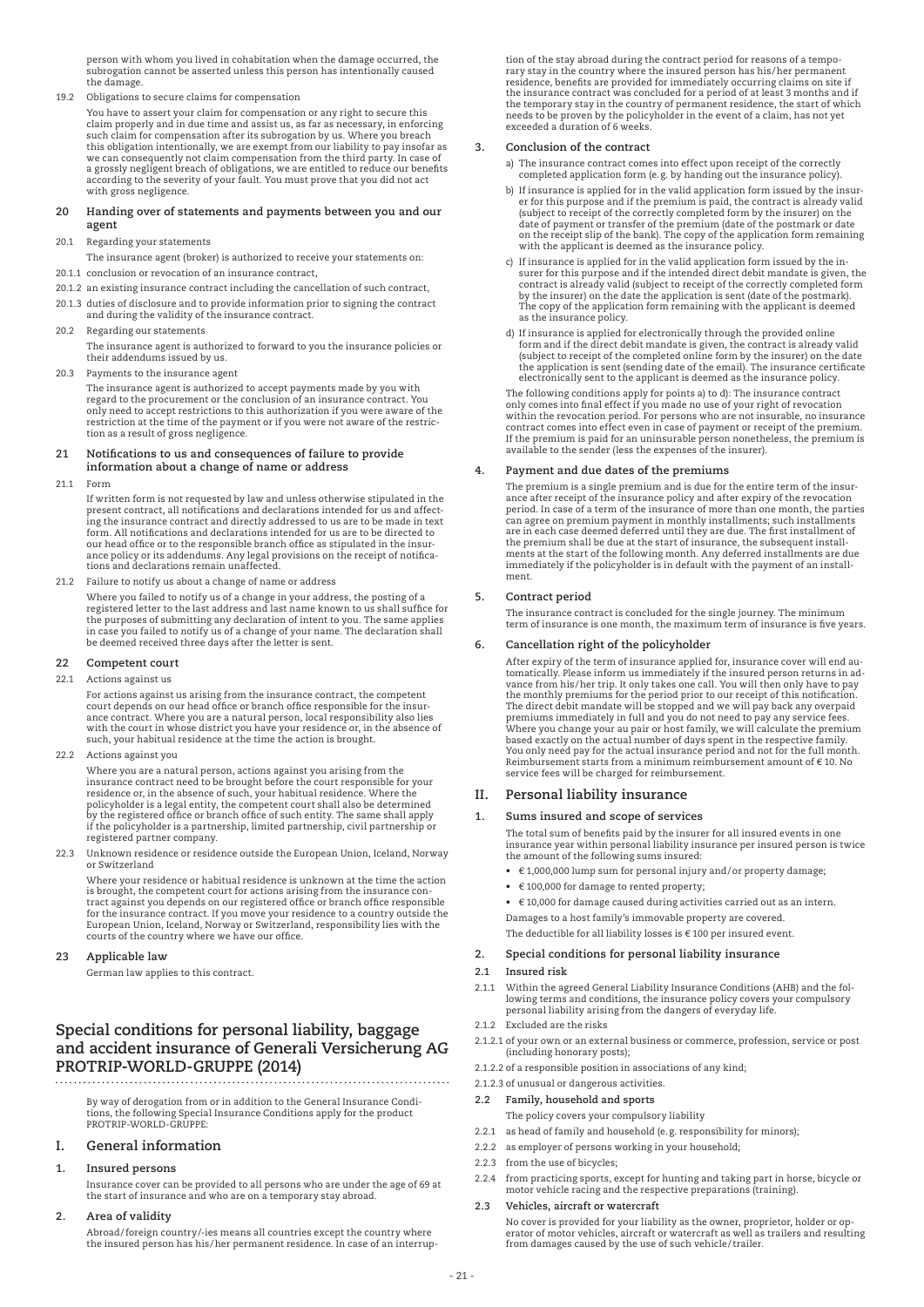### **3. Special conditions for the insurance of au pair activities**

 Insurance cover includes the compulsory liability of au pairs (professional liability insurance) from activities which the insured person is allowed to carry out due to his/her level of training. This protection also applies for language travelers who live in families with children and carry out activities similar to those of an au pair. The cover also includes personal injuries of the host parents and their children culpably caused by the au pair. Depending on the selected insurance tariff, the policy might also cover damage to immovable property of the host family.

### **4. Inclusion of damage to rented property**

- 4.1 By way of derogation from clause 7.6 of the agreed General Liability Insurance Conditions, the cover includes your compulsory liability for property damage and all resulting financial losses to rented buildings, residential property and other rooms in buildings rented for private use.
- 4.2 No cover is provided for
- 4.2.1 liability claims arising from
	- wear and tear as well as excessive use;
	- damage to heating installations, machinery, boiler plants and water heating systems, and to electrical and gas appliances as well as all resulting financial losses;
	- damage to glass insofar as you are able to take out a separate policy for this purpose;
	- damage caused by mold;
- 4.2.2 rights of recourse that fall under the waiver of recourse in accordance with the agreement of fire insurers for overall insurance claims.
- 4.3 The maximum compensation per loss event is stipulated in the insurance policy and amounts to twice the amount of this sum for all insured events of an insurance year. The compensation for damage to rented property is set off against the sum insured for property damage.

### **5. Subsidiary cover**

 Where the insured persons are covered by other personal or professional liability insurance policies, insurance cover is only provided if and insofar as the other insurer is not liable to pay.

### **III. Accident insurance**

### **1. Scope of services**

The insurance policy covers occupational and non-occupational accidents worldwide (24-hour cover)

#### **2. Sums insured**

- The sums insured per person are:
- $\bullet$   $\in$  10,000 death benefit.
- $\cdot \in 30.000$  disability benefit.
- progression (increase in the sum insured in proportion to the degree of disability) of 350%,
- $\cdot \in 25,000$  for rescue costs.
- € 10,000 for plastic surgery.

### **3. Disability classification**

### **Special conditions for accident insurance with a progressive disability classification of 350% – if agreed**

In amendment of clause 3 § 7 of the agreed General Accident Insurance Condi-tions, disability benefits will be paid based on the following table:

 **Degree of disability in % / Payment in % of the basic disability benefits**

| 1 to 25 / 1 to 25 | 82                     | 63                    | 82                    |
|-------------------|------------------------|-----------------------|-----------------------|
|                   | 44                     | 165                   | 260                   |
|                   | $\sqrt{ }$             | $\sqrt{2}$            | $\prime$              |
| 28<br>26          | 85<br>45<br>$\sqrt{2}$ | 170<br>64<br>$\prime$ | 83<br>265<br>$\prime$ |
| 31<br>27          | 46<br>88<br>$\prime$   | 175<br>65             | 270<br>84<br>$\prime$ |
| 28<br>34          | 91<br>47<br>$\prime$   | 180<br>66             | 275<br>85<br>$\prime$ |
| 29<br>37          | 48<br>94<br>$\prime$   | 185<br>67<br>$\prime$ | 280<br>86<br>$\prime$ |
| 30                | 97                     | 190                   | 285                   |
| 40                | 49                     | 68                    | 87                    |
| $\prime$          | $\prime$               | $\prime$              | $\prime$              |
| 31                | 50                     | 195                   | 88                    |
| 43                | 100                    | 69                    | 290                   |
| $\prime$          | $\prime$               | $\prime$              | $\prime$              |
| 32                | 51                     | 200                   | 89                    |
| 46                | 105                    | 70                    | 295                   |
| $\sqrt{2}$        | $\prime$               | $\prime$              | $\prime$              |
| 33                | 52                     | 71                    | 90                    |
| 49                | 110                    | 205                   | 300                   |
| $\prime$          | $\prime$               | $\prime$              | $\prime$              |
| 52                | 53                     | 210                   | 305                   |
| 34                | 115                    | 72                    | 91                    |
| $\prime$          | $\prime$               | $\prime$              | $\prime$              |
| 35                | 120                    | 73                    | 92                    |
| 55                | 54                     | 215                   | 310                   |
| $\prime$          | $\sqrt{2}$             | $\prime$              | $\prime$              |
| 36                | 125                    | 220                   | 315                   |
| 58                | 55                     | 74                    | 93                    |
| $\prime$          | $\prime$               | $\prime$              | $\prime$              |
| 37                | 130                    | 225                   | 320                   |
| 61                | 56                     | 75                    | 94                    |
| $\prime$          | $\prime$               | $\prime$              | $\prime$              |
| 64                | 135                    | 230                   | 325                   |
| 38                | 57                     | 76                    | 95                    |
| $\prime$          | $\prime$               | $\prime$              | $\prime$              |
| 39                | 140                    | 235                   | 96                    |
| 67                | 58                     | 77                    | 330                   |
| $\prime$          | $\prime$               | $\prime$              | $\prime$              |
| 40                | 145                    | 240                   | 335                   |
| 70                | 59                     | 78                    | 97                    |
| $\prime$          | $\prime$               | $\prime$              | $\prime$              |
| 73                | 60                     | 245                   | 98                    |
| 41                | 150                    | 79                    | 340                   |
| $\prime$          | $\sqrt{2}$             | $\prime$              | $\prime$              |
| 76<br>42          | 155<br>61<br>$\prime$  | 250<br>80<br>$\prime$ | 345<br>99<br>$\prime$ |
| 43<br>79          | 160<br>62<br>$\prime$  | 255<br>81             | 350<br>100/           |
|                   |                        |                       |                       |

# **IV. Baggage insurance**

#### **1. Scope of services**

 With this baggage insurance, the insurer provides you with protection against financial loss in the event of loss of or damage to the insured baggage. This protection is valid for the entire duration of your journey.

### **2. Sums insured**

The sum insured per person is  $\epsilon$  2,000. Insurance cover is only provided for the person stated in the insurance policy but not for family members, life partners<br>or persons living in cohabitation with the insured person. In the event of dam-<br>age to furs, jewelry, objects made of precious metals, laptops the liability for damages per insured event is limited to a maximum of 50% of the sum insured. The deductible for all damages to baggage is € 50 per insured event.

#### **3. Laptops**

Laptops are covered within the maximum insurance limits.

#### **4. Camping**

- 4.1. By way of derogation from clause 3.2.2 AVB Reisegepäck 2008, insurance cover is also provided for damages that occur during camping on an official camping site (run by authorities, associations or private enterprises).
- 4.2. Where things are left in the tent or caravan without supervision, insurance cover is only provided for damage as a result of theft, burglary as well as malice or intent by third parties (intentional damage to property) if
- 4.2.1 in case of tents:
- the damage does not occur during nighttime. Nighttime is considered to be the time between 10pm and 6am. The tent must at least be closed with a zipper or buttons;
- 4.2.2 in case of a caravan:
- it is properly secured by being locked.
- 4.2.3 Furs, jewelry and objects made of precious metals (clause 1.4 AVB Reisegepäck 2008) are not covered if they were kept without supervision in a tent or caravan.
- 4.2.4 Supervision shall only be deemed as being your constant presence with the object to be safeguarded or the presence of a person of trust appointed by you or another insured person, but not, however, the guarding of a place that is open to general public use or a similar situation.
- Photographic and film equipment and portable video systems, including their accessories, watches, optical devices, hunting weapons, radio and television equipment, sound recording and reproducing devices, including their accessories, are only insured as long as they
- 4.3.1 are carried securely in personal safekeeping or
- 4.3.2 are placed with the administration of an official camping site for safekeeping or
- 4.3.3 are placed in a caravan properly secured by being locked or in a fully enclosed and properly locked motor vehicle on an official camping site.
- 4.4. Where a camping site other than an official one (see clause 4.1) is used, damages as a result of theft, burglary, robbery, extortion as well as malice or intent by third parties (intentional damage to property) are excluded from cover.
- 4.5. Where you or another insured person breach an obligation arising from this<br>contract and required to be fulfilled prior to the occurrence of an insured<br>event, we may cancel the contract without notice within one month ing aware of the breach of obligation. We have no right of cancellation if you<br>prove that the breach of obligation was neither caused by intent nor by gross<br>negligence. Where an obligation arising from this contract is int breached, you and the other insured persons will lose your/their insurance<br>cover. In case of a grossly negligent breach of obligations, we are entitled to reduce our benefits according to the severity of the fault.

 Full or partial loss of insurance cover in case of a breach of a duty of disclosure and to provide information after occurrence of an insured event requires that we provided you or the other insured persons with a separate written notification about this legal consequence. Where you or another insured person prove<br>that the obligation was not breached with gross negligence, insurance cover<br>continues. Insurance cover will also continue if you or another insur benefits we are obliged to pay. This shall not apply if you or another insured person fraudulently breached the obligation.

#### **5. Bicycles**

- 5.1. By way of derogation from clause 1.5 AVB Reisegepäck, bicycles shall only be covered while they are not being put to their intended use.
- In case of theft, insurance cover shall only apply if the bicycle was secured with a cable lock or a lock with similar security value (this does regularly not include frame locks) at the time of theft. Clause 2.1 AVB Reisegepäck remains unaffected. Where you or another insured person breach an obligation arising<br>from this contract and required to be fulfilled prior to the occurrence of an<br>insured event, we may cancel the contract without notice within one gross negligence.

 Where an obligation arising from this contract is intentionally breached, you and the other insured persons will lose your/their insurance cover. In case of<br>a grossly negligent breach of obligations, we are entitled to reduce our benefits<br>according to the severity of the fault. Full or partial loss case of a breach of a duty of disclosure and to provide information after occur-rence of an insured event requires that we provided you or the other insured persons with a separate written notification about this legal consequence. Where you or another insured person prove that the obligation was not breached with gross negligence, insurance cover continues. Insurance cover<br>will also continue if you or another insured person prove that the breach of<br>obligation was neither the cause for the occurrence or determination o breached the obligation.

- 5.3. We will only pay compensation for damages to things loosely attached to the bicycle and regularly used for its operation if they were stolen along with the bicycle.
- 5.4. The compensation per insured event is limited to  $\epsilon$  250 if the theft takes place during nighttime. Nighttime is generally considered to be the time between 10pm and 6am.
- 5.5. You or another insured person have to acquire and keep documents about manufacturer, brand and frame number of the insured bicycles. Where you or another insured person breach this condition, you can only claim compensation if you are otherwise able to provide evidence for these features of the bicycle.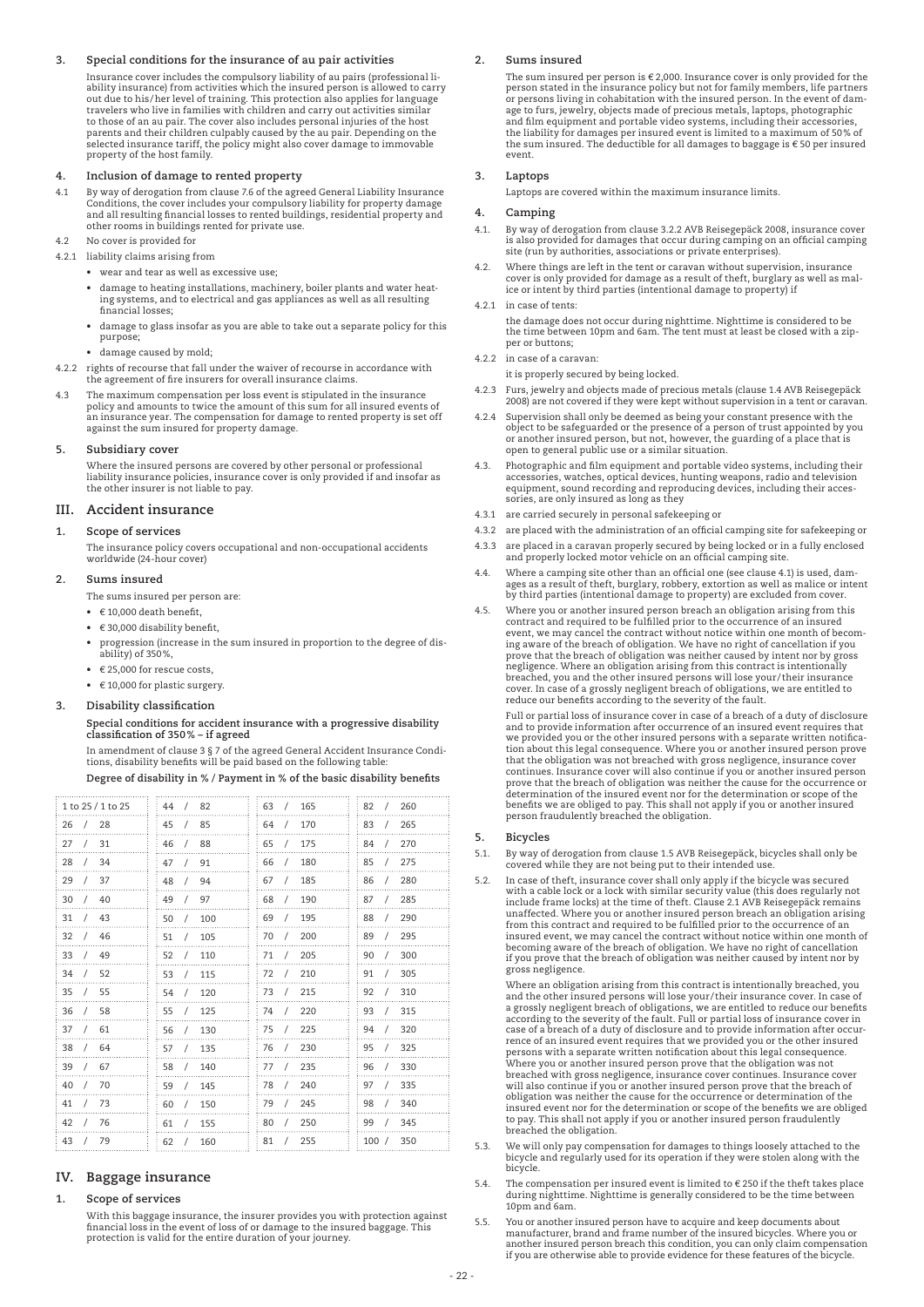# **Law excerpts**

### **§14 Due date of the payment**

(1) Payments of the insurer are due after the end of the assessment required to determine the occurrence of an insured event and the amount of compensation payable by the insurer.

- (2) If such assessment is not finished after expiry of one month since the notification of the insured event, the policyholder can request payment by installments amounting to the minimum that the insurer can be expected to be required to pay. The period shall be suspended as long as the assessment cannot be finished due to a fault of the policyholder.
- (3) Any agreement under which the insurer is exempt from his obligation to pay default interest shall be invalid.

### **§28 Breach of a contractual obligation**

- (1) In case of a breach of a contractual obligation towards the insurer that the policyholder needs to fulfill prior to the occurrence of the insured event, the insurer may cancel the contract without notice within one month from the time he becomes aware of the breach, unless the breach is not the result of intention or gross negligence.
- (2) Where the contract stipulates that the insurer is exempt from its liability to pay in case of a breach of a contractual obligation that the policyholder needs to fulfill, the insurer is only exempt from its liability to pay if the policyholder has deliberately breached the obligation. In the event of a grossly negligent breach of the obligation, the insurer shall be entitled to reduce its benefits according to the severity of the fault of the policyholder; the burden of proof for the non-existence of a grossly negligent behavior lies with the policyholder.
- (3) By way of derogation from paragraph 2, the insurer is obliged to pay if the breach of the obligation was neither the cause for the occurrence or determination of the insured event nor for the determination or scope of the insurer's liability to pay. Sentence 1 shall not apply if the policyholder has fraudulently breached the obligation.
- (4) Where an obligation to provide information is breached after the occurrence of the insured event, the insurer's full or partial exemption from performance according to paragraph 2 requires that the insurer has informed the policyholder in text form by separate notification about this legal consequence.

### **[…]**

### **§86 Subrogation of claims for compensation**

- (1) Where the policyholder has a claim for compensation against a third party, the insurer is subrogated to this claim if he compensates the damage. This subrogation cannot be asserted to the policyholder's disadvantage.
- (2) The policyholder has to assert his/her claim for compensation or any right to secure this claim properly and in due time and assist the insurer, as far as necessary, in enforcing such claim for compensation. Where the policyholder breaches this obligation intentionally, the insurer is exempt from his liability to pay insofar as he can consequently not claim compensation from the third party. In case of a grossly negligent breach of obligations, the insurer is enti-tled to reduce his benefits according to the severity of the policyholder's fault. The burden of proof for the non-existence of a grossly negligent behavior lies with the policyholder.
- (3) If the policyholder's claim for compensation is against a person with whom he/she lived in cohabitation when the damage occurred, the subrogation in accordance with paragraph 1 cannot be asserted unless this person has intentionally caused the damage.

### **§213 Collection of personal health data from third parties**

- (1) The insurer is only allowed to collect personal health data from the following<br>third parties: physicians, any kind of hospitals, nursing homes and staff, other<br>personal insurance providers and providers of compulsory h sess the insured risk or the liability to pay and if the affected party has given his/her declaration of consent.
- (2) The declaration of consent in accordance with paragraph 1 can be given prior to issuing the contract statement. The affected person must be informed about data collection as stipulated in paragraph 1 and may object to the collection.
- (3) The affected person can request at any time that a collection of data is only carried out if he/she gave his/her consent for each individual data collection.
- (4) The affected person must be informed about his/her rights, in particular about the right of objection in accordance with paragraph 2 when being informed about data collection.

### **Excerpts from the German Civil Code (BGB)**

### **§195 Regular limitation period**

The regular limitation period is three years.

# **Data protection notice**

### **a) Data protection principles of DR-WALTER GmbH (hereinafter referred to as DR-WALTER)**

 The protection of your privacy and of your personal data is paramount to us. We guarantee that we will always treat your data with the utmost confidentiality. Nowadays, insurance companies can only carry out their tasks with the aid of electronic data processing (EDP). Our state-of-the-art EDP enables us to handle contractual relationships correctly, quickly and in a cost-effective manner.

 Both our behavior and our tools are in accordance with the Federal Data Protection Act (BDSG) as well as with other specific regulations for online data protection. Our data protection officer ensures that our data protection principles and any relating regulations are fully met. For further information, please go to www.dr-walter.com/datenschutz.

#### **b) Information about the use of your data by DR-WALTER**

 We need your personal data to process your applications and contracts, for claims handling and for individual supervision and consultancy. Collection, processing and use of your data are regulated by law. We have adopted a code of conduct for the handling of personal data that complies with the code of conduct of the German Insurance Association (GDV). Our code of conduct is based on data protection regulations of the German Insurance Contract Act (VVG), the Federal Data Protection Act as well as other significant laws but also on further measures to strengthen data protection. For more information, go to www.dr-walter.com/datenschutz/personenbezogenedaten to learn about our code of conduct with regard to handling your personal data

 DR-WALTER cooperates with several service providers in the use of health data and other data protected under §203 German Criminal Code (StGB).<br>At <u>www.dr-walter.com/datenschutz/dienstleiste</u>rliste, we provide you with<br>an overview of the service providers we work with. At your request, we can send you a printed list of the service providers as well as our code of conduct. Please contact:

DR-WALTER GmbH, Eisenerzstr. 34, 53819 Neunkirchen-Seelscheid, Germany T +49(0)2247 9194-0, F +49(0)2247 9194-306.

### **c) Responsible body**

 Collection of your personal data is carried out by DR-WALTER GmbH, Eisenerzstrasse 34, 53819 Neunkirchen-Seelscheid (responsible body).

### **d) Your rights**

 You have the right to obtain information free of charge about your data stored by us. You also have the right to withdraw any granted consent to the collection, processing and use of your personal data at any time and with future effect as well as the right to correct any incorrect data or to delete or block any impermissible or no longer needed data.

 You can assert these rights to the above address directly against DR-WALTER. For further questions with regard to data protection, please contact our data protection officer at DR-WALTER, Eisenerzstrasse 34, 53819 Neunkirchen-Seelscheid, T +49(0)2247 9194-0.

# **Right of revocation**

 You can revoke your contractual declaration in text form (e.g. letter, fax, email) without giving reasons within two weeks after conclusion of the contract. Timely sending of the revocation statement is sufficient for complying with the revocation period. Please send your revocation to:

 Allianz Partners AWP Health & Life SA Generali Versicherung AG Europ Assistance Versicherungs-AG c/o DR-WALTER GmbH Eisenerzstr. 34 53819 Neunkirchen-Seelscheid Germany +49(0)2247 9194-0

 $F +49(0)22479194-306$ Email: info@dr-walter.com

 In case of an effective revocation, you are no longer bound to the contract. If insurance cover was provided prior to the end of the revocation period, the insurer is entitled to the part of the premium attributable to the time until the revocation is received. Any premiums paid in addition to that shall be reimbursed by the insurer.

 **You can use the following text sample for your revocation:**

 *I hereby revoke the contract I concluded. Insurance policy number: Concluded on: Name of the policyholder: Address of the policyholder: Signature of the policyholder (only when submitted in paper form): Date:*